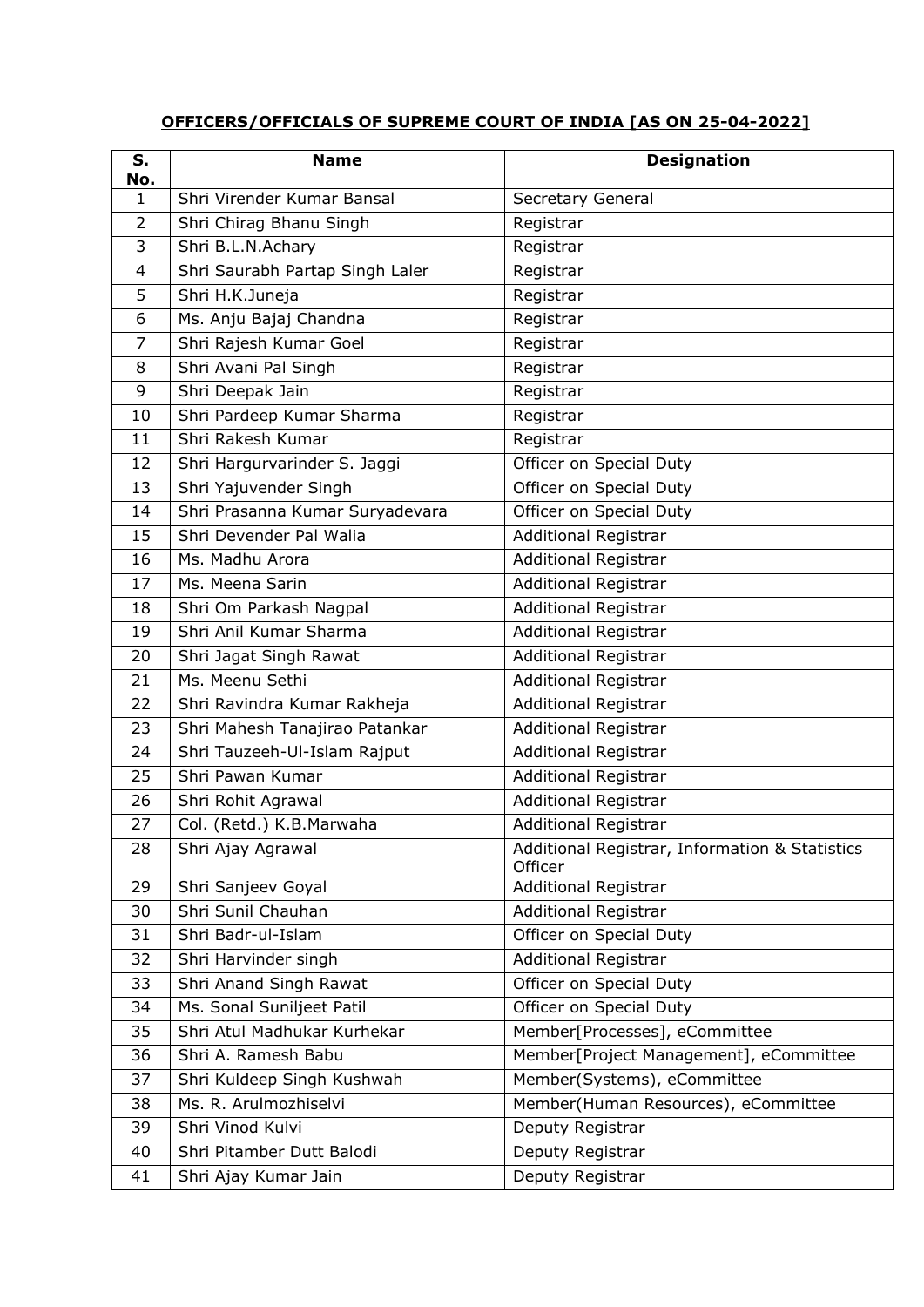| S.<br>No. | <b>Name</b>                 | <b>Designation</b>                         |
|-----------|-----------------------------|--------------------------------------------|
| 42        | Ms. Raj Rani Negi           | Deputy Registrar                           |
| 43        | Shri Ravi Prakash Verma     | Deputy Registrar                           |
| 44        | Shri Vinod Kumar Kaushik    | Deputy Registrar                           |
| 45        | Shri Narinder Kumar Goel    | Deputy Registrar                           |
| 46        | Shri Anil Dutt Sharma       | Deputy Registrar                           |
| 47        | Shri Satish Kumar Yadav     | Deputy Registrar (Shorthand)               |
| 48        | Shri Avadhesh Kumar         | Deputy Registrar                           |
| 49        | Shri Rakesh Sharma          | Deputy Registrar, Public Relations Officer |
| 50        | Shri Bibhuti Bhushan Bose   | Editor, SCR                                |
| 51        | Ms. Devika Gujral           | Editor, SCR                                |
| 52        | Ms. Kalpana Kumari Tripathy | Assistant Editor, SCR                      |
| 53        | Ms. Nidhi Jain              | Assistant Editor, SCR                      |
| 54        | Shri Ankit Gyan             | Assistant Editor, SCR                      |
| 55        | Ms. Divya Pandey            | Assistant Editor, SCR                      |
| 56        | Shri Anup Kumar Sharma      | Assistant Registrar                        |
| 57        | Shri Ashok Kumar-II         | Assistant Registrar                        |
| 58        | Dr. Sushil Kumar Sharma     | Assistant Registrar                        |
| 59        | Ms. R. Saraswathi           | Assistant Registrar                        |
| 60        | Shri Hari Swaroop Parashar  | Assistant Registrar                        |
| 61        | Ms. Minakshi Mehta          | Assistant Registrar                        |
| 62        | Shri Ajay Kumar Jain        | Assistant Registrar                        |
| 63        | Ms. Asha Kiran Bhardwaj     | Assistant Registrar                        |
| 64        | Ms. Swaran Bala             | Assistant Registrar                        |
| 65        | Shri Sanjay Mahajan         | Assistant Registrar                        |
| 66        | Ms. Nalini Rangam           | Assistant Registrar                        |
| 67        | Shri Sandeep Bhatnagar      | Assistant Registrar                        |
| 68        | Shri Govind Singh Bisht     | Assistant Registrar                        |
| 69        | Shri Rajan Singh            | Assistant Registrar                        |
| 70        | Shri Jagjit Singh Negi      | Assistant Registrar                        |
| 71        | Shri Jagmohan Singh         | Assistant Registrar                        |
| 72        | Shri Srikanth G. Pai        | Assistant Registrar                        |
| 73        | Shri Vipin Kumar Mittal     | Assistant Registrar                        |
| 74        | Shri Mahesh Kumar           | Assistant Registrar                        |
| 75        | Shri Rakesh Kumar           | Assistant Registrar                        |
| 76        | Shri Gagan Soni             | Assistant Registrar                        |
| 77        | Ms. Anita Rani Ahuja        | Assistant Registrar                        |
| 78        | Shri Kailash Chander        | Assistant Registrar                        |
| 79        | Shri Darshan Lal Chugh      | AR-cum-PS                                  |
| 80        | Shri Naresh Kumar Goel      | AR-cum-PS                                  |
| 81        | Ms. Neena Verma             | AR-cum-PS                                  |
| 82        | Shri Subhash Chander        | AR-cum-PS                                  |
| 83        | Shri Krishan Kumar Chawla   | AR-cum-PS                                  |
| 84        | Shri Sheetal Dhingra        | AR-cum-PS                                  |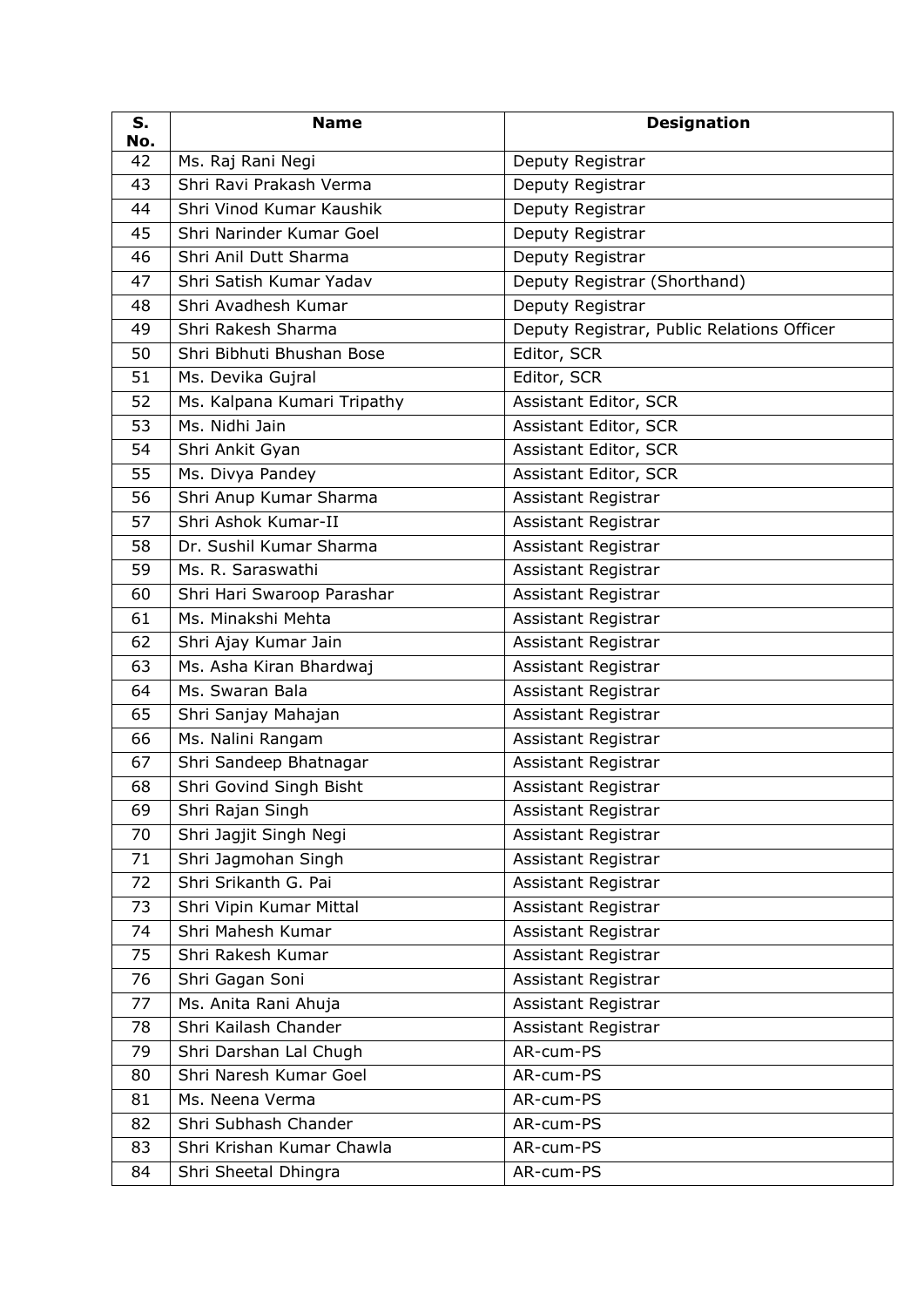| S.<br>No. | <b>Name</b>                | <b>Designation</b>                           |
|-----------|----------------------------|----------------------------------------------|
| 85        | Shri Pardeep Kumar         | AR-cum-PS                                    |
| 86        | Ms. Charanjeet Kaur        | AR-cum-PS                                    |
| 87        | Ms. Sukhbir Paul Kaur      | AR-cum-PS                                    |
| 88        | Shri Ganti Venkata Ramana  | AR-cum-PS                                    |
| 89        | Shri Rajesh Dham           | AR-cum-PS                                    |
| 90        | Shri Parveen Kumar         | AR-cum-PS                                    |
| 91        | Ms. Shashi Sareen          | AR-cum-PS                                    |
| 92        | Shri Om Parkash Sharma     | AR-cum-PS                                    |
| 93        | Shri Sanjay Kumar-I        | AR-cum-PS                                    |
| 94        | Dr. Naveen Rawal           | AR-cum-PS                                    |
| 95        | Shri S.K.Kamesh Nookala    | AR-cum-PS                                    |
| 96        | Shri Vinod Kumar Jha       | AR-cum-PS                                    |
| 97        | Ms. Kalyani Gupta          | AR-cum-PS                                    |
| 98        | Shri Deepak Mansukhani     | AR-cum-PS                                    |
| 99        | Shri Vinod Lakhina         | AR-cum-PS                                    |
| 100       | Shri G. Sudhakara Rao      | AR-cum-PS                                    |
| 101       | Shri Chetan Kumar          | AR-cum-PS                                    |
| 102       | Shri Sushil Kumar Rakheja  | AR-cum-PS                                    |
| 103       | Ms. Sarita Purohit         | AR-cum-PS                                    |
| 104       | Shri R. Natarajan          | AR-cum-PS                                    |
| 105       | Shri Sanjay Kumar          | AR-cum-PS                                    |
| 106       | Shri Narendra Prasad       | AR-cum-PS                                    |
| 107       | Shri Mahabir Singh         | AR-cum-PS                                    |
| 108       | Ms. Asha Sundriyal         | AR-cum-PS                                    |
| 109       | Shri Manish Sethi          | AR-cum-PS                                    |
| 110       | Ms. Meenakshi Kohli        | AR-cum-PS                                    |
| 111       | Shri Gulshan Kumar Arora   | AR-cum-PS                                    |
| 112       | Ms. Nidhi Ahuja            | AR-cum-PS                                    |
| 113       | Ms. Madhu Bala             | AR-cum-PS                                    |
| 114       | Ms. Neelam Gulati          | AR-cum-PS                                    |
| 115       | Ms. Pooja Chopra           | AR-cum-PS                                    |
| 116       | Ms. Pooja Arora            | AR-cum-PS                                    |
| 117       | Shri Ashwani Kumar         | AR-cum-PS                                    |
| 118       | Shri Vishal Anand          | AR-cum-PS                                    |
| 119       | Shri Deepak Guglani        | AR-cum-PS                                    |
| 120       | Ms. Usha Rani Bhardwaj     | AR-cum-PS                                    |
| 121       | Ms. Poonam Sharma          | Chief Librarian, Office of Director[Library] |
| 122       | Ms. Jyotsna Eveline Reuben | Librarian                                    |
| 123       | Shri Ashok Kumar Naugain   | Librarian                                    |
| 124       | Shri Vinod Kumar           | Librarian                                    |
| 125       | Shri Mazhar Khan           | Librarian                                    |
| 126       | Shri Brij Bhooshan Khare   | Librarian                                    |
| 127       | Shri Vijay Kumar           | Librarian                                    |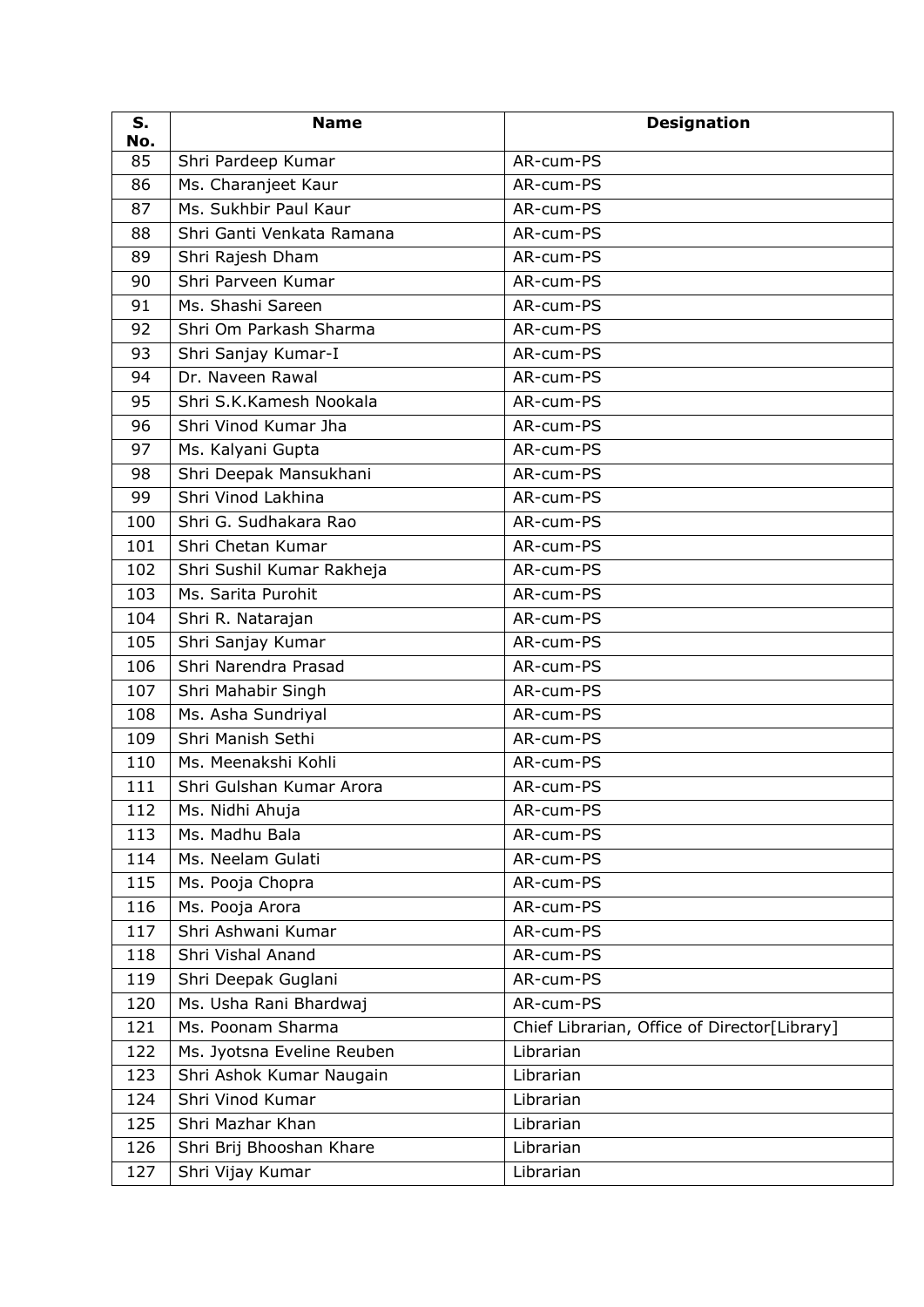| S.<br>No. | <b>Name</b>                               | <b>Designation</b>               |
|-----------|-------------------------------------------|----------------------------------|
| 128       | Shri Burada Atchuta Rao                   | Librarian                        |
| 129       | Ms. Shakti Mishra                         | Librarian                        |
| 130       | Ms. Saroj Kumari Gaur                     | Branch Officer/Court Master (NS) |
| 131       | Shri Rajender Pd. Khanduri                | Branch Officer/Court Master (NS) |
| 132       | Ms. Darshana Kumari                       | Branch Officer/Court Master (NS) |
| 133       | Ms. Daya Rani Khanna                      | Branch Officer/Court Master (NS) |
| 134       | Ms. Gursharan Kaur Rana                   | Branch Officer/Court Master (NS) |
| 135       | Shri Ravi Kumar                           | Branch Officer/Court Master (NS) |
| 136       | Shri Santosh Kumar                        | Branch Officer/Court Master (NS) |
| 137       | Shri Virender Mohan Bhatnagar             | Branch Officer/Court Master (NS) |
| 138       | Ms. Padma Sundar                          | Branch Officer/Court Master (NS) |
| 139       | Shri Deepak Punwani                       | Branch Officer/Court Master (NS) |
| 140       | Ms. Vidya Negi                            | Branch Officer/Court Master (NS) |
| 141       | Ms. Seema Sethi                           | Branch Officer/Court Master (NS) |
| 142       | Ms. Renu Kapoor                           | Branch Officer/Court Master (NS) |
| 143       | Shri Arun Kumar Batra                     | Branch Officer/Court Master (NS) |
| 144       | Shri Rakesh Kumar Sharma-II               | Branch Officer/Court Master (NS) |
| 145       | Ms. Nisha Tripathi                        | Branch Officer/Court Master (NS) |
| 146       | Ms. Beena Jolly                           | Branch Officer/Court Master (NS) |
| 147       | Shri Rushinarada Subramanian<br>Narayanan | Branch Officer/Court Master (NS) |
| 148       | Ms. Neetu Verma                           | Branch Officer/Court Master (NS) |
| 149       | Shri Animesh Gahlout                      | Branch Officer/Court Master (NS) |
| 150       | Ms. Sheela Rani T.                        | Branch Officer/Court Master (NS) |
| 151       | Ms. Geeta Devi                            | Branch Officer/Court Master (NS) |
| 152       | Shri Anand Prakash                        | Branch Officer/Court Master (NS) |
| 153       | Shri Pankaj Kumar                         | Branch Officer/Court Master (NS) |
| 154       | Shri Ajay Sharma                          | Branch Officer/Court Master (NS) |
| 155       | Shri Mukteshwar Jha                       | Branch Officer/Court Master (NS) |
| 156       | Shri Anand Sagar                          | Branch Officer/Court Master (NS) |
| 157       | Ms. Sonali Banerjee                       | Branch Officer/Court Master (NS) |
| 158       | Shri Surender Kr. Jain                    | Branch Officer/Court Master (NS) |
| 159       | Shri Manish Mittal                        | Branch Officer/Court Master (NS) |
| 160       | Shri Dilbar Singh Thapliyal               | Branch Officer/Court Master (NS) |
| 161       | Ms. Nidhi Bhardwaj                        | Branch Officer/Court Master (NS) |
| 162       | Shri Raghubir Chander Uppal               | Branch Officer/Court Master (NS) |
| 163       | Shri Sanjay Kumar Gupta                   | Branch Officer/Court Master (NS) |
| 164       | Shri Kapil Sharma                         | Branch Officer/Court Master (NS) |
| 165       | Shri Manoj Kumar                          | Branch Officer/Court Master (NS) |
| 166       | Shri Tapan Kishore Sharma                 | Branch Officer/Court Master (NS) |
| 167       | Shri Pramod Chandra Joshi                 | Branch Officer/Court Master (NS) |
| 168       | Ms. Vandana Sharma                        | Branch Officer/Court Master (NS) |
| 169       | Shri Vipin Sharma                         | Branch Officer/Court Master (NS) |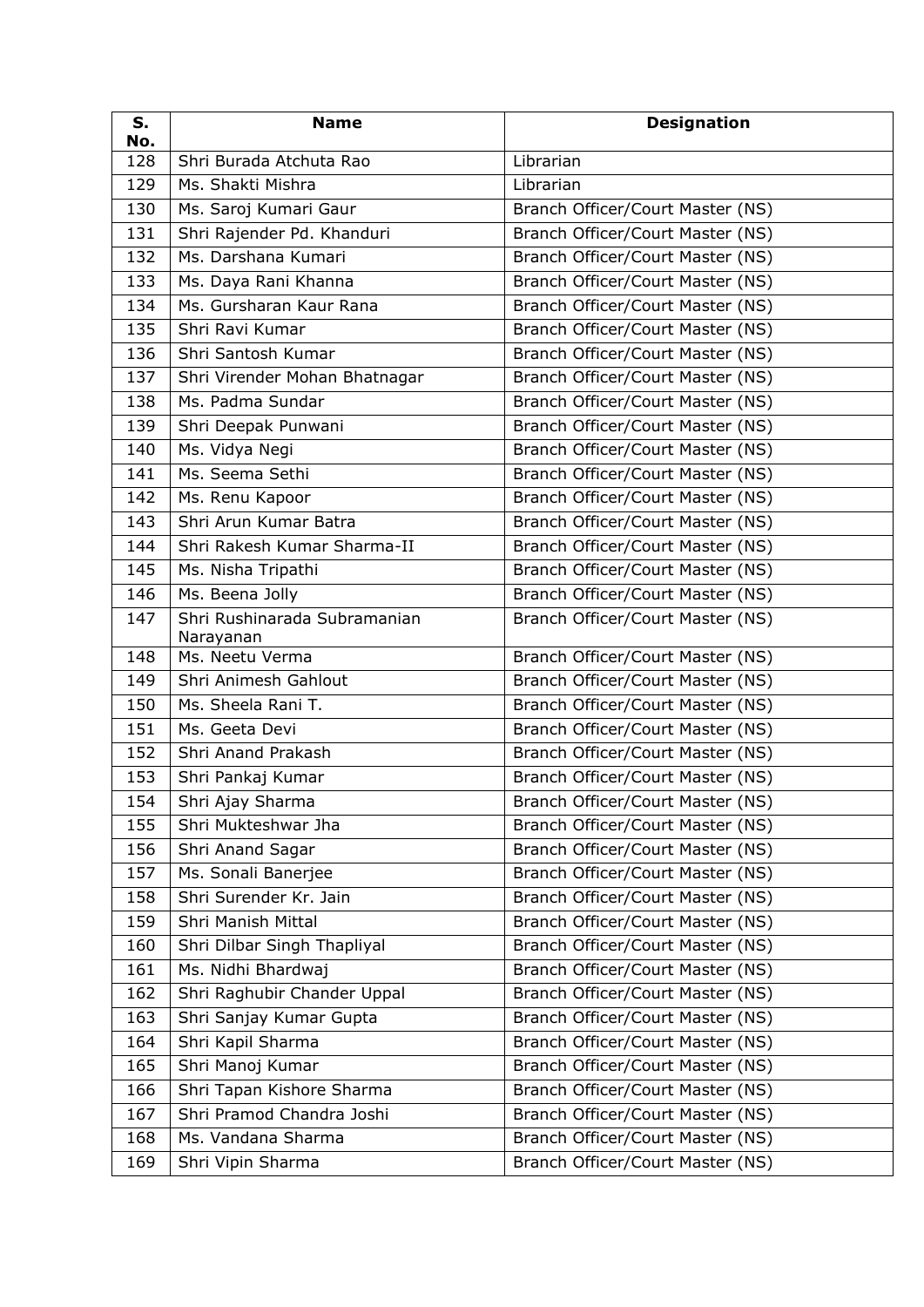| S.<br>No. | <b>Name</b>                | <b>Designation</b>               |
|-----------|----------------------------|----------------------------------|
| 170       | Shri Vinod Kumar Barthwal  | Branch Officer/Court Master (NS) |
| 171       | Shri Pradeep Kumar         | Branch Officer/Court Master (NS) |
| 172       | Shri Deepak Sharma         | Branch Officer/Court Master (NS) |
| 173       | Ms. Neena Mahajan          | Branch Officer/Court Master (NS) |
| 174       | Ms. Mamta Manocha          | Branch Officer/Court Master (NS) |
| 175       | Ms. Dipti Khurana          | Branch Officer/Court Master (NS) |
| 176       | Shri Rajesh Kumar          | Branch Officer/Court Master (NS) |
| 177       | Shri Kamal Kumar           | Branch Officer/Court Master (NS) |
| 178       | Shri Virender Singh        | Branch Officer/Court Master (NS) |
| 179       | Ms. Pratibha Pandey        | Branch Officer/Court Master (NS) |
| 180       | Shri Mahabir Singh Bisht   | Branch Officer/Court Master (NS) |
| 181       | Shri Anil Kumar            | Branch Officer/Court Master (NS) |
| 182       | Ms. Shama Rani Khosla      | Branch Officer/Court Master (NS) |
| 183       | Ms. Kamlesh Rawat          | Branch Officer/Court Master (NS) |
| 184       | Ms. Shama Saini            | Branch Officer/Court Master (NS) |
| 185       | Ms. Manju Joshi            | Branch Officer/Court Master (NS) |
| 186       | Ms. Deepa Mahajan          | Branch Officer/Court Master (NS) |
| 187       | Shri Ravi Shanti Bhushan   | Branch Officer/Court Master (NS) |
| 188       | Ms. Renu Bala Gambhir      | Branch Officer/Court Master (NS) |
| 189       | Ms. Yojana Bhatia          | Branch Officer/Court Master (NS) |
| 190       | Ms. Rajni Kumar            | Branch Officer/Court Master (NS) |
| 191       | Shri Ram Subhag Singh      | Branch Officer/Court Master (NS) |
| 192       | Ms. Poonam Vaid            | Branch Officer/Court Master (NS) |
| 193       | Ms. Kaajal Sharma          | Branch Officer/Court Master (NS) |
| 194       | Shri Hari Singh            | Branch Officer/Court Master (NS) |
| 195       | Shri Subhash Negi          | Branch Officer/Court Master (NS) |
| 196       | Ms. Jyoti Bhakuni          | Branch Officer/Court Master (NS) |
| 197       | Shri Chandran M.V.         | Branch Officer/Court Master (NS) |
| 198       | Shri Shyam Kumar Sharma    | Branch Officer/Court Master (NS) |
| 199       | Shri Satish Chandra        | Branch Officer/Court Master (NS) |
| 200       | Shri Mathew Abraham        | Branch Officer/Court Master (NS) |
| 201       | Ms. Sharda Gogia           | Branch Officer/Court Master (NS) |
| 202       | Shri Chander Singh         | Branch Officer/Court Master (NS) |
| 203       | Shri Malekar Nagaraj       | Branch Officer/Court Master (NS) |
| 204       | Ms. Renu Kalia             | Branch Officer/Court Master (NS) |
| 205       | Ms. Madhu Gupta            | Branch Officer/Court Master (NS) |
| 206       | Shri Bhupinder Singh Yadav | Branch Officer/Court Master (NS) |
| 207       | Shri Krishan Singh Gosain  | Branch Officer/Court Master (NS) |
| 208       | Shri Rajendra Singh Bisht  | Branch Officer/Court Master (NS) |
| 209       | Shri Abhishek Kumar        | Branch Officer/Court Master (NS) |
| 210       | Shri Rajinder Ahuja        | Branch Officer/Court Master (NS) |
| 211       | Shri S. Sundar             | Branch Officer/Court Master (NS) |
| 212       | Shri Hans Raj Narula       | Branch Officer/Court Master (NS) |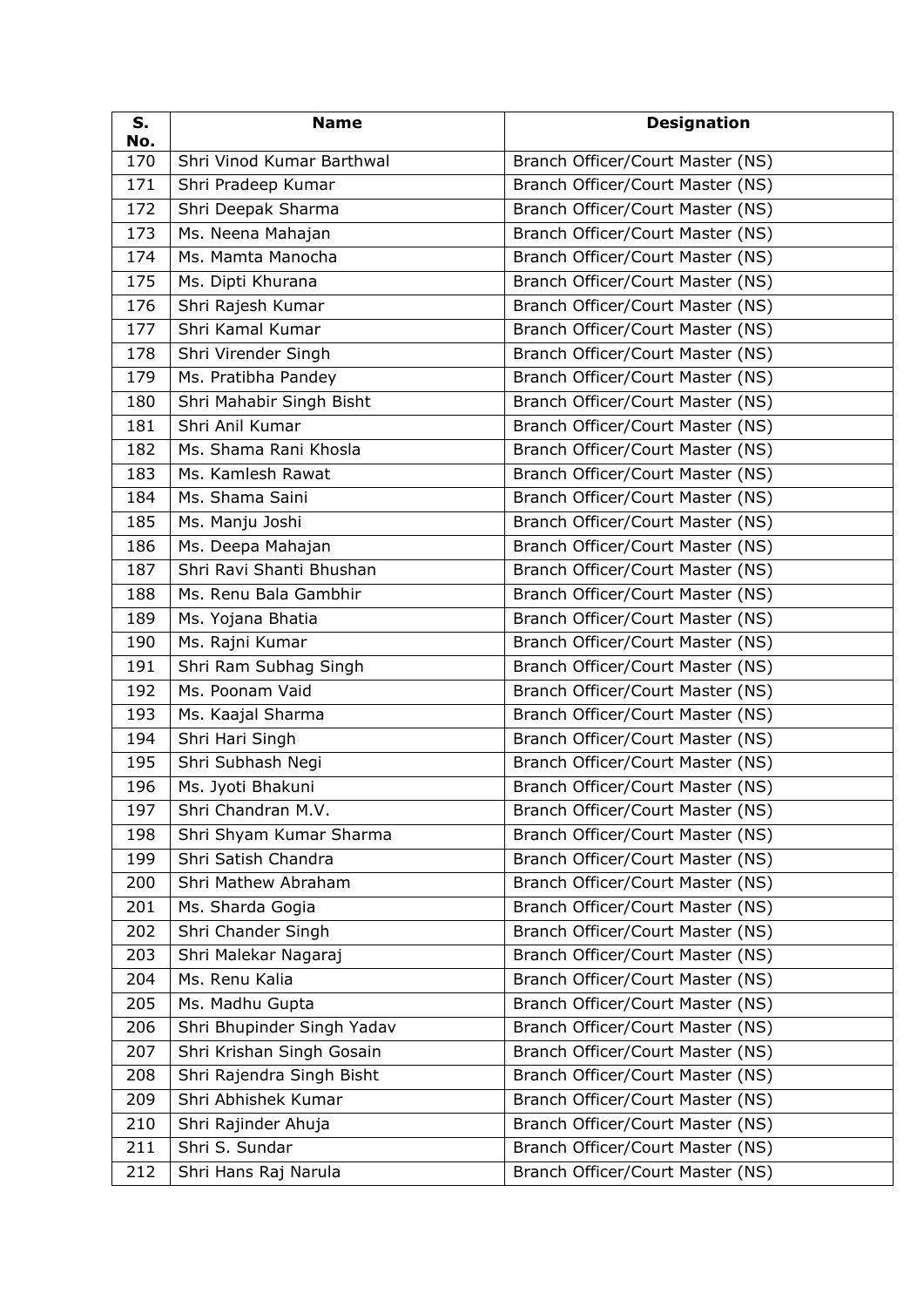| S.<br>No. | <b>Name</b>                | <b>Designation</b>                    |
|-----------|----------------------------|---------------------------------------|
| 213       | Ms. Babita Goyal           | Branch Officer/Court Master (NS)      |
| 214       | Ms. Seema Soni             | Branch Officer/Court Master (NS)      |
| 215       | Shri Satish Chandra        | Branch Officer/Court Master (NS)      |
| 216       | Ms. Ranjana Shailey        | Branch Officer/Court Master (NS)      |
| 217       | Ms. Amita Pandey           | Branch Officer/Court Master (NS)      |
| 218       | Ms. Preethi T.C.           | Branch Officer/Court Master (NS)      |
| 219       | Shri Naveen Kumar          | Branch Officer/Court Master (NS)      |
| 220       | Shri Gurcharan Singh Kukal | Branch Officer/Court Master (NS)      |
| 221       | Ms. Ramni Arora            | Branch Officer/Court Master (NS)      |
| 222       | Shri Arun Kumar Kathuria   | Branch Officer/Court Master (NS)      |
| 223       | Shri Rakesh Kumar Sharma   | Branch Officer/Court Master (NS)      |
| 224       | Ms. Bhawna Sehgal          | Branch Officer/Court Master (NS)      |
| 225       | Shri Krishan Kumar         | Branch Officer/Court Master (NS)      |
| 226       | Ms. Anju Kapoor            | Branch Officer/Court Master (NS)      |
| 227       | Ms. Rajni Gupta            | Branch Officer/Court Master (NS)      |
| 228       | Ms. Saroj Samuel           | Branch Officer/Court Master (NS)      |
| 229       | Shri Rajeev Kumar          | Branch Officer/Court Master (NS)      |
| 230       | Shri Prathapa Pavan        | Branch Officer (System Administrator) |
| 231       | Ms. Soma Roy               | Branch Officer (Translation)          |
| 232       | Shri Radha Mohan Dash      | Consultant (Recruitment)              |
| 233       | Ms. Neetu Sachdeva         | Court Master (SH)                     |
| 234       | Ms. Geeta Ahuja            | Court Master (SH)                     |
| 235       | Dr. Mukesh Nasa            | Court Master (SH)                     |
| 236       | Ms. Sangeeta Bisht         | Court Master (SH)                     |
| 237       | Ms. Anita Malhotra         | Court Master (SH)                     |
| 238       | Ms. Neetu Khajuria         | Court Master (SH)                     |
| 239       | Shri Jayant Kumar Arora    | Court Master (SH)                     |
| 240       | Shri Nitin Talreja         | Court Master (SH)                     |
| 241       | Shri Arjun Bisht           | Court Master (SH)                     |
| 242       | Shri Puran Singh Bisht     | Court Master (SH)                     |
| 243       | Shri Deepak Singh          | Court Master (SH)                     |
| 244       | Shri K. Phani Krishna      | Court Master (SH)                     |
| 245       | Ms. B.Parvathi             | Court Master (SH)                     |
| 246       | Shri Rakesh Bhatt          | Court Master (SH)                     |
| 247       | Ms. Indu Marwah            | Court Master (SH)                     |
| 248       | Shri Deepak Joshi          | Court Master (SH)                     |
| 249       | Shri Manmohan Rawat        | Court Master (SH)                     |
| 250       | Shri Gaurav Pant           | Court Master (SH)                     |
| 251       | Ms. Kavita Pahuja          | Court Master (SH)                     |
| 252       | Shri Sumit Malhotra        | Court Master (SH)                     |
| 253       | Ms. Radha Sharma           | Court Master (SH)                     |
| 254       | Shri Ashish Kondle         | Court Master (SH)                     |
| 255       | Shri Vijay Kumar           | Court Master (SH)                     |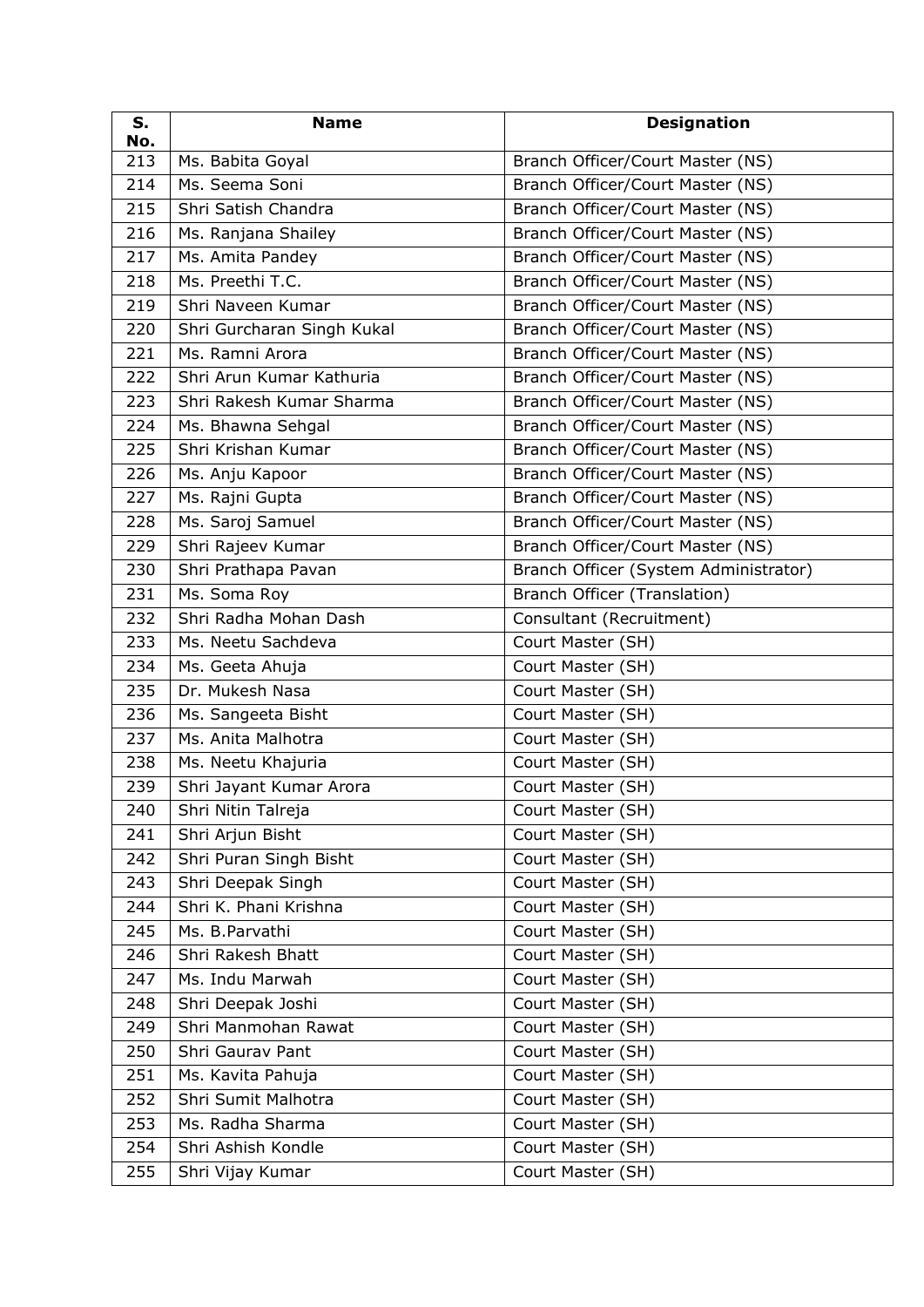| S.<br>No. | <b>Name</b>               | <b>Designation</b>                       |
|-----------|---------------------------|------------------------------------------|
| 256       | Ms. Chandresh             | Court Master (SH)                        |
| 257       | Ms. Rajni Mukhi           | Court Master (SH)                        |
| 258       | Ms. Sonia Bhasin          | Court Master (SH)                        |
| 259       | Ms. Neeta Sapra           | Court Master (SH)                        |
| 260       | Ms. Sweta Balodi          | Court Master (SH)                        |
| 261       | Shri Mukesh Kumar         | Court Master (SH)                        |
| 262       | Ms. Rashmi Dhyani         | Court Master (SH)                        |
| 263       | Ms. Babita Pandey         | Court Master (SH)                        |
| 264       | Shri Manish Issrani       | Court Master (SH)                        |
| 265       | Shri Chetan Arora         | Court Master (SH)                        |
| 266       | Ms. Jyoti Rawat           | Court Master (SH)                        |
| 267       | Shri Tushar Bisht         | Court Master (SH)                        |
| 268       | Ms. Nirmala Negi          | Court Master (SH)                        |
| 269       | Ms. Pooja Sharma          | Court Master (SH)                        |
| 270       | Shri Jagdish Kumar        | Court Master (SH)                        |
| 271       | Shri Rajesh Prasad        | Assistant Director, Supreme Court Museum |
| 272       | Shri Venugopalan S.V.     | Sr. Court Assistant                      |
| 273       | Ms. Chanchal Katyal       | Sr. Court Assistant                      |
| 274       | Shri Rishi Pal            | Sr. Court Assistant                      |
| 275       | Ms. Seema Kak             | Sr. Court Assistant                      |
| 276       | Shri Parveen Kumar        | Sr. Court Assistant                      |
| 277       | Shri Manoj B.             | Sr. Court Assistant                      |
| 278       | Shri Gajindra Singh Rawat | Sr. Court Assistant                      |
| 279       | Shri Satinder Dhiman      | Sr. Court Assistant                      |
| 280       | Shri Kailash Chandra      | Sr. Court Assistant                      |
| 281       | Ms. Mamta Rawat           | Sr. Court Assistant                      |
| 282       | Shri Gajinder Singh       | Sr. Court Assistant                      |
| 283       | Ms. Kiran Bhandari        | Sr. Court Assistant                      |
| 284       | Ms. Archana Sharma        | Sr. Court Assistant                      |
| 285       | Shri Ashutosh Kalia       | Sr. Court Assistant                      |
| 286       | Ms. Manju Kumar           | Sr. Court Assistant                      |
| 287       | Shri Ajay Sharma          | Sr. Court Assistant                      |
| 288       | Shri Rajiv Khurana        | Sr. Court Assistant                      |
| 289       | Ms. Veena Rani Nagpal     | Sr. Court Assistant                      |
| 290       | Shri Vijay Kumar          | Sr. Court Assistant                      |
| 291       | Ms. Jyoti Kalra           | Sr. Court Assistant                      |
| 292       | Shri Khima Nand           | Sr. Court Assistant                      |
| 293       | Shri Rana Laxman Singh    | Sr. Court Assistant                      |
| 294       | Shri Bal Krishan Dubey    | Sr. Court Assistant                      |
| 295       | Shri Madhu Sudan Sati     | Sr. Court Assistant                      |
| 296       | Ms. Monika Dey            | Sr. Court Assistant                      |
| 297       | Shri Sachin Sharma        | Sr. Court Assistant                      |
| 298       | Shri Pratul Joshi         | Sr. Court Assistant                      |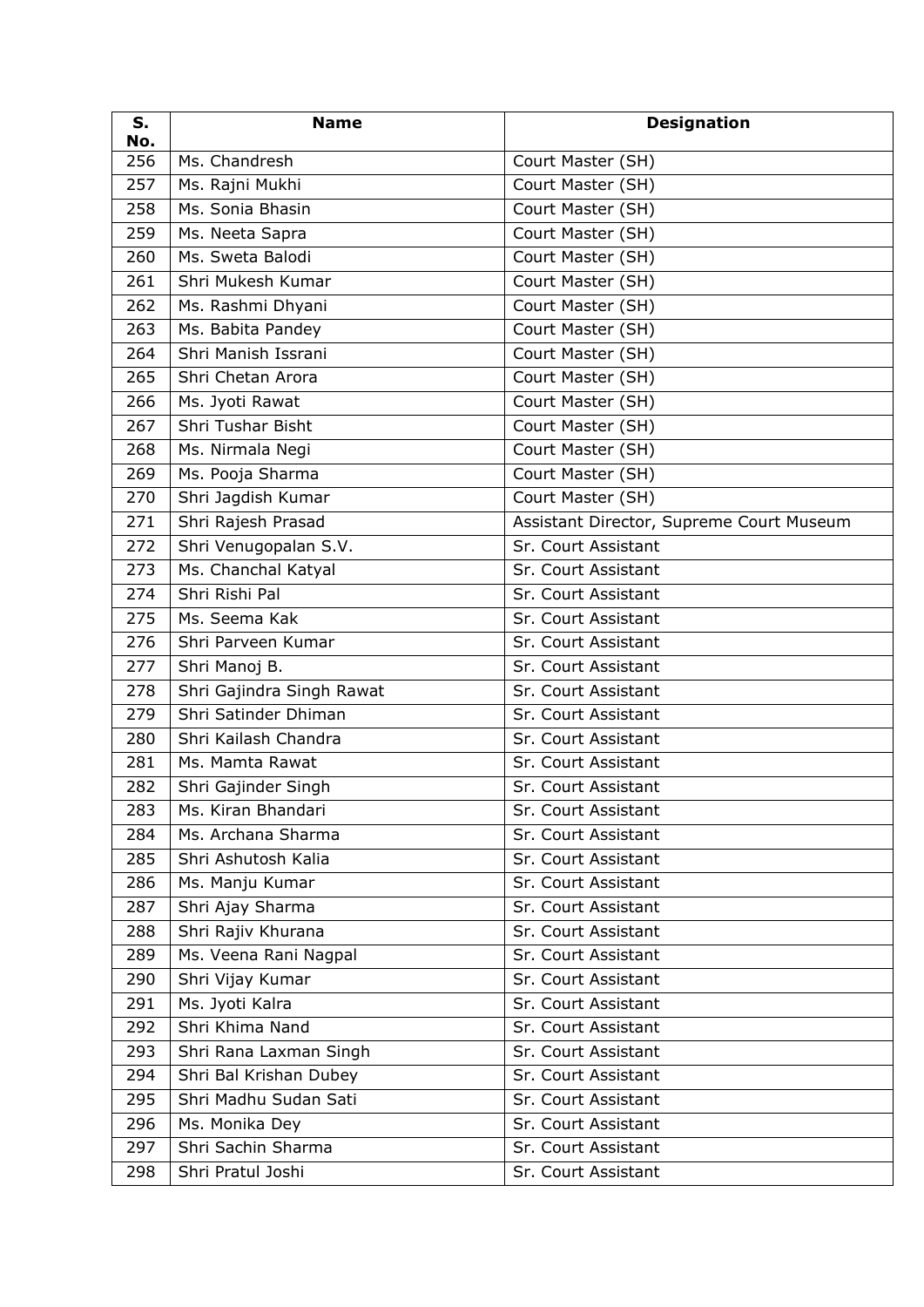| S.<br>No. | <b>Name</b>              | <b>Designation</b>  |
|-----------|--------------------------|---------------------|
| 299       | Shri Nand Kishor         | Sr. Court Assistant |
| 300       | Shri Puneet Chopra       | Sr. Court Assistant |
| 301       | Ms. Rajni Sharma         | Sr. Court Assistant |
| 302       | Shri Puran Chand Sharma  | Sr. Court Assistant |
| 303       | Shri Ravinder Sharma     | Sr. Court Assistant |
| 304       | Shri Ravinder Kumar      | Sr. Court Assistant |
| 305       | Ms. Seema Manchanda      | Sr. Court Assistant |
| 306       | Shri Amit Sachdeva       | Sr. Court Assistant |
| 307       | Ms. Ragini Chauhan       | Sr. Court Assistant |
| 308       | Shri A.V.G.V.Ramu        | Sr. Court Assistant |
| 309       | Shri Mehar Chand Rana    | Sr. Court Assistant |
| 310       | Shri Chatur Bhan         | Sr. Court Assistant |
| 311       | Shri Nitin Saxena        | Sr. Court Assistant |
| 312       | Shri Sanjeev Kumar Sinha | Sr. Court Assistant |
| 313       | Ms. Anjali Panwar        | Sr. Court Assistant |
| 314       | Shri Akant Bhagat        | Sr. Court Assistant |
| 315       | Ms. Nidhi Wason          | Sr. Court Assistant |
| 316       | Ms. Sonika Khurana       | Sr. Court Assistant |
| 317       | Ms. Kavita Kwatra        | Sr. Court Assistant |
| 318       | Shri Anil Bisht          | Sr. Court Assistant |
| 319       | Shri Chander Parkash     | Sr. Court Assistant |
| 320       | Shri Kailash Chandra     | Sr. Court Assistant |
| 321       | Shri Ajay Kr. Karwal     | Sr. Court Assistant |
| 322       | Ms. Pooja Sharma         | Sr. Court Assistant |
| 323       | Shri Masoom Hasan        | Sr. Court Assistant |
| 324       | Shri Manoj Bhatt         | Sr. Court Assistant |
| 325       | Shri Nivarthi Sivaram    | Sr. Court Assistant |
| 326       | Shri Anil Kumar Sikka    | Sr. Court Assistant |
| 327       | Shri Sanjay Kumar Bhatt  | Sr. Court Assistant |
| 328       | Shri Manoj Kr. Dhirania  | Sr. Court Assistant |
| 329       | Shri Jaidev Joshi        | Sr. Court Assistant |
| 330       | Shri Rajinder Kumar      | Sr. Court Assistant |
| 331       | Shri Subir Kr. Bapuli    | Sr. Court Assistant |
| 332       | Ms. Geeta                | Sr. Court Assistant |
| 333       | Shri Vinod Kumar         | Sr. Court Assistant |
| 334       | Ms. Sakshi Thakkar       | Sr. Court Assistant |
| 335       | Shri T.P. Ramalingan     | Sr. Court Assistant |
| 336       | Shri Dinesh Joshi        | Sr. Court Assistant |
| 337       | Shri Gurinder Singh      | Sr. Court Assistant |
| 338       | Ms. Madhulika Kotnala    | Sr. Court Assistant |
| 339       | Ms. Sonia Gola           | Sr. Court Assistant |
| 340       | Shri Kapil Arora         | Sr. Court Assistant |
| 341       | Shri Narendra Pal Kera   | Sr. Court Assistant |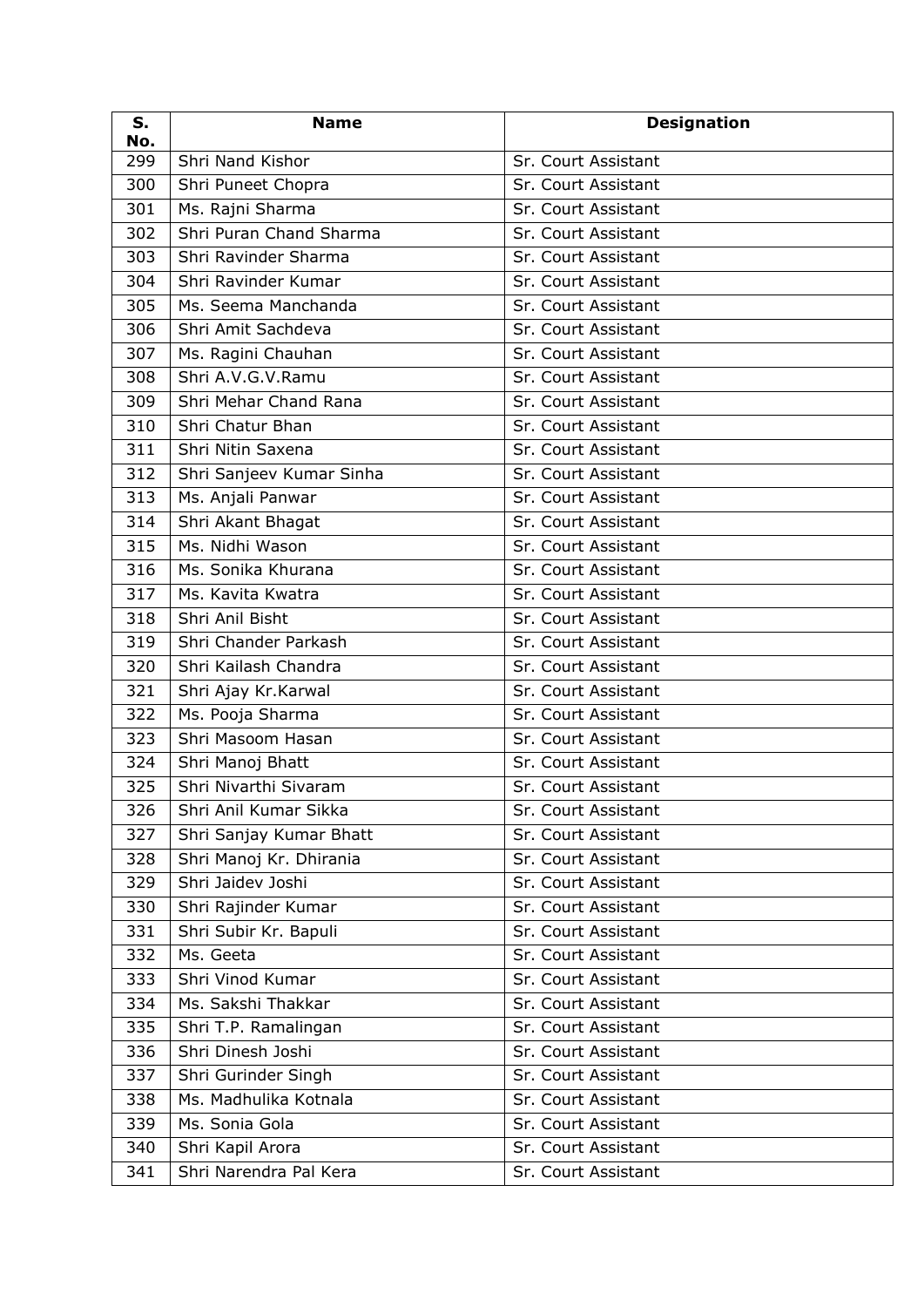| S.<br>No. | <b>Name</b>                     | <b>Designation</b>  |
|-----------|---------------------------------|---------------------|
| 342       | Shri Praveen Kumar              | Sr. Court Assistant |
| 343       | Ms. Ruchika Grover              | Sr. Court Assistant |
| 344       | Ms. Nidhi Bedi                  | Sr. Court Assistant |
| 345       | Ms. Preeti Saxena               | Sr. Court Assistant |
| 346       | Ms. Nidhi Mathur                | Sr. Court Assistant |
| 347       | Shri Pradeep Bhatt              | Sr. Court Assistant |
| 348       | Ms. Anu Bhalla                  | Sr. Court Assistant |
| 349       | Shri Jiwan Singh                | Sr. Court Assistant |
| 350       | Shri Sudhir Kumar Sharma        | Sr. Court Assistant |
| 351       | Shri Parminder Singh            | Sr. Court Assistant |
| 352       | Ms. Taruna Madan                | Sr. Court Assistant |
| 353       | Shri Ravi Kumar Hipparagi       | Sr. Court Assistant |
| 354       | Shri Chandaka Surya Prakash Rao | Sr. Court Assistant |
| 355       | Shri Bhaskar Bhardwaj           | Sr. Court Assistant |
| 356       | Shri Vipul Kumar                | Sr. Court Assistant |
| 357       | Shri Sunil Kumar                | Sr. Court Assistant |
| 358       | Ms. Suman Rawat                 | Sr. Court Assistant |
| 359       | Ms. Mamta Rani                  | Sr. Court Assistant |
| 360       | Shri Deepak Verma               | Sr. Court Assistant |
| 361       | Shri Anil Kumar Rathee          | Sr. Court Assistant |
| 362       | Ms. Maya Kumari                 | Sr. Court Assistant |
| 363       | Shri Akshay Kumar Bhoria        | Sr. Court Assistant |
| 364       | Shri Harish Kumar               | Sr. Court Assistant |
| 365       | Shri Anshul Tanwar              | Sr. Court Assistant |
| 366       | Shri Ravinder                   | Sr. Court Assistant |
| 367       | Shri Charanjeet Sachdeva        | Sr. Court Assistant |
| 368       | Shri Dinesh Kr. Tiwari          | Sr. Court Assistant |
| 369       | Shri Tasavvar Husain            | Sr. Court Assistant |
| 370       | Shri Vinod Kumar                | Sr. Court Assistant |
| 371       | Shri Rohit Kheterpal            | Sr. Court Assistant |
| 372       | Ms. Vatsala                     | Sr. Court Assistant |
| 373       | Ms. Divya Babbar                | Sr. Court Assistant |
| 374       | Ms. Sucheta Chhabra             | Sr. Court Assistant |
| 375       | Ms. Preeti Pal                  | Sr. Court Assistant |
| 376       | Ms. Pooja Kohli                 | Sr. Court Assistant |
| 377       | Shri Ajeet Singh Tariyal        | Sr. Court Assistant |
| 378       | Ms. Nikita Singh                | Sr. Court Assistant |
| 379       | Shri Sanjeev Kumar              | Sr. Court Assistant |
| 380       | Shri Chattar Singh              | Sr. Court Assistant |
| 381       | Shri Manoj Kumar                | Sr. Court Assistant |
| 382       | Shri Dheeraj Karar              | Sr. Court Assistant |
| 383       | Shri Dharmender Kumar           | Sr. Court Assistant |
| 384       | Shri Krishna Kumar              | Sr. Court Assistant |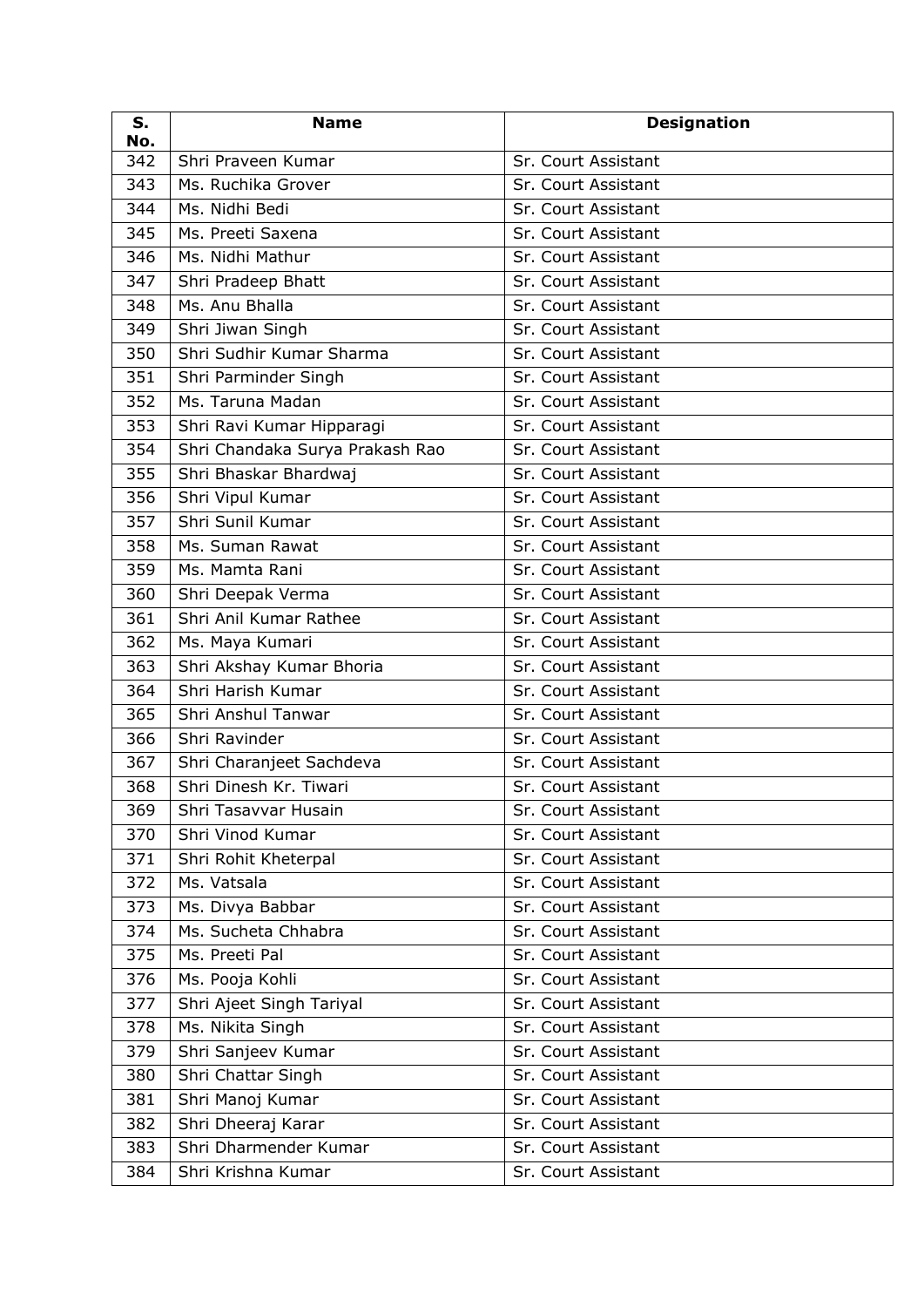| S.<br>No. | <b>Name</b>                    | <b>Designation</b>  |
|-----------|--------------------------------|---------------------|
| 385       | Ms. Gargi Thomas               | Sr. Court Assistant |
| 386       | Ms. Geetika Grover             | Sr. Court Assistant |
| 387       | Shri Manoj Kumar               | Sr. Court Assistant |
| 388       | Shri Dinesh Kumar Verma        | Sr. Court Assistant |
| 389       | Shri Pankaj Kumar              | Sr. Court Assistant |
| 390       | Shri Gaurav Kapoor             | Sr. Court Assistant |
| 391       | Shri Jayant Raj Katyal         | Sr. Court Assistant |
| 392       | Shri Rakesh Kumar              | Sr. Court Assistant |
| 393       | Ms. Sapna Bansal               | Sr. Court Assistant |
| 394       | Shri Sachin Srivastava         | Sr. Court Assistant |
| 395       | Shri Harsh Kumar               | Sr. Court Assistant |
| 396       | Shri Rakesh Sharma             | Sr. Court Assistant |
| 397       | Shri Anuj Kumar                | Sr. Court Assistant |
| 398       | Shri Laishram Premkant Singh   | Sr. Court Assistant |
| 399       | Ms. Shalini Negi               | Sr. Court Assistant |
| 400       | Shri Naveen Chandra            | Sr. Court Assistant |
| 401       | Ms. Deepti T.V.                | Sr. Court Assistant |
| 402       | Ms. Chetna Balooni Kukreti     | Sr. Court Assistant |
| 403       | Shri Parveen Kumar Rawat       | Sr. Court Assistant |
| 404       | Ms. Kanika Lakhanpal           | Sr. Court Assistant |
| 405       | Shri Sandeep Saini             | Sr. Court Assistant |
| 406       | Shri Sachin Rathi              | Sr. Court Assistant |
| 407       | Shri Lokesh Malhotra           | Sr. Court Assistant |
| 408       | Ms. Komal                      | Sr. Court Assistant |
| 409       | Shri Jagmohan Singh            | Sr. Court Assistant |
| 410       | Ms. Poonam Bisht               | Sr. Court Assistant |
| 411       | Shri Baljeet Yadav             | Sr. Court Assistant |
| 412       | Shri Vishal Pant               | Sr. Court Assistant |
| 413       | Shri Komal Singh               | Sr. Court Assistant |
| 414       | Ms. Aarti Gupta                | Sr. Court Assistant |
| 415       | Shri Gaurav Kumar Satija       | Sr. Court Assistant |
| 416       | Shri Sachin Singh              | Sr. Court Assistant |
| 417       | Shri Rohit Garg                | Sr. Court Assistant |
| 418       | Ms. Vineeta Rawat Negi         | Sr. Court Assistant |
| 419       | Shri Bibhuti Bhushan Vidyarthi | Sr. Court Assistant |
| 420       | Shri Arvind Verma              | Sr. Court Assistant |
| 421       | Shri Banwari Lal               | Sr. Court Assistant |
| 422       | Shri Vinod Kumar Bhardwaj      | Sr. Court Assistant |
| 423       | Shri Neeraj Kumar              | Sr. Court Assistant |
| 424       | Shri Deepak Lal Rana           | Sr. Court Assistant |
| 425       | Shri Ravish Kumar              | Sr. Court Assistant |
| 426       | Shri Ashok Kumar               | Sr. Court Assistant |
| 427       | Shri Aroop Gupta               | Sr. Court Assistant |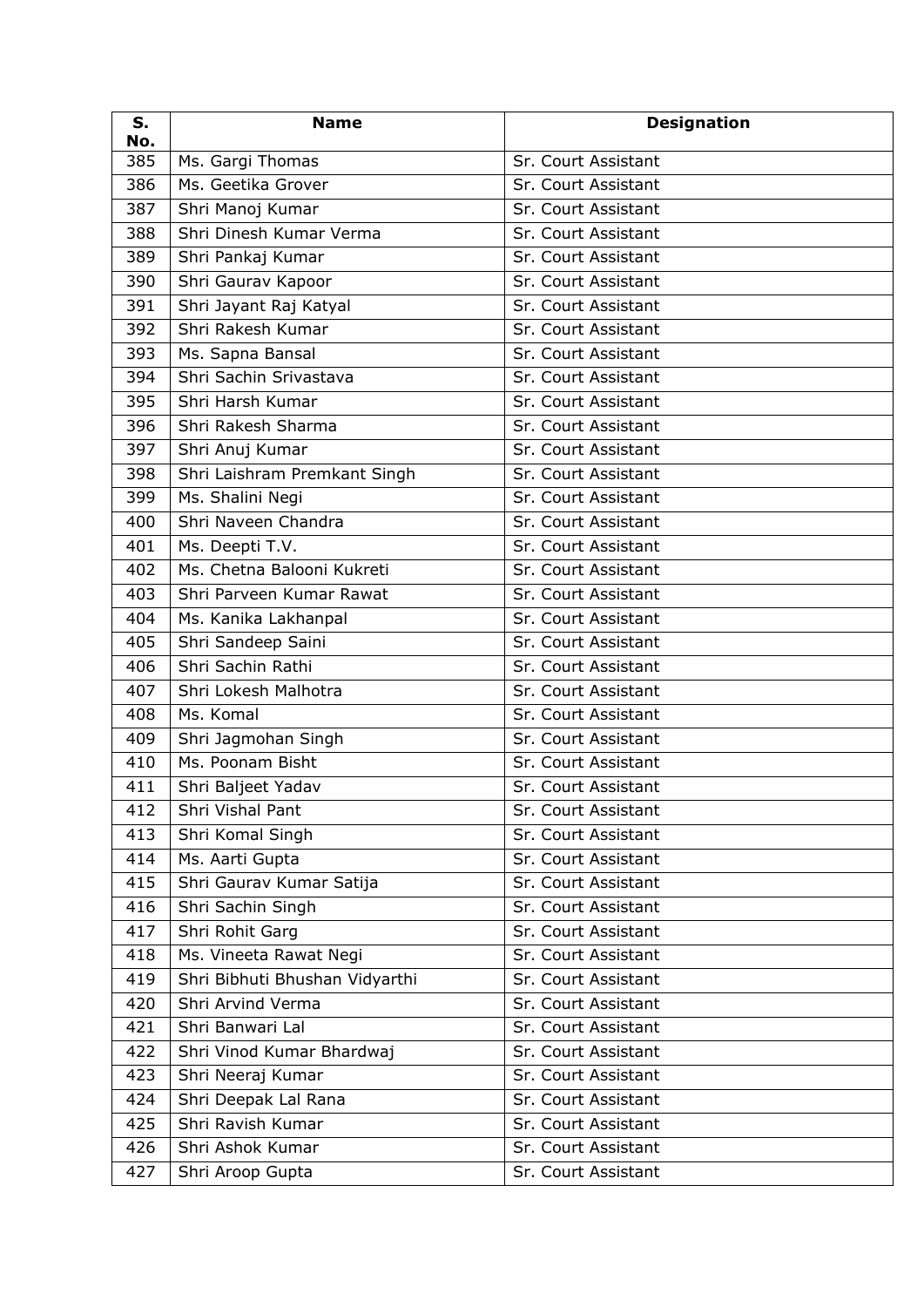| S.<br>No. | <b>Name</b>               | <b>Designation</b>  |
|-----------|---------------------------|---------------------|
| 428       | Shri Sandeep Kumar        | Sr. Court Assistant |
| 429       | Shri Praveen Kaushik      | Sr. Court Assistant |
| 430       | Ms. Manisha Kwatra        | Sr. Court Assistant |
| 431       | Shri Samir Kumar          | Sr. Court Assistant |
| 432       | Shri Kamlesh Kumar        | Sr. Court Assistant |
| 433       | Shri Ashish Daisal        | Sr. Court Assistant |
| 434       | Shri Jitender Kumar       | Sr. Court Assistant |
| 435       | Shri Avinash              | Sr. Court Assistant |
| 436       | Shri Harish Kumar         | Sr. Court Assistant |
| 437       | Shri Sumit Kumar          | Sr. Court Assistant |
| 438       | Shri Anil Singh Rawat     | Sr. Court Assistant |
| 439       | Shri Chandan Kumar Mishra | Sr. Court Assistant |
| 440       | Shri Sonu                 | Sr. Court Assistant |
| 441       | Ms. Shikha Sharma         | Sr. Court Assistant |
| 442       | Shri M. Shivaramakrishnan | Sr. Court Assistant |
| 443       | Shri Rajesh Kumar         | Sr. Court Assistant |
| 444       | Shri Umesh Chand Adhikari | Sr. Court Assistant |
| 445       | Shri Arbind Shah          | Sr. Court Assistant |
| 446       | Shri Vikas Rana           | Sr. Court Assistant |
| 447       | Shri Pravesh Dev          | Sr. Court Assistant |
| 448       | Shri Rajesh Kumar         | Sr. Court Assistant |
| 449       | Shri Tejinder Singh       | Sr. Court Assistant |
| 450       | Shri Deepak Kumar         | Sr. Court Assistant |
| 451       | Shri Yogesh Kumar         | Sr. Court Assistant |
| 452       | Shri Sanjay Kumar Jat     | Sr. Court Assistant |
| 453       | Shri Ashish Kumar         | Sr. Court Assistant |
| 454       | Ms. Sapna Bajaj           | Sr. Court Assistant |
| 455       | Shri Pradeep Sharma       | Sr. Court Assistant |
| 456       | Ms. Deepa Goswami         | Sr. Court Assistant |
| 457       | Shri Kishori Lal          | Sr. Court Assistant |
| 458       | Shri Kamlesh Singh        | Sr. Court Assistant |
| 459       | Shri Lunlalshang Sauntak  | Sr. Court Assistant |
| 460       | Ms. Neha Dogra            | Sr. Court Assistant |
| 461       | Shri Hitesh Kumar         | Sr. Court Assistant |
| 462       | Shri Kush Kumar           | Sr. Court Assistant |
| 463       | Shri Arjun Singh Rana     | Sr. Court Assistant |
| 464       | Shri Bharat Moriya        | Sr. Court Assistant |
| 465       | Shri Dinesh Kumar Sain    | Sr. Court Assistant |
| 466       | Shri Vineesh V.Menon      | Sr. Court Assistant |
| 467       | Shri Biplav Das           | Sr. Court Assistant |
| 468       | Shri Pramod Kumar Panda   | Sr. Court Assistant |
| 469       | Shri Rahul Sachdeva       | Sr. Court Assistant |
| 470       | Shri Vikash Thakur        | Sr. Court Assistant |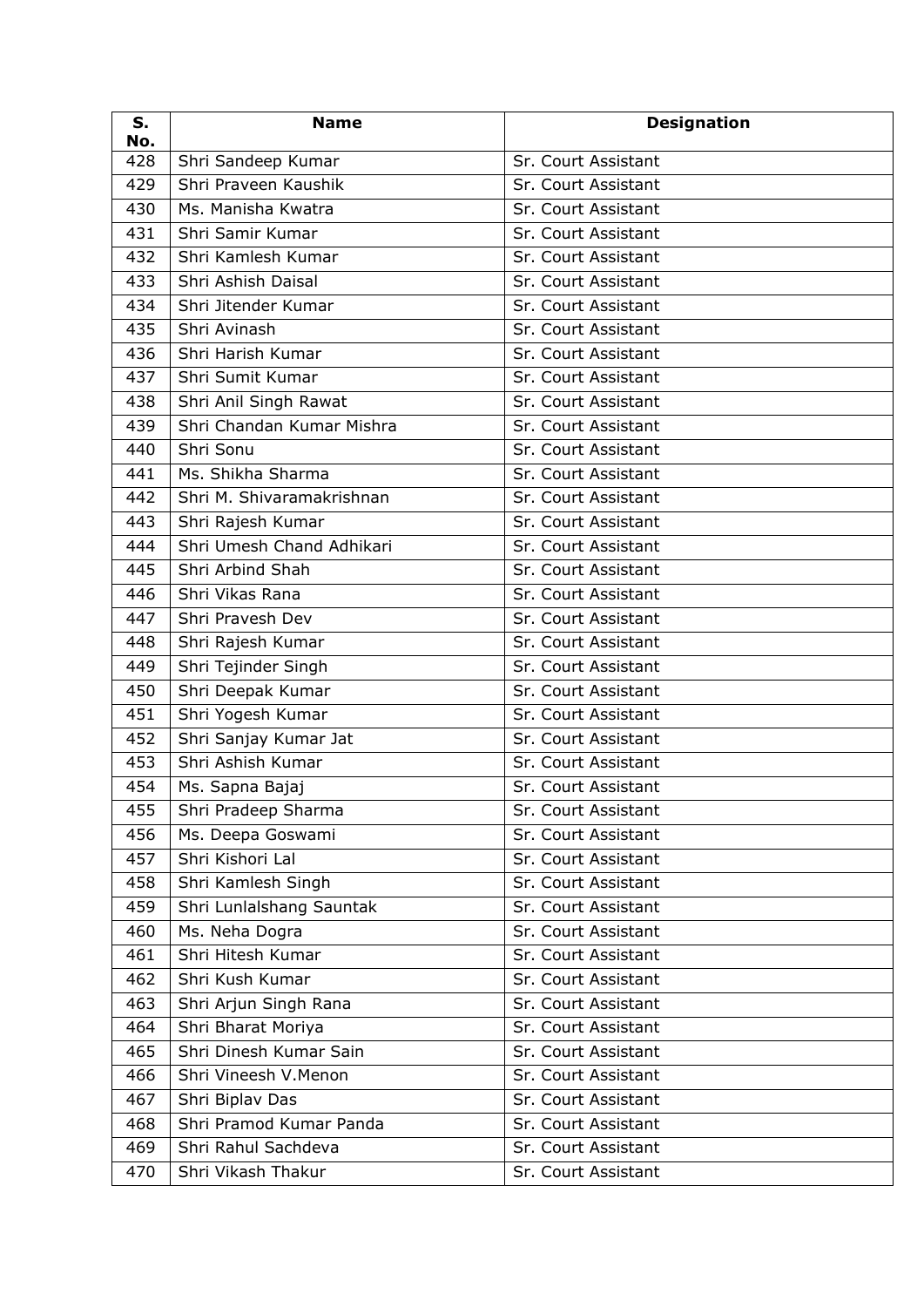| S.<br>No. | <b>Name</b>                  | <b>Designation</b>                        |
|-----------|------------------------------|-------------------------------------------|
| 471       | Shri Durgesh Kumar Maurya    | Sr. Court Assistant                       |
| 472       | Shri Prashant Dhyani         | Sr. Court Assistant                       |
| 473       | Shri Umesh Pal               | Sr. Court Assistant                       |
| 474       | Shri Gulshan                 | Sr. Court Assistant                       |
| 475       | Shri Arjun Singh             | Sr. Court Assistant                       |
| 476       | Ms. Vibha Gulati             | Sr. Court Assistant                       |
| 477       | Ms. Deepti Tehri             | Sr. Court Assistant                       |
| 478       | Shri Manish Rawat            | Sr. Court Assistant                       |
| 479       | Shri R. Raghuraman           | Sr. Court Assistant                       |
| 480       | Ms. Sarika Sharma            | Sr. Court Assistant                       |
| 481       | Shri Rahul                   | Sr. Court Assistant                       |
| 482       | Shri Chetan Rawat            | Sr. Court Assistant                       |
| 483       | Shri Ngamlien Haolai         | Sr. Court Assistant                       |
| 484       | Shri Narender Singh          | Sr. Court Assistant                       |
| 485       | Shri Sumit Makhija           | Sr. Court Assistant                       |
| 486       | Shri Love Kumar              | Sr. Court Assistant                       |
| 487       | Shri Deepak Khanduri         | Sr. Court Assistant                       |
| 488       | Shri Tarun Kumar Dubber      | Sr. Court Assistant                       |
| 489       | Shri Amrit Bhola             | Sr. Court Assistant                       |
| 490       | Shri Varun Negi              | Sr. Court Assistant                       |
| 491       | Shri Puneet Arora            | Sr. Court Assistant                       |
| 492       | Ms. Suman Chaudhary          | Sr. Court Assistant                       |
| 493       | Shri Sahil                   | Sr. Court Assistant                       |
| 494       | Ms. Kirti Malik              | Sr. Court Assistant                       |
| 495       | Shri Harsh Mani              | Sr. Court Assistant                       |
| 496       | Shri N Prathyush Prabhakaran | Sr. Court Assistant                       |
| 497       | Shri Amrendra Kumar Jha      | Sr. Court Assistant                       |
| 498       | Shri Ankur Thapar            | Sr. Court Assistant                       |
| 499       | Shri Deepak Kumar            | Sr. Court Assistant                       |
| 500       | Shri Gajendra Singh          | Sr. Court Assistant (Senior Translator)   |
| 501       | Shri Ganesh Kumar            | Sr. Court Assistant (Senior Translator)   |
| 502       | Shri Manoj Kumar             | Sr. Court Assistant (Senior Translator)   |
| 503       | Ms. Vandana Tomar            | Sr. Court Assistant (Senior Translator)   |
| 504       | Ms. Sonia                    | Sr. Court Assistant (Senior Translator)   |
| 505       | Shri Mohit Jain              | Sr. Court Assistant-cum-Senior Programmer |
| 506       | Ms. Preeti Agrawal           | Sr. Court Assistant-cum-Senior Programmer |
| 507       | Shri Garvit                  | Sr. Court Assistant-cum-Senior Programmer |
| 508       | Shri Amit Kumar Tripathi     | Sr. Court Assistant-cum-Senior Programmer |
| 509       | Shri Khashti Ballabh Pujari  | Sr. Court Assistant-cum-Senior Programmer |
| 510       | Ms. Versha Shah              | Assistant Librarian                       |
| 511       | Ms. Amandeep Kaur Bharara    | Assistant Librarian                       |
| 512       | Ms. Rajshree Jalal           | Assistant Librarian                       |
| 513       | Shri Dipendra Singh Sajwan   | Assistant Librarian                       |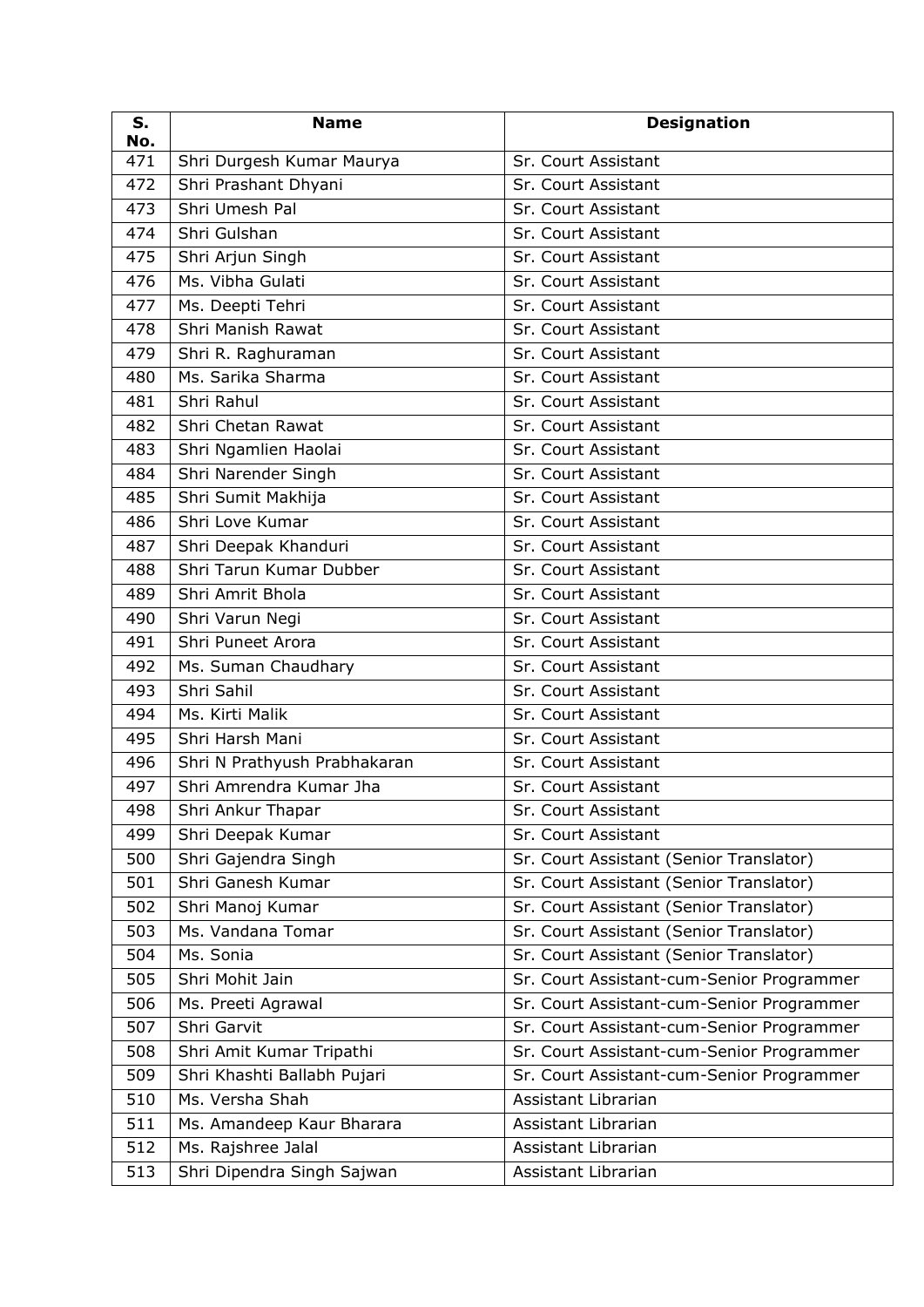| S.<br>No. | <b>Name</b>                  | <b>Designation</b>     |
|-----------|------------------------------|------------------------|
| 514       | Shri Nitin Chhibber          | Assistant Librarian    |
| 515       | Ms. Swati Srivastava         | Assistant Librarian    |
| 516       | Shri Aamir Jilani            | Assistant Librarian    |
| 517       | Mohd. Tasvirul Islam         | Assistant Librarian    |
| 518       | Shri Ashutosh                | Assistant Librarian    |
| 519       | Ms. Jyoti Rani               | Assistant Librarian    |
| 520       | Ms. Kalpana Thakur           | Sr. Personal Assistant |
| 521       | Ms. Sukhwinder Kaur          | Sr. Personal Assistant |
| 522       | Ms. Kusum Lata Sayal         | Sr. Personal Assistant |
| 523       | Ms. Rupam Dhamija            | Sr. Personal Assistant |
| 524       | Ms. Anju Arora               | Sr. Personal Assistant |
| 525       | Shri Davinder Kumar Sachdeva | Sr. Personal Assistant |
| 526       | Ms. Jatinder Kaur            | Sr. Personal Assistant |
| 527       | Ms. Hemlatha Mohan           | Sr. Personal Assistant |
| 528       | Shri Sunil Narang            | Sr. Personal Assistant |
| 529       | Shri Ravinder Singh          | Sr. Personal Assistant |
| 530       | Ms. Jyoti Gupta              | Sr. Personal Assistant |
| 531       | Shri Ravi Arora              | Sr. Personal Assistant |
| 532       | Shri Krishan Kumar Joshi     | Sr. Personal Assistant |
| 533       | Ms. Manaswini Devi Sharma    | Sr. Personal Assistant |
| 534       | Ms. Poulami Paul             | Sr. Personal Assistant |
| 535       | Ms. Ashima Chhabra           | Sr. Personal Assistant |
| 536       | Ms. Pooja Sharma             | Sr. Personal Assistant |
| 537       | Shri Pankaj Kumar Negi       | Sr. Personal Assistant |
| 538       | Shri Kapil Tandon            | Sr. Personal Assistant |
| 539       | Ms. Rashi Gupta              | Sr. Personal Assistant |
| 540       | Shri Pradeep Rawat           | Sr. Personal Assistant |
| 541       | Ms. Sapna Bisht              | Sr. Personal Assistant |
| 542       | Ms. Rachna                   | Sr. Personal Assistant |
| 543       | Ms. Laya Rawat               | Sr. Personal Assistant |
| 544       | Shri Rajesh Kumar Chaurasia  | Sr. Personal Assistant |
| 545       | Ms. Neel Kamal Dhanrajani    | Sr. Personal Assistant |
| 546       | Ms. Seema Bajaj              | Sr. Personal Assistant |
| 547       | Ms. Rama Chopra              | Sr. Personal Assistant |
| 548       | Ms. Beena Ahuja              | Sr. Personal Assistant |
| 549       | Ms. Tripta                   | Sr. Personal Assistant |
| 550       | Ms. Anita Rani Bawa          | Sr. Personal Assistant |
| 551       | Ms. Rita Km. Chawla          | Sr. Personal Assistant |
| 552       | Shri Vinod Kr. Tiwari        | Sr. Personal Assistant |
| 553       | Ms. Alka Rani Jain           | Sr. Personal Assistant |
| 554       | Ms. Varsha Mendiratta        | Sr. Personal Assistant |
| 555       | Shri Jitesh Kumar            | Sr. Personal Assistant |
| 556       | Shri Ashwani                 | Sr. Personal Assistant |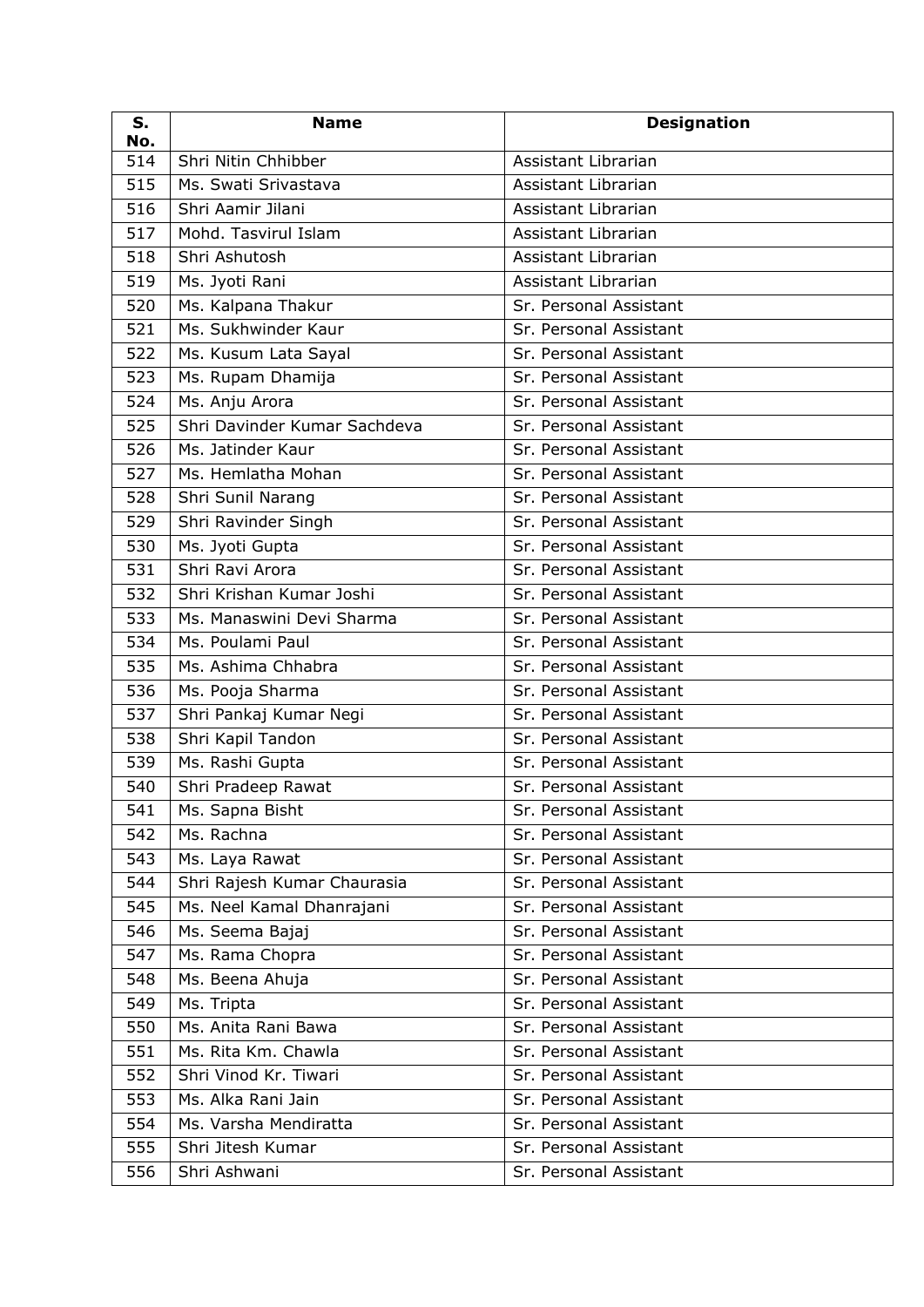| S.<br>No. | <b>Name</b>                      | <b>Designation</b>     |
|-----------|----------------------------------|------------------------|
| 557       | Ms. Diksha Sachdeva              | Sr. Personal Assistant |
| 558       | Shri Vijay Kumar                 | Sr. Personal Assistant |
| 559       | Shri Prashant Kaushik            | Sr. Personal Assistant |
| 560       | Shri Rahul Gupta                 | Sr. Personal Assistant |
| 561       | Shri Naresh Kumar                | Sr. Personal Assistant |
| 562       | Ms. Kanika Tayal                 | Sr. Personal Assistant |
| 563       | Shri Shubham Yadav               | Sr. Personal Assistant |
| 564       | Shri Sachin                      | Sr. Personal Assistant |
| 565       | Shri Jeevesh Shukla              | Sr. Personal Assistant |
| 566       | Shri Himanshu Singh Yadav        | Sr. Personal Assistant |
| 567       | Shri Arun Kumar S                | Sr. Personal Assistant |
| 568       | Shri Himanshu Awasthi            | Sr. Personal Assistant |
| 569       | Shri Nitin Kumar                 | Sr. Personal Assistant |
| 570       | Ms. Harpreet Kaur                | Sr. Personal Assistant |
| 571       | Ms. Arushi Suneja                | Sr. Personal Assistant |
| 572       | Ms. Ginny Mehta                  | Sr. Personal Assistant |
| 573       | Ms. Neha Gupta                   | Sr. Personal Assistant |
| 574       | Shri Dhiraj                      | Sr. Personal Assistant |
| 575       | Shri Aman Sharma                 | Sr. Personal Assistant |
| 576       | Shri Shubham Soni                | Sr. Personal Assistant |
| 577       | Ms. Shraddha Mishra              | Sr. Personal Assistant |
| 578       | Ms. Sonia Gulati                 | Sr. Personal Assistant |
| 579       | Ms. Kajal                        | Sr. Personal Assistant |
| 580       | Ms. Shruti                       | Sr. Personal Assistant |
| 581       | Ms. Harshita Uppal               | Sr. Personal Assistant |
| 582       | Ms. Sneha                        | Sr. Personal Assistant |
| 583       | Ms. Kanchan Chouhan              | Sr. Personal Assistant |
| 584       | Shri Gagandeep Singh Chadha      | Sr. Personal Assistant |
| 585       | Ms. Nisha Khulbey                | Sr. Personal Assistant |
| 586       | Ms. Sneha Das                    | Sr. Personal Assistant |
| 587       | Shri Sumit Kumar                 | Sr. Personal Assistant |
| 588       | Ms. Jyoti                        | Sr. Personal Assistant |
| 589       | Shri Ashish Saxena               | Sr. Personal Assistant |
| 590       | Shri Rohit Kumar Verma           | Sr. Personal Assistant |
| 591       | Shri Rajan Babu                  | Sr. Personal Assistant |
| 592       | Shri Abhishek Kumar              | Sr. Personal Assistant |
| 593       | Shri Vikash Kumar                | Sr. Personal Assistant |
| 594       | Shri Susheel Shokeen             | Sr. Personal Assistant |
| 595       | Shri Pawan Dalal                 | Sr. Personal Assistant |
| 596       | Shri Sachin Kumar Srivastava     | Sr. Personal Assistant |
| 597       | Ms. Sunita Choudhary             | Sr. Personal Assistant |
| 598       | Shri Manav Sharma                | Sr. Personal Assistant |
| 599       | Shri Sandeep Suryakant Deshpande | Sr. Personal Assistant |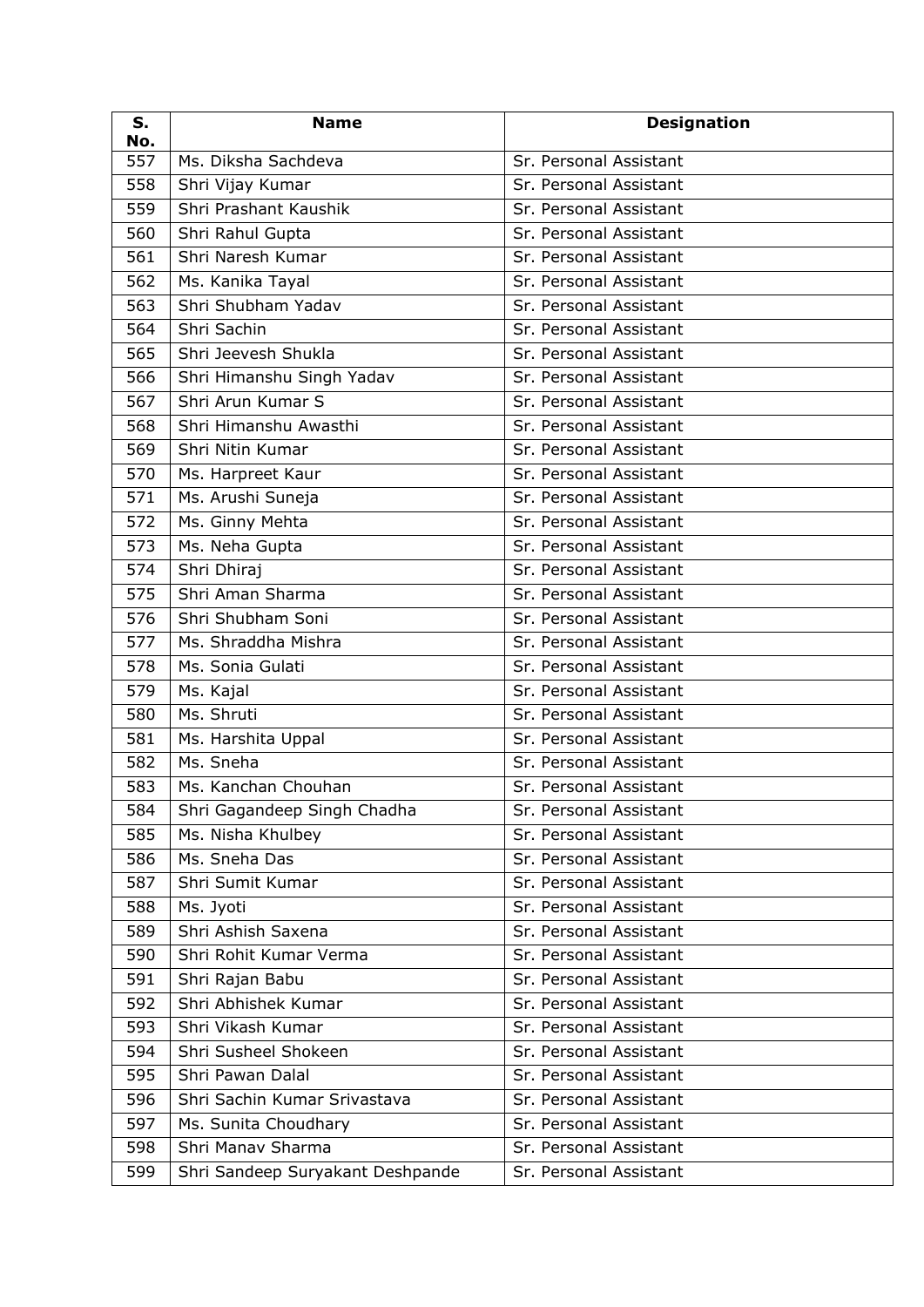| S.<br>No. | <b>Name</b>            | <b>Designation</b>        |
|-----------|------------------------|---------------------------|
| 600       | Shri Deep Kumar Gupta  | Sr. Personal Assistant    |
| 601       | Shri Sanjeev Narula    | Sr. Personal Assistant    |
| 602       | Ms. Sudesh Khatri      | <b>Personal Assistant</b> |
| 603       | Ms. Hema Joshi         | Personal Assistant        |
| 604       | Shri Rakesh Kr. Sharma | Personal Assistant        |
| 605       | Shri Naresh Kumar      | Personal Assistant        |
| 606       | Ms. Madhu Grover       | Personal Assistant        |
| 607       | Ms. Garima Verma       | <b>Personal Assistant</b> |
| 608       | Shri Mohd. Faizan      | Personal Assistant        |
| 609       | Ms. Mamta              | Personal Assistant        |
| 610       | Shri Manish Kumar Jha  | Personal Assistant        |
| 611       | Shri Mohd. Ibrahim     | <b>Personal Assistant</b> |
| 612       | Shri Sumit Negi        | Personal Assistant        |
| 613       | Shri Umesh Kumar       | Personal Assistant        |
| 614       | Ms. Anchal Shandilya   | Personal Assistant        |
| 615       | Shri Amit Bhadola      | <b>Personal Assistant</b> |
| 616       | Ms. Shivangi Sharma    | Personal Assistant        |
| 617       | Shri Rajender          | Personal Assistant        |
| 618       | Shri Shivang Kaushik   | Personal Assistant        |
| 619       | Ms. Dolly Bisht        | Personal Assistant        |
| 620       | Shri Sourabh Kalra     | Personal Assistant        |
| 621       | Shri Promod Kumar      | Personal Assistant        |
| 622       | Ms. Priyanka Malik     | Personal Assistant        |
| 623       | Shri Kapil Kanojia     | Personal Assistant        |
| 624       | Shri Akash Singh       | <b>Personal Assistant</b> |
| 625       | Ms. Kritika Tiwari     | Personal Assistant        |
| 626       | Shri Vikas Shukla      | <b>Personal Assistant</b> |
| 627       | Shri Abhishek Sharma   | Personal Assistant        |
| 628       | Shri Kamal Pal         | Personal Assistant        |
| 629       | Ms. Iramnaz            | Personal Assistant        |
| 630       | Ms. Mini               | Personal Assistant        |
| 631       | Ms. Geeta Joshi        | Personal Assistant        |
| 632       | Shri Sandeep           | Personal Assistant        |
| 633       | Ms. Diksha Chauhan     | Personal Assistant        |
| 634       | Shri Dev Suman         | Personal Assistant        |
| 635       | Shri Amit Kumar        | Personal Assistant        |
| 636       | Shri Rahul Kumar       | Personal Assistant        |
| 637       | Ms. Pooja Kumari       | Personal Assistant        |
| 638       | Md. Dilshad Ali        | Personal Assistant        |
| 639       | Shri Pradeep Kumar     | Personal Assistant        |
| 640       | Shri Avtar Chand       | Court Assistant           |
| 641       | Shri Nirmal Singh      | Court Assistant           |
| 642       | Shri Ashok Kr. Arora   | Court Assistant           |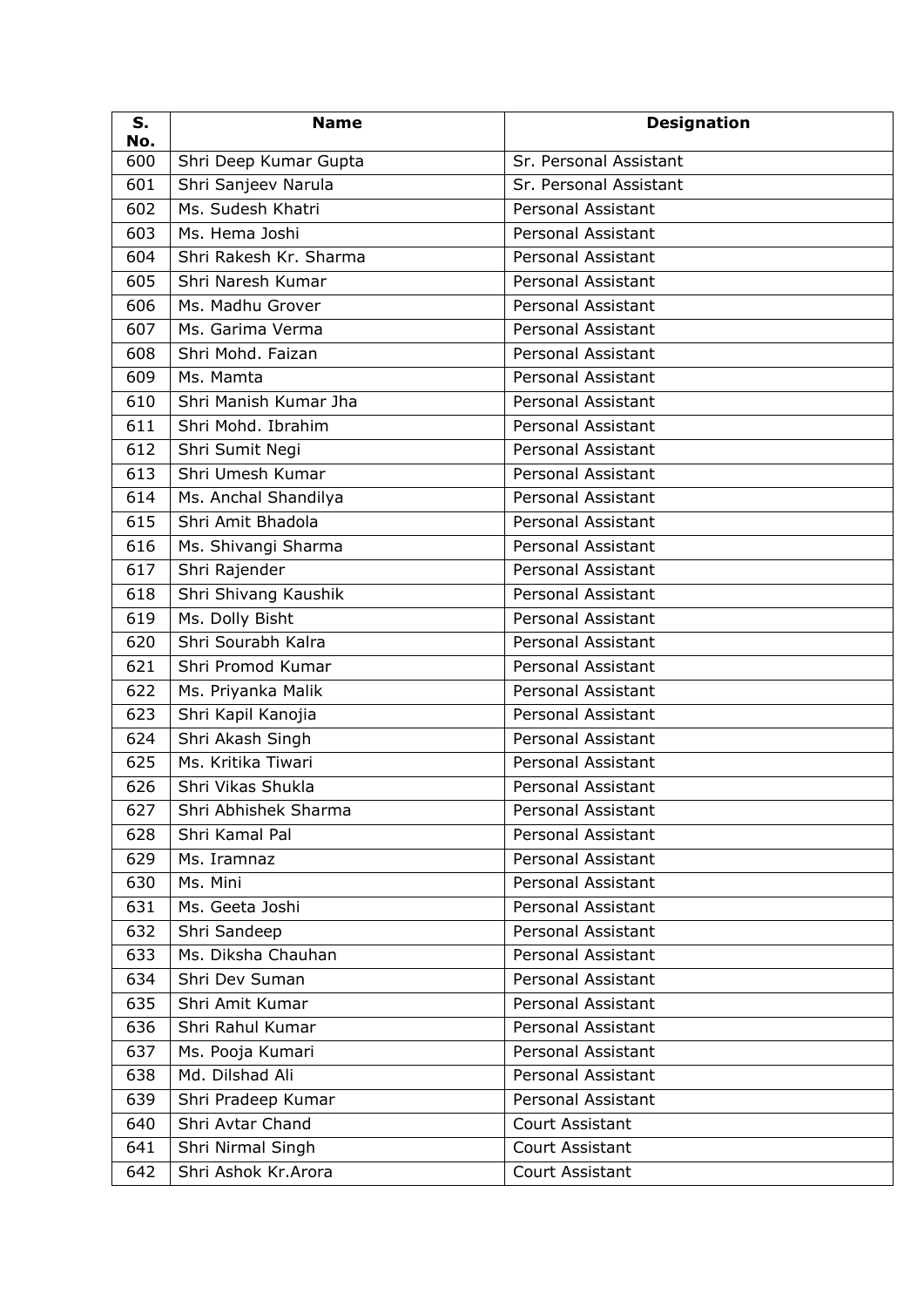| S.<br>No. | <b>Name</b>                      | <b>Designation</b>     |
|-----------|----------------------------------|------------------------|
| 643       | Shri Dinendra Pratap Singh Tomar | <b>Court Assistant</b> |
| 644       | Shri Kochugovindan S.V.          | Court Assistant        |
| 645       | Shri Vinay Shukla                | <b>Court Assistant</b> |
| 646       | Ms. Jyoti Bansal                 | <b>Court Assistant</b> |
| 647       | Shri Ravinder                    | Court Assistant        |
| 648       | Shri Amit Malasi                 | <b>Court Assistant</b> |
| 649       | Shri Arvind Kumar                | <b>Court Assistant</b> |
| 650       | Shri Vedpal                      | <b>Court Assistant</b> |
| 651       | Shri Amit Kumar                  | Court Assistant        |
| 652       | Ms. Neha Verma                   | Court Assistant        |
| 653       | Shri Tarun Maurya                | Court Assistant        |
| 654       | Shri Ankit Gupta                 | <b>Court Assistant</b> |
| 655       | Shri Kunal Mishra                | Court Assistant        |
| 656       | Shri S Haumuanlun                | Court Assistant        |
| 657       | Ms. Jyoti                        | <b>Court Assistant</b> |
| 658       | Shri Rajesh Kumar                | <b>Court Assistant</b> |
| 659       | Shri Arvind Singh                | Court Assistant        |
| 660       | Shri Chaman Kumar                | <b>Court Assistant</b> |
| 661       | Ms. Nisha Rawat                  | <b>Court Assistant</b> |
| 662       | Shri Ravi Shanker Dwevedi        | Court Assistant        |
| 663       | Ms. Ajita Arun                   | Court Assistant        |
| 664       | Shri Sektak Khamzading           | Court Assistant        |
| 665       | Shri Devki Nandan Ahi            | Court Assistant        |
| 666       | Shri Vikas                       | Court Assistant        |
| 667       | Shri Jatin Chadha                | <b>Court Assistant</b> |
| 668       | Shri Mervyn Samuel George        | Court Assistant        |
| 669       | Shri Saurabh Vashist             | Court Assistant        |
| 670       | Ms. Sonam Arora                  | Court Assistant        |
| 671       | Shri Manish                      | Court Assistant        |
| 672       | Shri Simranjeet Singh            | Court Assistant        |
| 673       | Shri Vinod Kumar                 | Court Assistant        |
| 674       | Shri Arun Kumar Dahiya           | Court Assistant        |
| 675       | Ms. Dipti Sharma                 | Court Assistant        |
| 676       | Ms. Preeti Kumari                | Court Assistant        |
| 677       | Shri Rahul Bhandari              | Court Assistant        |
| 678       | Shri Harsh Maheshwari            | Court Assistant        |
| 679       | Shri Pawan Choudhary             | Court Assistant        |
| 680       | Shri Naman Sehgal                | Court Assistant        |
| 681       | Ms. Aditi Singh                  | Court Assistant        |
| 682       | Ms. Vandana Bangari              | Court Assistant        |
| 683       | Shri Ankit Agrawal               | Court Assistant        |
| 684       | Shri Rahul Sharma                | Court Assistant        |
| 685       | Shri Jagdish Chand Joshi         | Court Assistant        |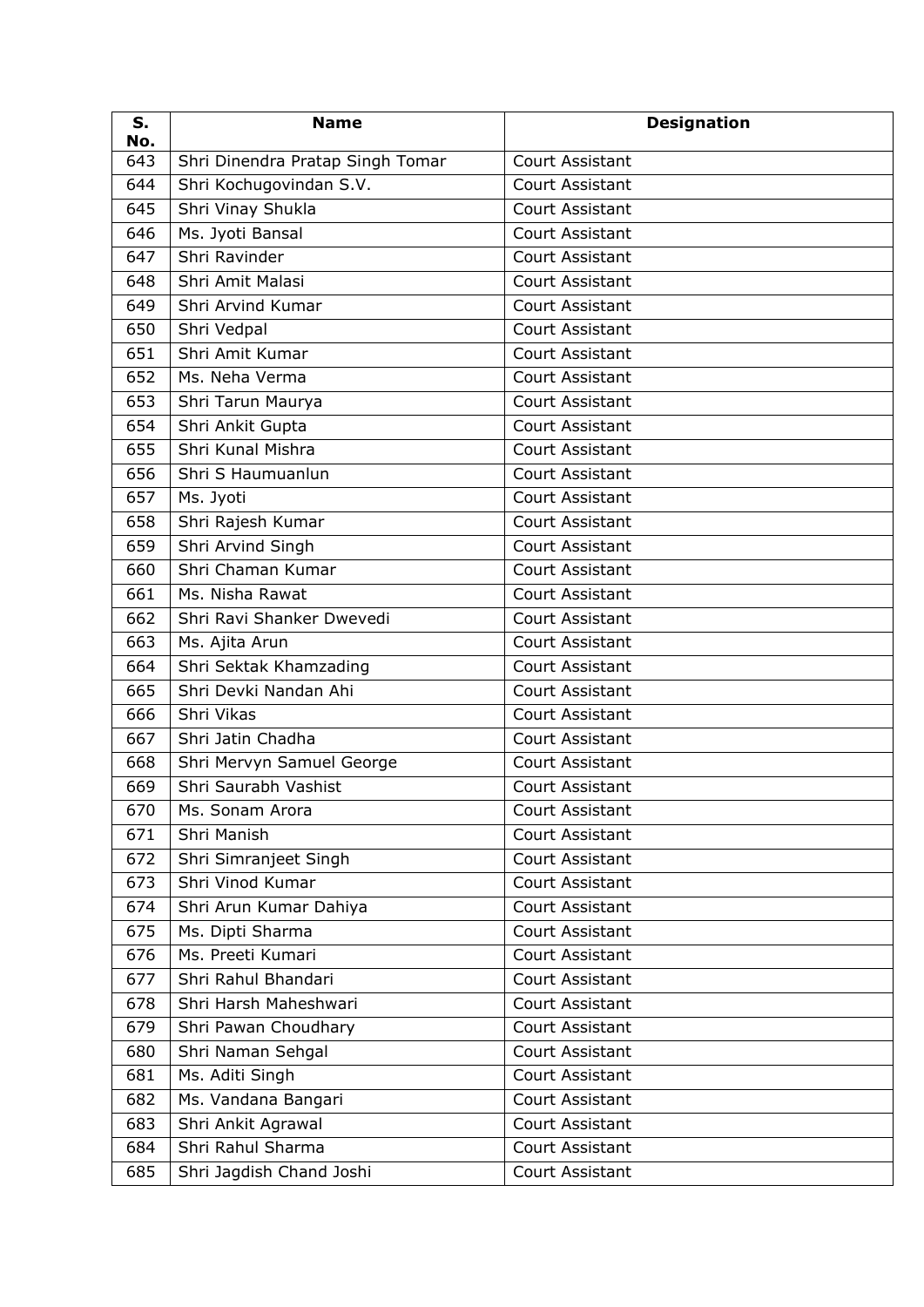| S.<br>No. | <b>Name</b>                    | <b>Designation</b>     |
|-----------|--------------------------------|------------------------|
| 686       | Shri Mukesh                    | Court Assistant        |
| 687       | Shri Naveen                    | Court Assistant        |
| 688       | Shri Rohit Balodhi             | <b>Court Assistant</b> |
| 689       | Shri Munish Kumar              | Court Assistant        |
| 690       | Shri Amit Kumar                | Court Assistant        |
| 691       | Shri Deepak Bisht              | Court Assistant        |
| 692       | Shri Dilip Patel               | Court Assistant        |
| 693       | Shri Kushlanand Gour           | Court Assistant        |
| 694       | Shri Jai Kapoor                | Court Assistant        |
| 695       | Shri Vineet Mendiratta         | Court Assistant        |
| 696       | Ms. Preeti Negi Bartwal        | Court Assistant        |
| 697       | Shri Arvind Kumar Shukla       | <b>Court Assistant</b> |
| 698       | Ms. Payal                      | Court Assistant        |
| 699       | Shri Avinash Kumar             | Court Assistant        |
| 700       | Shri Puneet Gupta              | Court Assistant        |
| 701       | Shri Thokchom Premananda Singh | Court Assistant        |
| 702       | Shri Pankaj Kumar              | Court Assistant        |
| 703       | Shri Lalit Sharma              | Court Assistant        |
| 704       | Shri Parmod                    | Court Assistant        |
| 705       | Ms. Sonia Bisht Negi           | Court Assistant        |
| 706       | Shri Lucky                     | Court Assistant        |
| 707       | Shri Subhash Chand             | Court Assistant        |
| 708       | Shri Ashwani Yadav             | Court Assistant        |
| 709       | Shri Raman Malhotra            | Court Assistant        |
| 710       | Shri Rahul Lamba               | Court Assistant        |
| 711       | Shri Gouminlian Shoute         | <b>Court Assistant</b> |
| 712       | Shri Mangeshwar                | Court Assistant        |
| 713       | Ms. Neha Kakkar Kumar          | Court Assistant        |
| 714       | Shri Devashish Anand           | Court Assistant        |
| 715       | Ms. Pratha Bali                | Court Assistant        |
| 716       | Shri Nitin Sati                | Court Assistant        |
| 717       | Shri Prashant Kumar            | Court Assistant        |
| 718       | Ms. Manisha Luthra             | Court Assistant        |
| 719       | Ms. Vandana Kumari             | Court Assistant        |
| 720       | Shri Puneet Bhati              | Court Assistant        |
| 721       | Shri Ranjeet Singh             | Court Assistant        |
| 722       | Shri Manish Kumar Jha          | Court Assistant        |
| 723       | Shri Siddharth Verma           | Court Assistant        |
| 724       | Shri Neeraj Pal Singh          | Court Assistant        |
| 725       | Ms. Pooja                      | Court Assistant        |
| 726       | Ms. Shilpa Bhatt               | Court Assistant        |
| 727       | Shri Deepak Mishra             | Court Assistant        |
| 728       | Shri Avinash Kumar Yadav       | Court Assistant        |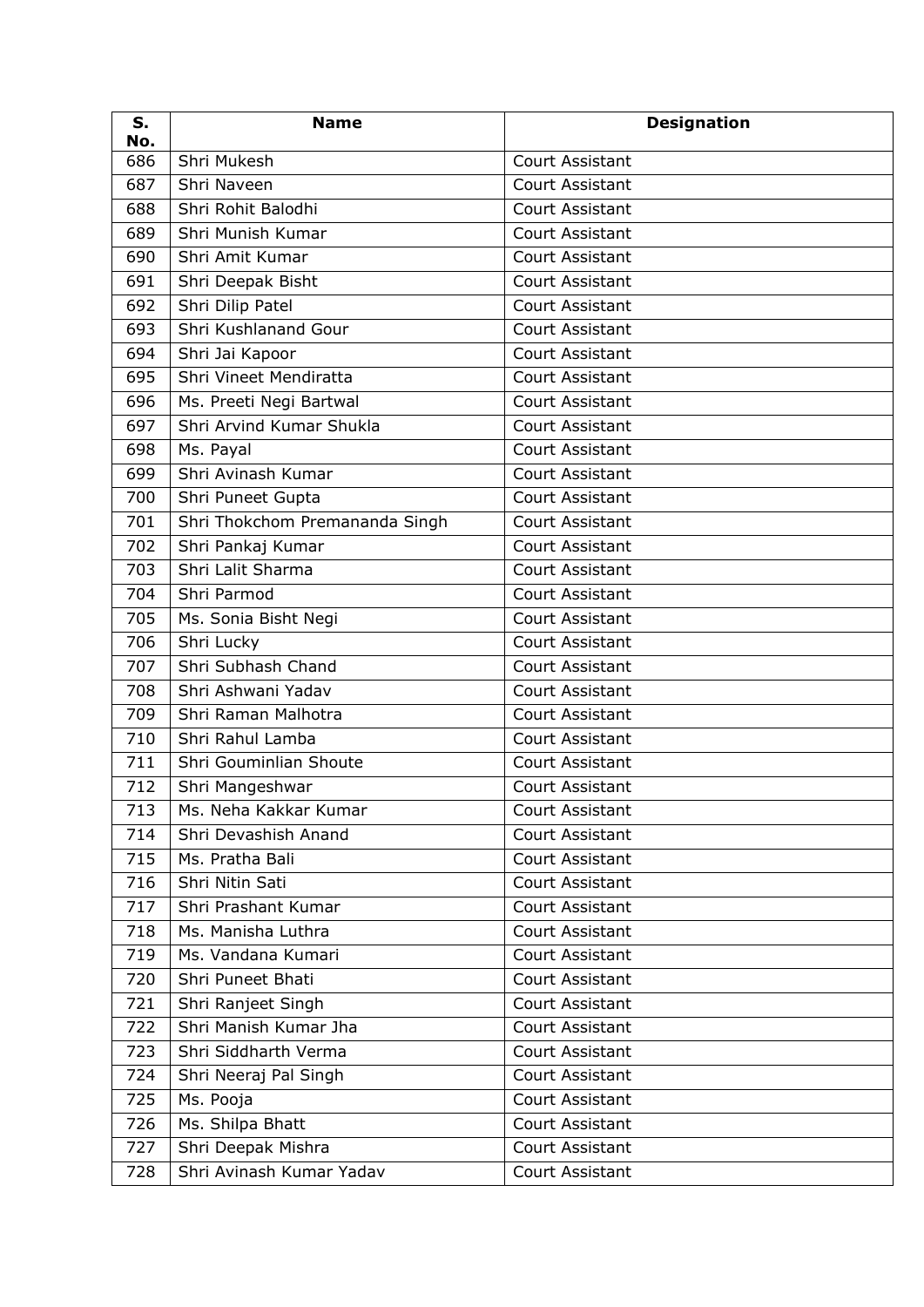| S.<br>No. | <b>Name</b>                       | <b>Designation</b>     |
|-----------|-----------------------------------|------------------------|
| 729       | Ms. Madhu Rani                    | <b>Court Assistant</b> |
| 730       | Ms. Neelam                        | <b>Court Assistant</b> |
| 731       | Shri Dhiraj Kumar                 | <b>Court Assistant</b> |
| 732       | Shri Kush Kalsi                   | Court Assistant        |
| 733       | Shri Rajnish Kumar                | Court Assistant        |
| 734       | Shri Afsar                        | <b>Court Assistant</b> |
| 735       | Ms. Mithlesh                      | Court Assistant        |
| 736       | Shri Tarun Jain                   | <b>Court Assistant</b> |
| 737       | Shri P Arun                       | Court Assistant        |
| 738       | Shri Ankush Sachdeva              | <b>Court Assistant</b> |
| 739       | Shri Gulshan Arora                | Court Assistant        |
| 740       | Ms. Sunita                        | Court Assistant        |
| 741       | Shri Lalit Rawat                  | <b>Court Assistant</b> |
| 742       | Ms. Prithima Sharma               | <b>Court Assistant</b> |
| 743       | Ms. Vijay Laxmi                   | <b>Court Assistant</b> |
| 744       | Shri Gaurav Pandey                | Court Assistant        |
| 745       | Ms. Ishu Sehgal                   | Court Assistant        |
| 746       | Ms. Shefali Chauhan Rawat         | <b>Court Assistant</b> |
| 747       | Shri Pankaj Chaudhary             | Court Assistant        |
| 748       | Ms. Samiksha Kakkar               | <b>Court Assistant</b> |
| 749       | Shri Ankit Kumar                  | <b>Court Assistant</b> |
| 750       | Shri Chirag Rajpal                | <b>Court Assistant</b> |
| 751       | Ms. Shilpa Nautiyal               | Court Assistant        |
| 752       | Ms. Sonia Rawat                   | <b>Court Assistant</b> |
| 753       | Shri Hodam Leng Chong Chao Mangan | Court Assistant        |
| 754       | Shri Sonu                         | Court Assistant        |
| 755       | Ms. Suman                         | <b>Court Assistant</b> |
| 756       | Shri Tarun Sharma                 | Court Assistant        |
| 757       | Shri Jai Prakash                  | Court Assistant        |
| 758       | Shri Sourav Pathrella             | Court Assistant        |
| 759       | Shri Arun Singh Rawat             | Court Assistant        |
| 760       | Shri Nishi Kant Mutreja           | Court Assistant        |
| 761       | Ms. Parul Sahni                   | Court Assistant        |
| 762       | Shri Anuj Kansotia                | Court Assistant        |
| 763       | Shri Abhishek Kumar               | Court Assistant        |
| 764       | Shri Pradeep Sudan                | Court Assistant        |
| 765       | Shri Sanjay Madan                 | Court Assistant        |
| 766       | Shri Mahesh Pihal                 | Court Assistant        |
| 767       | Shri Munesh Kumar                 | Court Assistant        |
| 768       | Shri Vipin Kumar                  | Court Assistant        |
| 769       | Ms. Sandeepna Kumari              | Court Assistant        |
| 770       | Shri Hemant Kumar                 | Court Assistant        |
| 771       | Shri Tarun                        | Court Assistant        |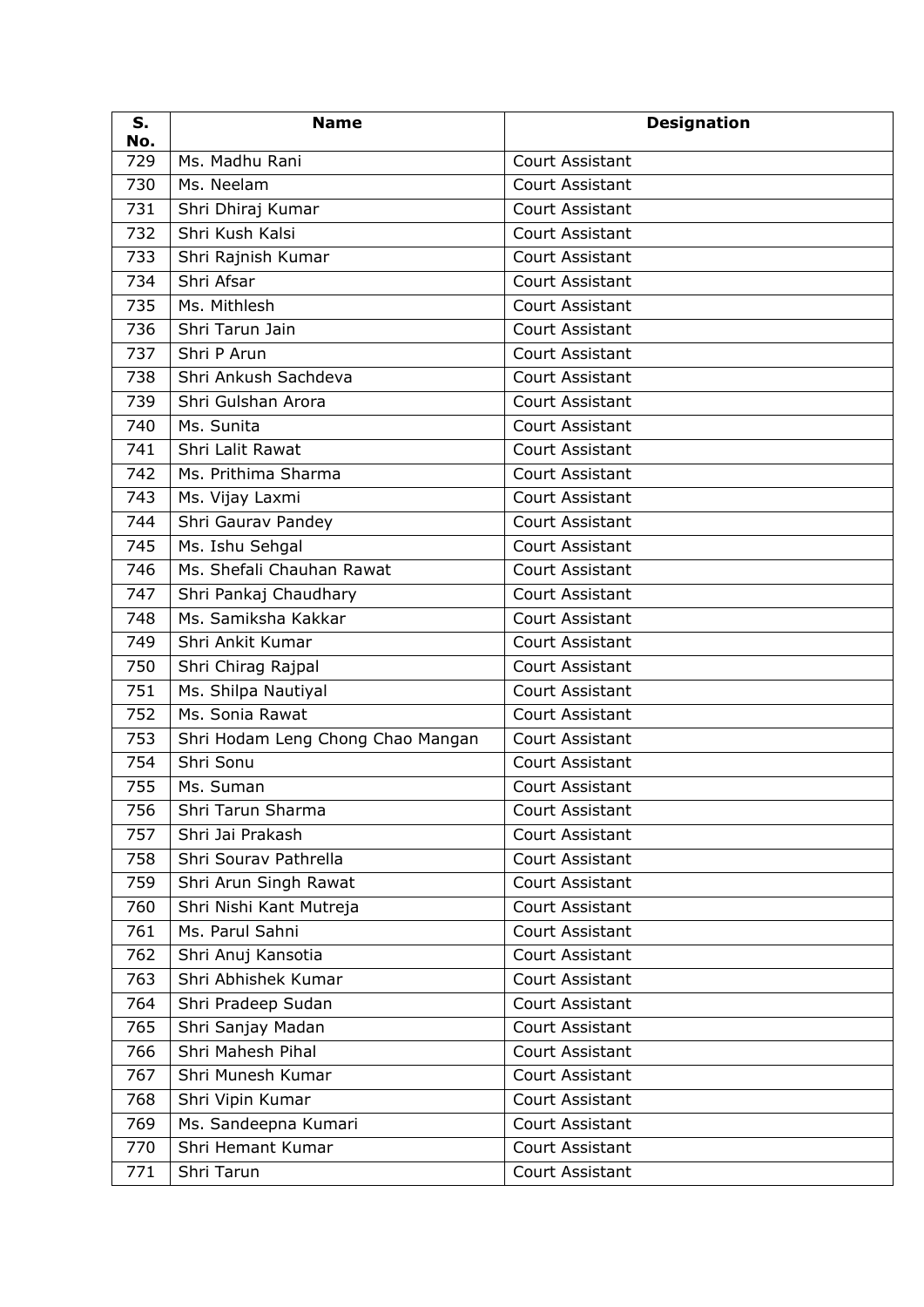| S.<br>No. | <b>Name</b>              | <b>Designation</b>                                       |
|-----------|--------------------------|----------------------------------------------------------|
| 772       | Shri Abhishek Jain       | Court Assistant                                          |
| 773       | Shri Harshit Saxena      | Court Assistant                                          |
| 774       | Shri Varun Malik         | Court Assistant                                          |
| 775       | Ms. Bhavna Relhan        | Court Assistant                                          |
| 776       | Shri Sandip Kumar Saw    | Court Assistant                                          |
| 777       | Shri Mohammad Javed      | Court Assistant                                          |
| 778       | Shri Mukesh Kumar        | Court Assistant                                          |
| 779       | Shri Manan Arora         | Court Assistant                                          |
| 780       | Ms. Shilpi Sundriyal     | Court Assistant                                          |
| 781       | Shri Rahul Madan         | Court Assistant                                          |
| 782       | Ms. Deepa Patwal Uniyal  | Court Assistant                                          |
| 783       | Ms. Preeti Naudiyal      | Court Assistant                                          |
| 784       | Shri Himanshu Jain       | Court Assistant                                          |
| 785       | Shri Pawan Kumar         | Court Assistant                                          |
| 786       | Shri Ayush Dhall         | Court Assistant                                          |
| 787       | Ms. Shilpee Vashistha    | Court Assistant                                          |
| 788       | Shri Rajat Sethi         | Court Assistant                                          |
| 789       | Shri Rajarshi Sharma     | Court Assistant                                          |
| 790       | Ms. Parul Goswami        | Court Assistant                                          |
| 791       | Ms. Sakshi Chawla        | Court Assistant                                          |
| 792       | Shri Vinay Attri         | <b>Court Assistant</b>                                   |
| 793       | Shri Sachin Verma        | Court Assistant                                          |
| 794       | Shri Sunil Dutt          | Court Assistant                                          |
| 795       | Shri Sanchit Malik       | Court Assistant                                          |
| 796       | Shri Rohit Kumar         | Court Assistant                                          |
| 797       | Shri Arun Kumar          | Court Assistant                                          |
| 798       | Shri Krishan Chander     | Court Assistant (Jr. Translator)                         |
| 799       | Ms. Prem Lata            | Court Assistant (Jr. Translator)                         |
| 800       | Ms. Richa Priyadarshini  | Court Assistant (Jr. Translator)                         |
| 801       | Shri K Bal Kasaiya       | Court Assistant (Technical Assistant-cum-<br>Programmer) |
| 802       | Shri Bharat Saini        | Court Assistant (Technical Assistant-cum-                |
|           |                          | Programmer)                                              |
| 803       | Shri Santosh Kumar Singh | Court Assistant (Technical Assistant-cum-<br>Programmer) |
| 804       | Ms. Nivedita Sharma      | Court Assistant (Technical Assistant-cum-<br>Programmer) |
| 805       | Ms. Bharti Arora         | Accountant                                               |
| 806       | Ms. Kumari Renu Giri     | Jr. Court Assistant                                      |
| 807       | Shri Kartik Kumar        | Jr. Court Assistant                                      |
| 808       | Shri Akhilesh Kumar Jain | Jr. Court Assistant                                      |
| 809       | Shri Anurag Singh        | Jr. Court Assistant                                      |
| 810       | Shri Rakshit Malhotra    | Jr. Court Assistant                                      |
| 811       | Shri Onkar Nath Sinha    | Jr. Court Assistant                                      |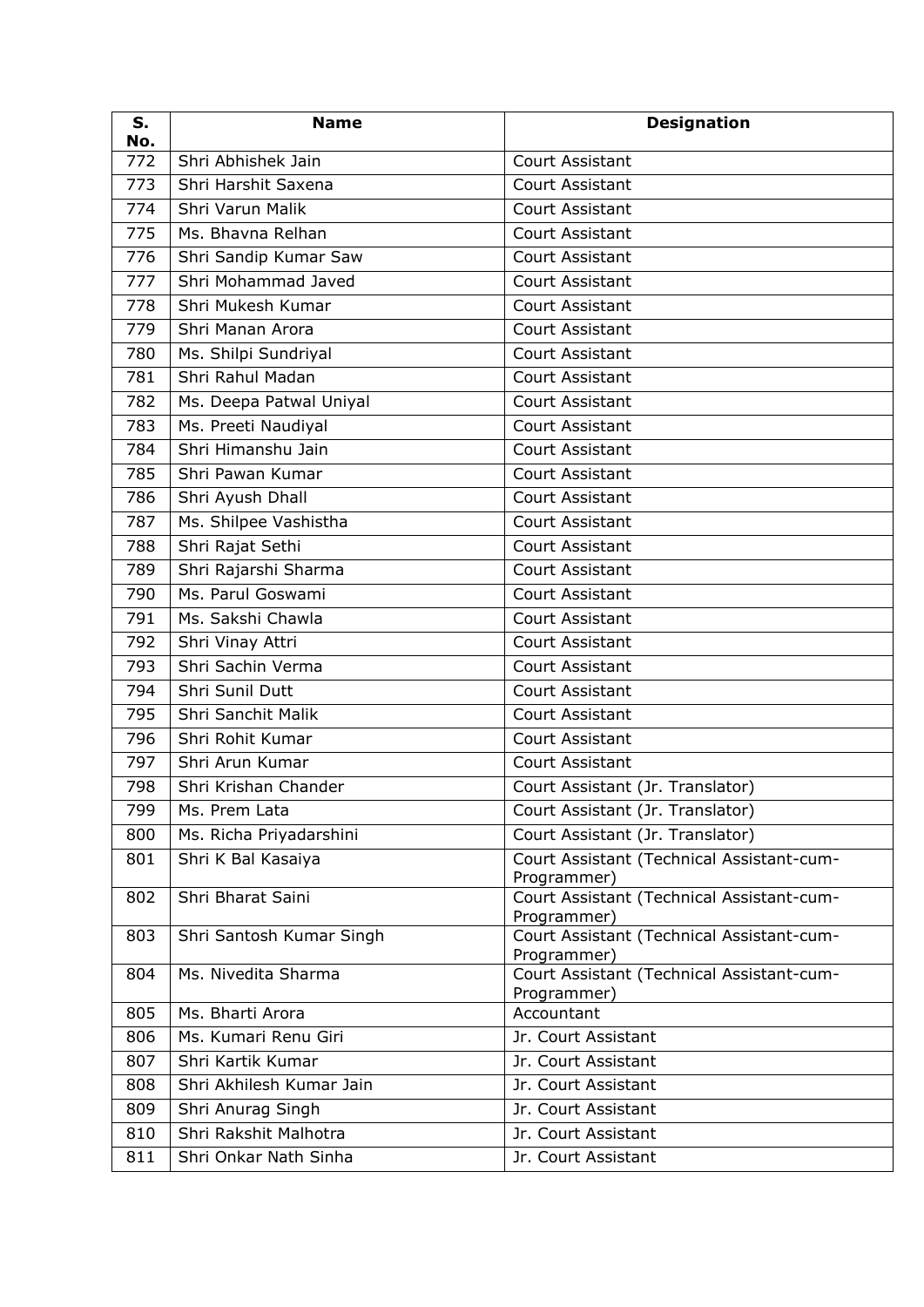| S.<br>No. | <b>Name</b>                 | <b>Designation</b>  |
|-----------|-----------------------------|---------------------|
| 812       | Shri Nishant Chaudhary      | Jr. Court Assistant |
| 813       | Shri Prabhat Kumar Sharma   | Jr. Court Assistant |
| 814       | Ms. Bhavya Kiran Chauhan    | Jr. Court Assistant |
| 815       | Ms. Parveen Banu            | Jr. Court Assistant |
| 816       | Shri Pankaj                 | Jr. Court Assistant |
| 817       | Shri Tarun                  | Jr. Court Assistant |
| 818       | Shri Ajay Shukla            | Jr. Court Assistant |
| 819       | Ms. Pallavi Nautiyal        | Jr. Court Assistant |
| 820       | Ms. Dolly Mathur            | Jr. Court Assistant |
| 821       | Shri Gaurav Bhardwaj        | Jr. Court Assistant |
| 822       | Shri Tarun Pandey           | Jr. Court Assistant |
| 823       | Ms. Poonam Sachdeva         | Jr. Court Assistant |
| 824       | Shri Paras Chauhan          | Jr. Court Assistant |
| 825       | Shri Arvind Kumar           | Jr. Court Assistant |
| 826       | Shri Umesh Kumar            | Jr. Court Assistant |
| 827       | Shri Mohit Tyagi            | Jr. Court Assistant |
| 828       | Shri Mohammad Gulraiz Hasan | Jr. Court Assistant |
| 829       | Shri Vikas                  | Jr. Court Assistant |
| 830       | Ms. Vijayeta Saini          | Jr. Court Assistant |
| 831       | Shri Sandeep Acharya        | Jr. Court Assistant |
| 832       | Shri Chetan Banwal          | Jr. Court Assistant |
| 833       | Shri Rohit Raj              | Jr. Court Assistant |
| 834       | Ms. Renu Chaudhary          | Jr. Court Assistant |
| 835       | Ms. Ankita Zadoo            | Jr. Court Assistant |
| 836       | Shri Anubhav Dabas          | Jr. Court Assistant |
| 837       | Ms. Hemwati                 | Jr. Court Assistant |
| 838       | Shri Sayyed Akram Ahmad     | Jr. Court Assistant |
| 839       | Shri Raman Bhatt            | Jr. Court Assistant |
| 840       | Shri Lalit Kumar Joshi      | Jr. Court Assistant |
| 841       | Shri Nitin Guleria          | Jr. Court Assistant |
| 842       | Shri Ravi Chhanesh          | Jr. Court Assistant |
| 843       | Ms. Kirti Singh             | Jr. Court Assistant |
| 844       | Ms. Anuradha                | Jr. Court Assistant |
| 845       | Shri Anil Kumar             | Jr. Court Assistant |
| 846       | Shri Shah Nawaj             | Jr. Court Assistant |
| 847       | Ms. Bharti Saini            | Jr. Court Assistant |
| 848       | Shri Inder Dev              | Jr. Court Assistant |
| 849       | Shri Manish Singh Negi      | Jr. Court Assistant |
| 850       | Ms. Mona                    | Jr. Court Assistant |
| 851       | Ms. Mahima Bajaj            | Jr. Court Assistant |
| 852       | Shri Deepak Madan           | Jr. Court Assistant |
| 853       | Shri Kripal Singh           | Jr. Court Assistant |
| 854       | Shri Rahul Kumar            | Jr. Court Assistant |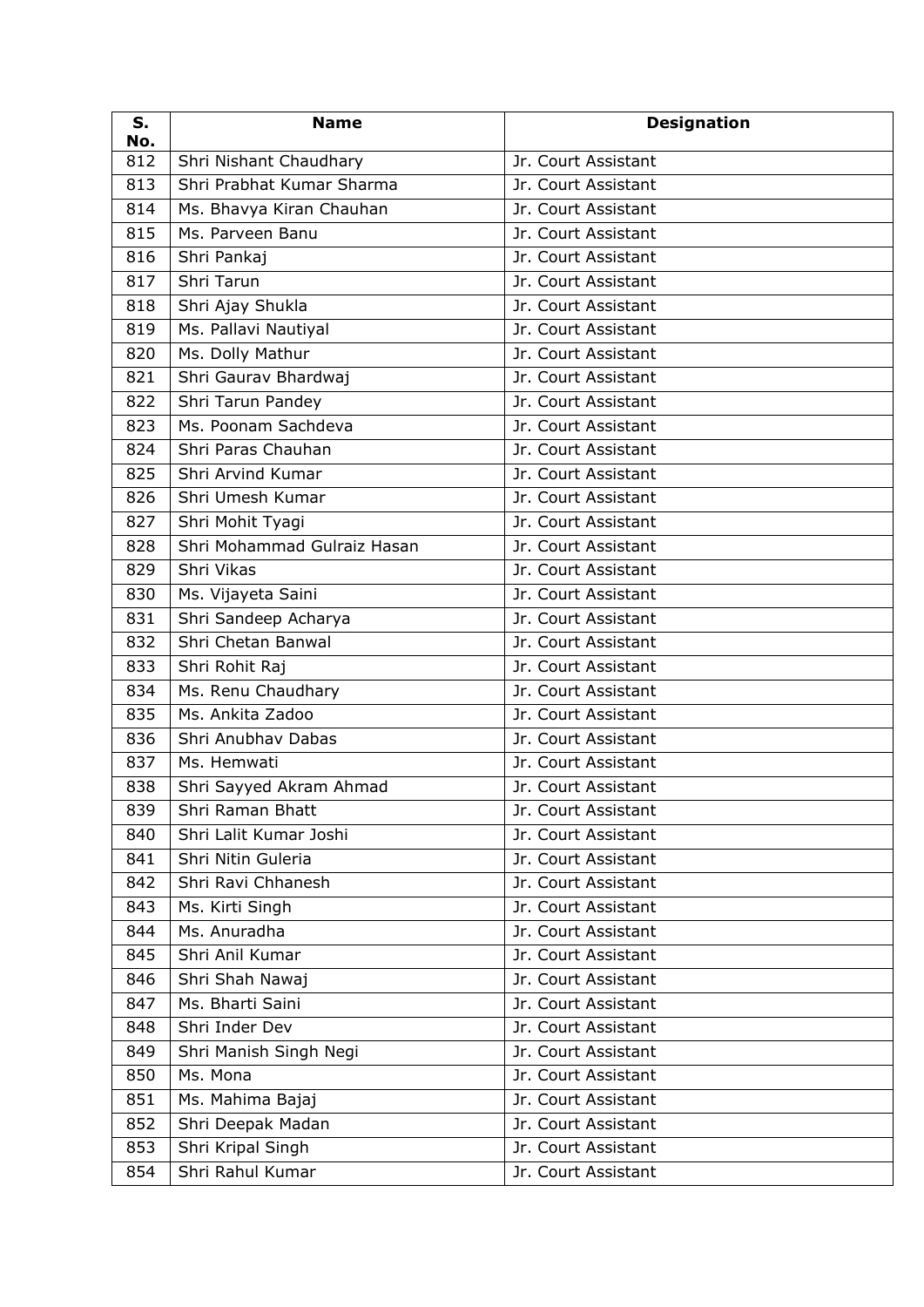| S.<br>No. | <b>Name</b>          | <b>Designation</b>  |
|-----------|----------------------|---------------------|
| 855       | Ms. Usha Pandey      | Jr. Court Assistant |
| 856       | Shri Pankaj Yadav    | Jr. Court Assistant |
| 857       | Ms. Bharati Sharma   | Jr. Court Assistant |
| 858       | Ms. Madhvi Chugh     | Jr. Court Assistant |
| 859       | Shri Dev Sharma      | Jr. Court Assistant |
| 860       | Ms. Surbhi Pahuja    | Jr. Court Assistant |
| 861       | Ms. Manisha Uppal    | Jr. Court Assistant |
| 862       | Shri Karan Panwar    | Jr. Court Assistant |
| 863       | Shri Thakur Dutt     | Jr. Court Assistant |
| 864       | Shri Ranjan Kumar    | Jr. Court Assistant |
| 865       | Ms. Alka Rani        | Jr. Court Assistant |
| 866       | Ms. Chanchal         | Jr. Court Assistant |
| 867       | Ms. Pooja Prajapati  | Jr. Court Assistant |
| 868       | Shri Neeraj Ahuja    | Jr. Court Assistant |
| 869       | Ms. Neelam           | Jr. Court Assistant |
| 870       | Ms. Sarita Kumari    | Jr. Court Assistant |
| 871       | Shri Ravi Kant       | Jr. Court Assistant |
| 872       | Shri Kapil Grover    | Jr. Court Assistant |
| 873       | Shri Parmeet Kumar   | Jr. Court Assistant |
| 874       | Ms. Sargam Rohilla   | Jr. Court Assistant |
| 875       | Shri Sagar Dagar     | Jr. Court Assistant |
| 876       | Ms. Aanchal Arora    | Jr. Court Assistant |
| 877       | Ms. Sarabjeet Kaur   | Jr. Court Assistant |
| 878       | Shri Ravi Pihal      | Jr. Court Assistant |
| 879       | Shri Ravinder Singh  | Jr. Court Assistant |
| 880       | Shri Jaswant Sonwal  | Jr. Court Assistant |
| 881       | Shri Mohd Shahnawaz  | Jr. Court Assistant |
| 882       | Shri Anil Kumar      | Jr. Court Assistant |
| 883       | Shri Chander Pal     | Jr. Court Assistant |
| 884       | Ms. Heena Roy        | Jr. Court Assistant |
| 885       | Shri Jatin Bajaj     | Jr. Court Assistant |
| 886       | Ms. Himani Kalra     | Jr. Court Assistant |
| 887       | Ms. Ravina           | Jr. Court Assistant |
| 888       | Ms. Anuradha Chauhan | Jr. Court Assistant |
| 889       | Shri Vikrant Tyagi   | Jr. Court Assistant |
| 890       | Ms. Vijay Laxmi      | Jr. Court Assistant |
| 891       | Ms. Shashi           | Jr. Court Assistant |
| 892       | Shri Mohit Tyagi - I | Jr. Court Assistant |
| 893       | Shri Rajesh Ghoshal  | Jr. Court Assistant |
| 894       | Shri G Khup Min Lun  | Jr. Court Assistant |
| 895       | Ms. Purnima Singh    | Jr. Court Assistant |
| 896       | Shri Vivek Negi      | Jr. Court Assistant |
| 897       | Shri Lucky Sharma    | Jr. Court Assistant |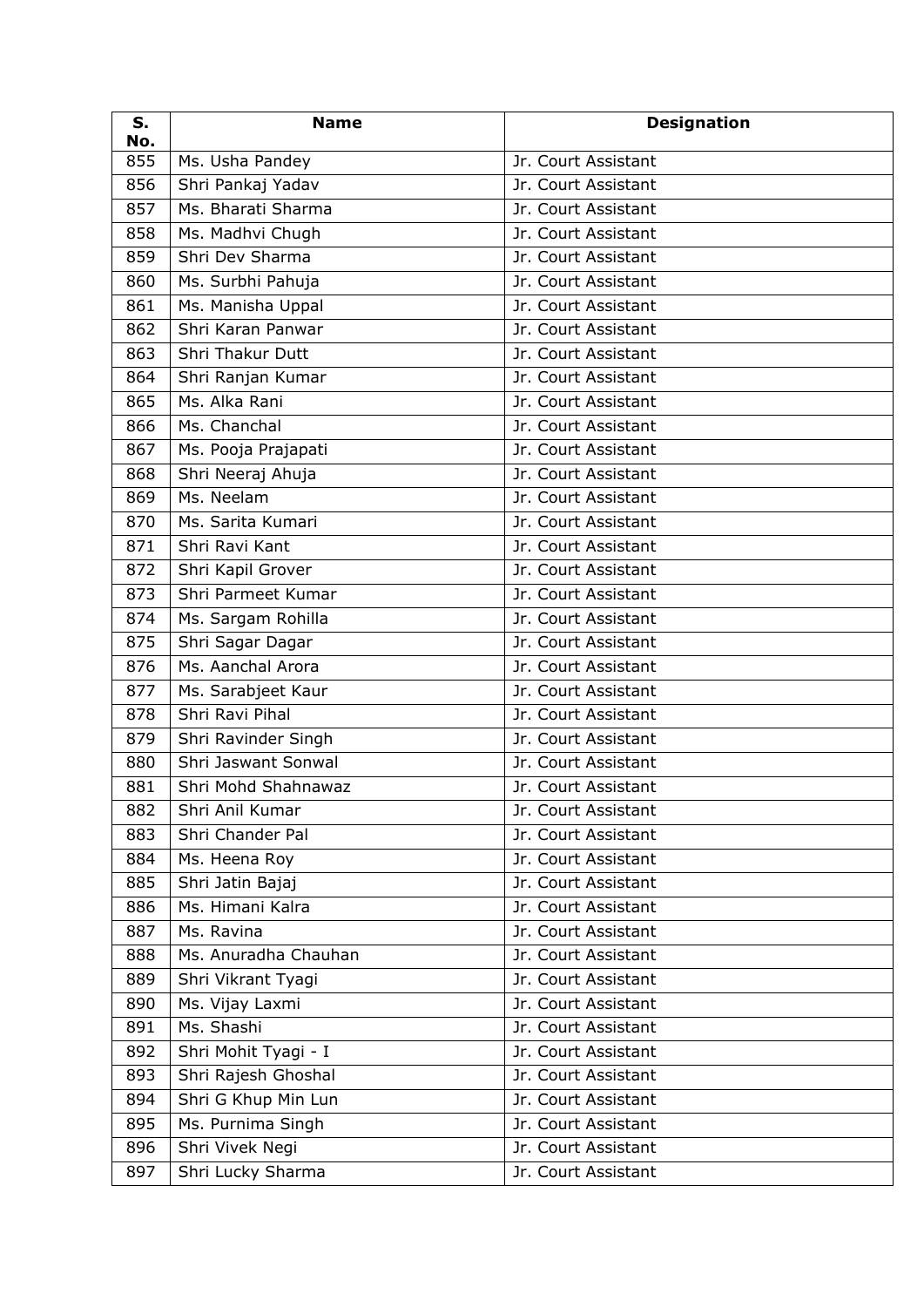| S.<br>No. | <b>Name</b>                     | <b>Designation</b>  |
|-----------|---------------------------------|---------------------|
| 898       | Shri Narendra Singh Negi        | Jr. Court Assistant |
| 899       | Shri Deepak Kumar               | Jr. Court Assistant |
| 900       | Shri Deepak Negi                | Jr. Court Assistant |
| 901       | Shri Summit Kumar               | Jr. Court Assistant |
| 902       | Shri Rupesh Vijayi              | Jr. Court Assistant |
| 903       | Shri Nirbhay Kumar              | Jr. Court Assistant |
| 904       | Shri Rahul Chotala              | Jr. Court Assistant |
| 905       | Shri Hemant Arya                | Jr. Court Assistant |
| 906       | Shri Ashish                     | Jr. Court Assistant |
| 907       | Shri Teshant Chauhan            | Jr. Court Assistant |
| 908       | Shri Rajesh Kumar               | Jr. Court Assistant |
| 909       | Ms. Poornima Verma              | Jr. Court Assistant |
| 910       | Shri Mohit Dixit                | Jr. Court Assistant |
| 911       | Shri Himanshu Gaur              | Jr. Court Assistant |
| 912       | Ms. Durgesh Negi                | Jr. Court Assistant |
| 913       | Ms. Neha Saini                  | Jr. Court Assistant |
| 914       | Shri Vikas Kumar                | Jr. Court Assistant |
| 915       | Ms. Soni                        | Jr. Court Assistant |
| 916       | Shri Vikas Gulia                | Jr. Court Assistant |
| 917       | Shri Rajneesh Sharma            | Jr. Court Assistant |
| 918       | Ms. Neeru                       | Jr. Court Assistant |
| 919       | Shri Vishvender                 | Jr. Court Assistant |
| 920       | Ms. Komal                       | Jr. Court Assistant |
| 921       | Ms. Nisha                       | Jr. Court Assistant |
| 922       | Shri Nitin Sharma               | Jr. Court Assistant |
| 923       | Shri Gunjan Arora               | Jr. Court Assistant |
| 924       | Ms. Ranjna                      | Jr. Court Assistant |
| 925       | Shri Deepesh Mitra              | Jr. Court Assistant |
| 926       | Shri Rohit Anand                | Jr. Court Assistant |
| 927       | Shri Anil Singh Bisht           | Jr. Court Assistant |
| 928       | Shri Cinu Sood                  | Jr. Court Assistant |
| 929       | Shri Ravi Kumar                 | Jr. Court Assistant |
| 930       | Shri Jitender Kumar             | Jr. Court Assistant |
| 931       | Shri Sirajuddin                 | Jr. Court Assistant |
| 932       | Ms. Preeti Rawat                | Jr. Court Assistant |
| 933       | Shri Ashish Singh Rawat         | Jr. Court Assistant |
| 934       | Shri Ashish Khatri              | Jr. Court Assistant |
| 935       | Ms. Priti Ratna                 | Jr. Court Assistant |
| 936       | Shri Dhananjay Kumar            | Jr. Court Assistant |
| 937       | Shri Arun Tokas                 | Jr. Court Assistant |
| 938       | Ms. Amanjeet Kaur Manchanda     | Jr. Court Assistant |
| 939       | Ms. Kshetrimayum Roshimala Devi | Jr. Court Assistant |
| 940       | Ms. Kanika Kataria              | Jr. Court Assistant |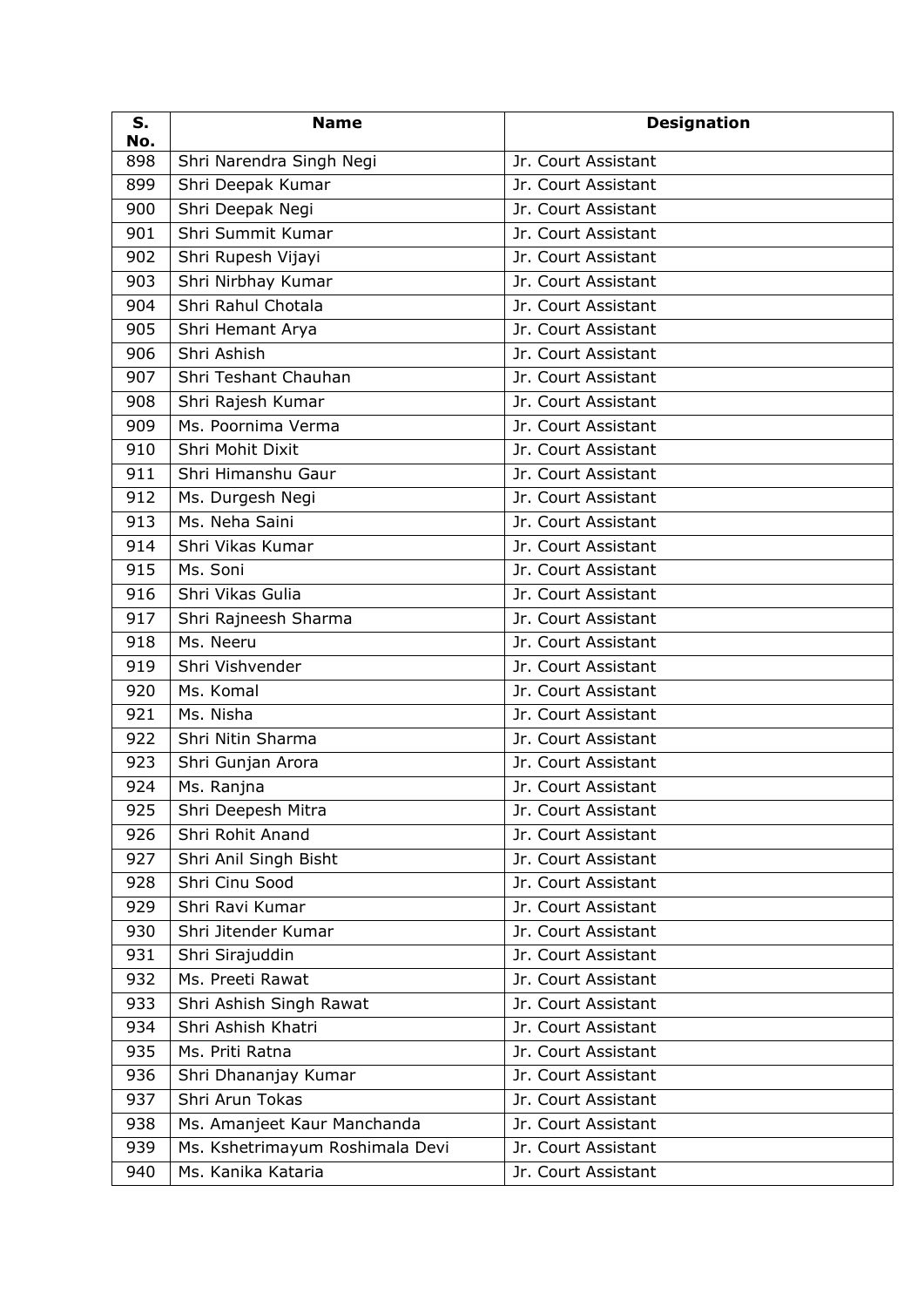| S.<br>No. | <b>Name</b>                   | <b>Designation</b>  |
|-----------|-------------------------------|---------------------|
| 941       | Ms. Silky Goel                | Jr. Court Assistant |
| 942       | Shri Vikas Kumar              | Jr. Court Assistant |
| 943       | Shri Prakash Kumar Patel      | Jr. Court Assistant |
| 944       | Ms. Komal Omar                | Jr. Court Assistant |
| 945       | Shri L Thangminlun Haokip     | Jr. Court Assistant |
| 946       | Shri Nitesh                   | Jr. Court Assistant |
| 947       | Ms. Soumya Deepak             | Jr. Court Assistant |
| 948       | Shri Suraj Singh              | Jr. Court Assistant |
| 949       | Shri Sunil Kumar              | Jr. Court Assistant |
| 950       | Ms. Ankita Chopra             | Jr. Court Assistant |
| 951       | Shri Nitin Kashyap            | Jr. Court Assistant |
| 952       | Shri Dev Priiye               | Jr. Court Assistant |
| 953       | Shri Laxman                   | Jr. Court Assistant |
| 954       | Shri Diwakar Pandey           | Jr. Court Assistant |
| 955       | Ms. Jasmeen                   | Jr. Court Assistant |
| 956       | Shri Manjeet Singh            | Jr. Court Assistant |
| 957       | Ms. Bharti Ramani             | Jr. Court Assistant |
| 958       | Shri Sunil Kumar              | Jr. Court Assistant |
| 959       | Shri Mangte Hranglenthang Kom | Jr. Court Assistant |
| 960       | Shri Sourabh Choudhary        | Jr. Court Assistant |
| 961       | Shri Pradeep Kumar            | Jr. Court Assistant |
| 962       | Shri Varsh Vaibhav Atit       | Jr. Court Assistant |
| 963       | Shri Roni Minj                | Jr. Court Assistant |
| 964       | Shri Arvind Kumar             | Jr. Court Assistant |
| 965       | Shri Harjinder Singh          | Jr. Court Assistant |
| 966       | Ms. Rekha Bharti              | Jr. Court Assistant |
| 967       | Shri Dinesh Kumar Mahore      | Jr. Court Assistant |
| 968       | Shri Mulakh Raj               | Jr. Court Assistant |
| 969       | Shri Ravi Kumar               | Jr. Court Assistant |
| 970       | Ms. Nisha Das                 | Jr. Court Assistant |
| 971       | Ms. Priyanka Bharti           | Jr. Court Assistant |
| 972       | Shri Braj Bhushan Prasad      | Jr. Court Assistant |
| 973       | Ms. Sunita                    | Jr. Court Assistant |
| 974       | Shri Arun Kumar               | Jr. Court Assistant |
| 975       | Ms. Vidya Saran               | Jr. Court Assistant |
| 976       | Shri Ashish Kumar             | Jr. Court Assistant |
| 977       | Shri Rafiquddin               | Jr. Court Assistant |
| 978       | Shri Ravi                     | Jr. Court Assistant |
| 979       | Shri Dinesh Kumar Sharma-I    | Jr. Court Assistant |
| 980       | Shri Harish Singh Bisht       | Jr. Court Assistant |
| 981       | Shri Rajendra Prasad          | Jr. Court Assistant |
| 982       | Shri Rajiv Gosain             | Jr. Court Assistant |
| 983       | Shri Ravinder Kumar-I         | Jr. Court Assistant |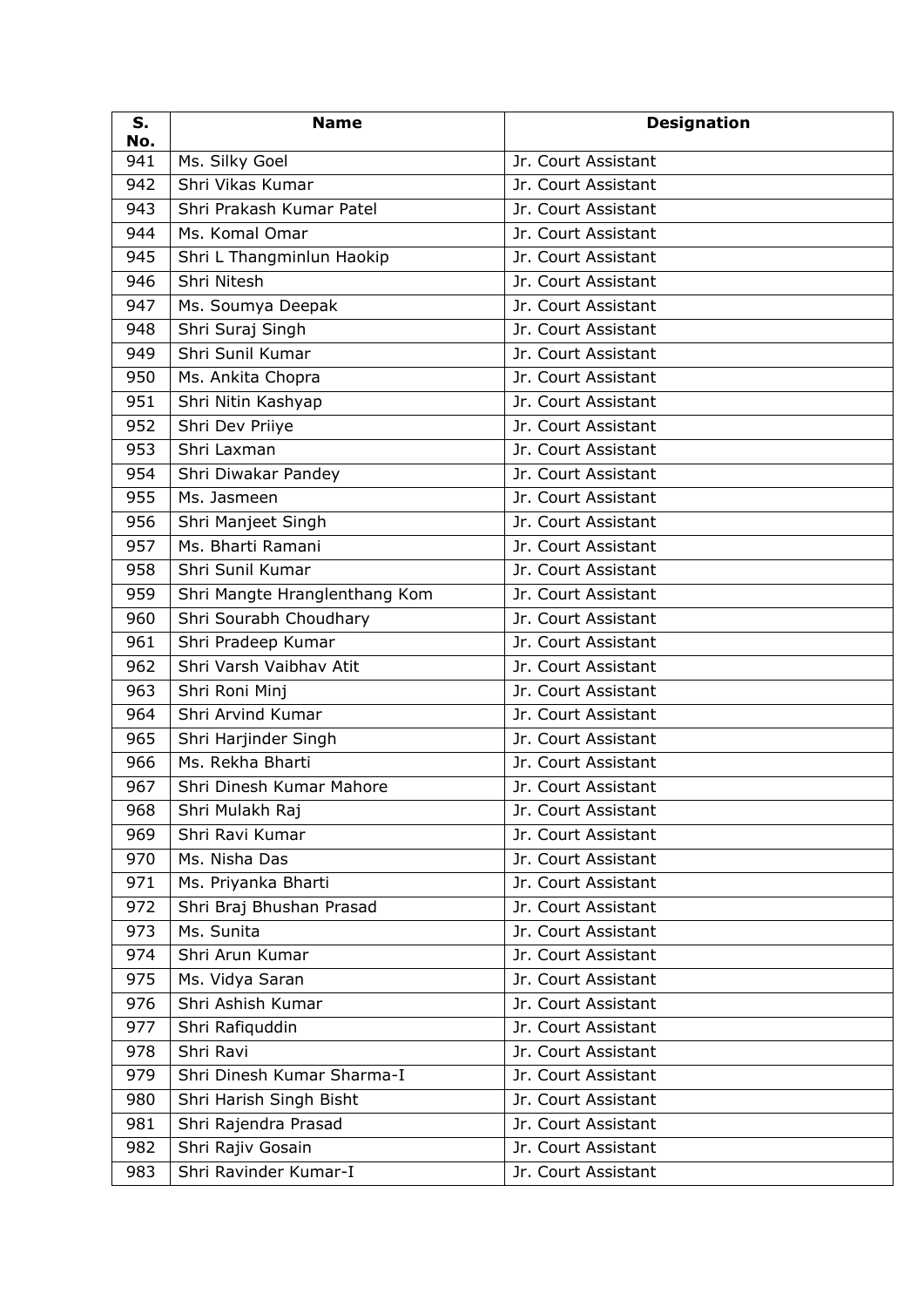| S.<br>No. | <b>Name</b>                | <b>Designation</b>  |
|-----------|----------------------------|---------------------|
| 984       | Shri Laxmi Shankar Shukla  | Jr. Court Assistant |
| 985       | Shri Parmanand             | Jr. Court Assistant |
| 986       | Shri Mahesh Chandra Pant   | Jr. Court Assistant |
| 987       | Shri Sahender Kumar        | Jr. Court Assistant |
| 988       | Ms. Madhu Bala             | Jr. Court Assistant |
| 989       | Ms. Kiran Panwar           | Jr. Court Assistant |
| 990       | Shri N. Srikar             | Jr. Court Assistant |
| 991       | Shri Yogendra Prasad       | Jr. Court Assistant |
| 992       | Shri Sachchidanand         | Jr. Court Assistant |
| 993       | Shri Satish Kumar-I        | Jr. Court Assistant |
| 994       | Shri Ajay Chauhan          | Jr. Court Assistant |
| 995       | Shri Tarun Kumar Mishra    | Jr. Court Assistant |
| 996       | Ms. Anny Thomas            | Jr. Court Assistant |
| 997       | Shri Nilesh Choudhary      | Jr. Court Assistant |
| 998       | Shri Suchit Shah           | Jr. Court Assistant |
| 999       | Shri Anand Singh-II        | Jr. Court Assistant |
| 1000      | Shri Sudhangsu Laha        | Jr. Court Assistant |
| 1001      | Shri Dayanidhi Kr. Swain   | Jr. Court Assistant |
| 1002      | Shri M.R.Ravi              | Jr. Court Assistant |
| 1003      | Shri Pan Singh Latwal      | Jr. Court Assistant |
| 1004      | Shri Anil Kumar-IV         | Jr. Court Assistant |
| 1005      | Shri Satish Chander        | Jr. Court Assistant |
| 1006      | Shri C. Raghvendra Kumar   | Jr. Court Assistant |
| 1007      | Shri Krishan Kumar         | Jr. Court Assistant |
| 1008      | Shri Suresh Kumar Yadav    | Jr. Court Assistant |
| 1009      | Shri Satish Singh Naryal   | Jr. Court Assistant |
| 1010      | Shri Rahul Sharma          | Jr. Court Assistant |
| 1011      | Shri Adesh Srivastava      | Jr. Court Assistant |
| 1012      | Shri Naresh Kumar Sharma   | Jr. Court Assistant |
| 1013      | Shri Raj Bir-II            | Jr. Court Assistant |
| 1014      | Shri Shanker Dass          | Jr. Court Assistant |
| 1015      | Shri Manish Thakur         | Jr. Court Assistant |
| 1016      | Shri Naveen Kumar          | Jr. Court Assistant |
| 1017      | Shri Tailang Anmol         | Jr. Court Assistant |
| 1018      | Ms. Neha Khatri            | Jr. Court Assistant |
| 1019      | Ms. Komal Sahay            | Jr. Court Assistant |
| 1020      | Ms. Sonam Ajay Singh       | Jr. Court Assistant |
| 1021      | Shri Rohit Guliani         | Jr. Court Assistant |
| 1022      | Ms. Subhadra Mazumder      | Jr. Court Assistant |
| 1023      | Shri Suweg Singh Bhadauria | Jr. Court Assistant |
| 1024      | Shri Tejveer Singh Yadav   | Jr. Court Assistant |
| 1025      | Shri Ananya Sharma         | Jr. Court Assistant |
| 1026      | Shri Waikhom Herojit singh | Jr. Court Assistant |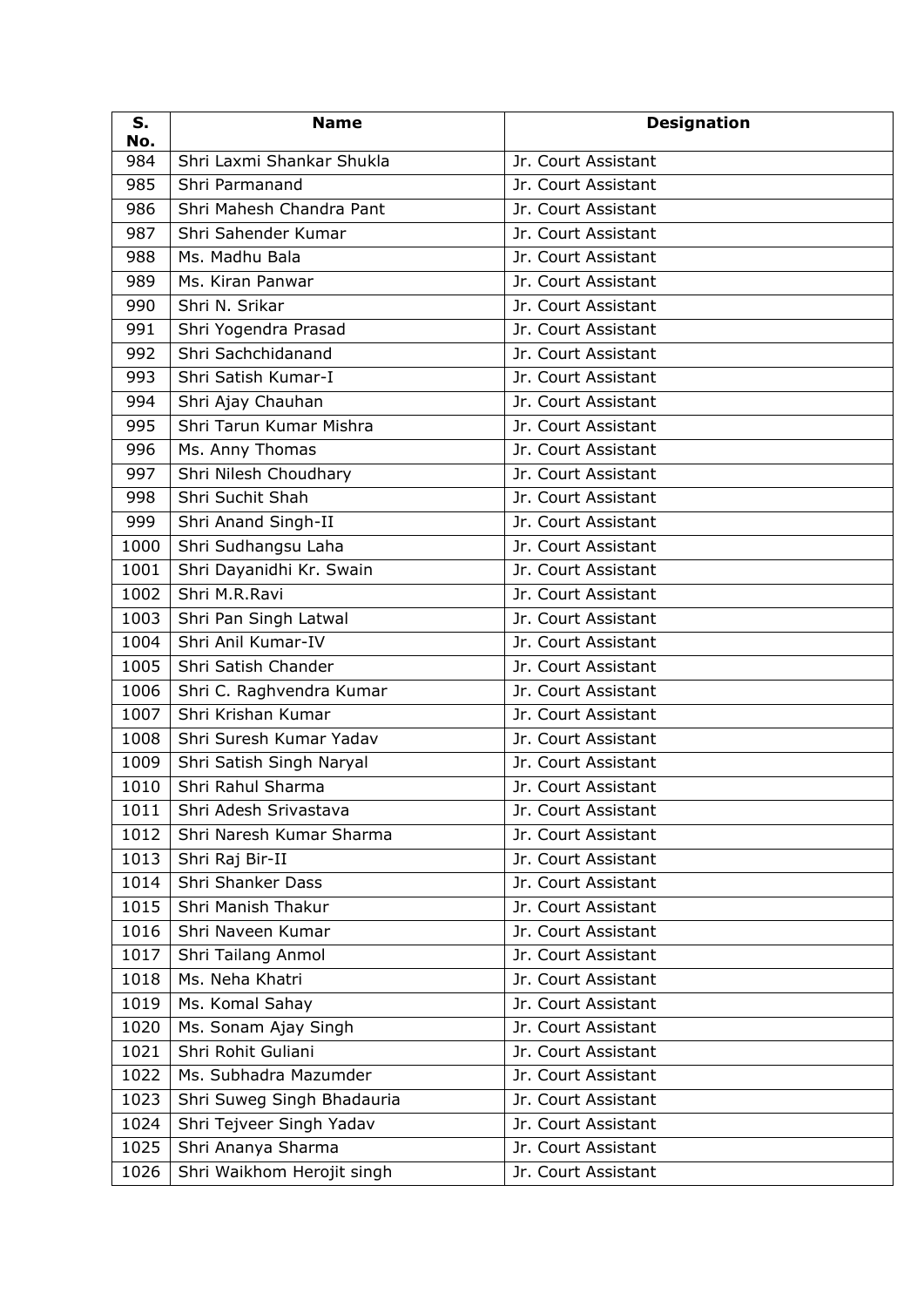| S.<br>No. | <b>Name</b>                | <b>Designation</b>  |
|-----------|----------------------------|---------------------|
| 1027      | Ms. Anjali                 | Jr. Court Assistant |
| 1028      | Ms. Bhawna                 | Jr. Court Assistant |
| 1029      | Ms. Shefali Rattan         | Jr. Court Assistant |
| 1030      | Shri Johnson Soute         | Jr. Court Assistant |
| 1031      | Shri Nikhil Bhardwaj       | Jr. Court Assistant |
| 1032      | Shri Ankit Kumar           | Jr. Court Assistant |
| 1033      | Ms. Anju Rani              | Jr. Court Assistant |
| 1034      | Shri Vivek Sharma          | Jr. Court Assistant |
| 1035      | Shri Ranjeet Rana          | Jr. Court Assistant |
| 1036      | Shri Shivam Kaushik        | Jr. Court Assistant |
| 1037      | Shri Gourav Tiwari         | Jr. Court Assistant |
| 1038      | Shri Vineet Arora          | Jr. Court Assistant |
| 1039      | Ms. Bhavna                 | Jr. Court Assistant |
| 1040      | Shri Pradeep Tirki         | Jr. Court Assistant |
| 1041      | Ms. Megha Khanna           | Jr. Court Assistant |
| 1042      | Ms. Shivangi Nagpal        | Jr. Court Assistant |
| 1043      | Shri Manjeet Singh         | Jr. Court Assistant |
| 1044      | Shri Piyush Sachdeva       | Jr. Court Assistant |
| 1045      | Shri Himanshu Gupta        | Jr. Court Assistant |
| 1046      | Shri Anand Kumar Singh     | Jr. Court Assistant |
| 1047      | Shri Mohit Sharma          | Jr. Court Assistant |
| 1048      | Shri Nimesh Nair           | Jr. Court Assistant |
| 1049      | Shri Himanshu Kumar        | Jr. Court Assistant |
| 1050      | Shri Varun Singh           | Jr. Court Assistant |
| 1051      | Ms. Geetanjali Kapoor      | Jr. Court Assistant |
| 1052      | Shri Ankit Kumar           | Jr. Court Assistant |
| 1053      | Shri Priyanshu Gupta       | Jr. Court Assistant |
| 1054      | Shri Karan Chauhan         | Jr. Court Assistant |
| 1055      | Shri Anurag                | Jr. Court Assistant |
| 1056      | Shri Ashish Tushir         | Jr. Court Assistant |
| 1057      | Shri Deepak Singh Bisht    | Jr. Court Assistant |
| 1058      | Shri Aditya Thakran        | Jr. Court Assistant |
| 1059      | Ms. Sarda                  | Jr. Court Assistant |
| 1060      | Shri Abhilash Kumar Sharma | Jr. Court Assistant |
| 1061      | Shri Sahil Chawla          | Jr. Court Assistant |
| 1062      | Shri Satish Kumar Gupta    | Jr. Court Assistant |
| 1063      | Shri Vivek Kumar           | Jr. Court Assistant |
| 1064      | Shri Sumit                 | Jr. Court Assistant |
| 1065      | Shri Ashutosh Srivastava   | Jr. Court Assistant |
| 1066      | Shri Shivank Bhargava      | Jr. Court Assistant |
| 1067      | Shri Vikram Kumar          | Jr. Court Assistant |
| 1068      | Shri Tarun Mahajan         | Jr. Court Assistant |
| 1069      | Shri Amit Sharma           | Jr. Court Assistant |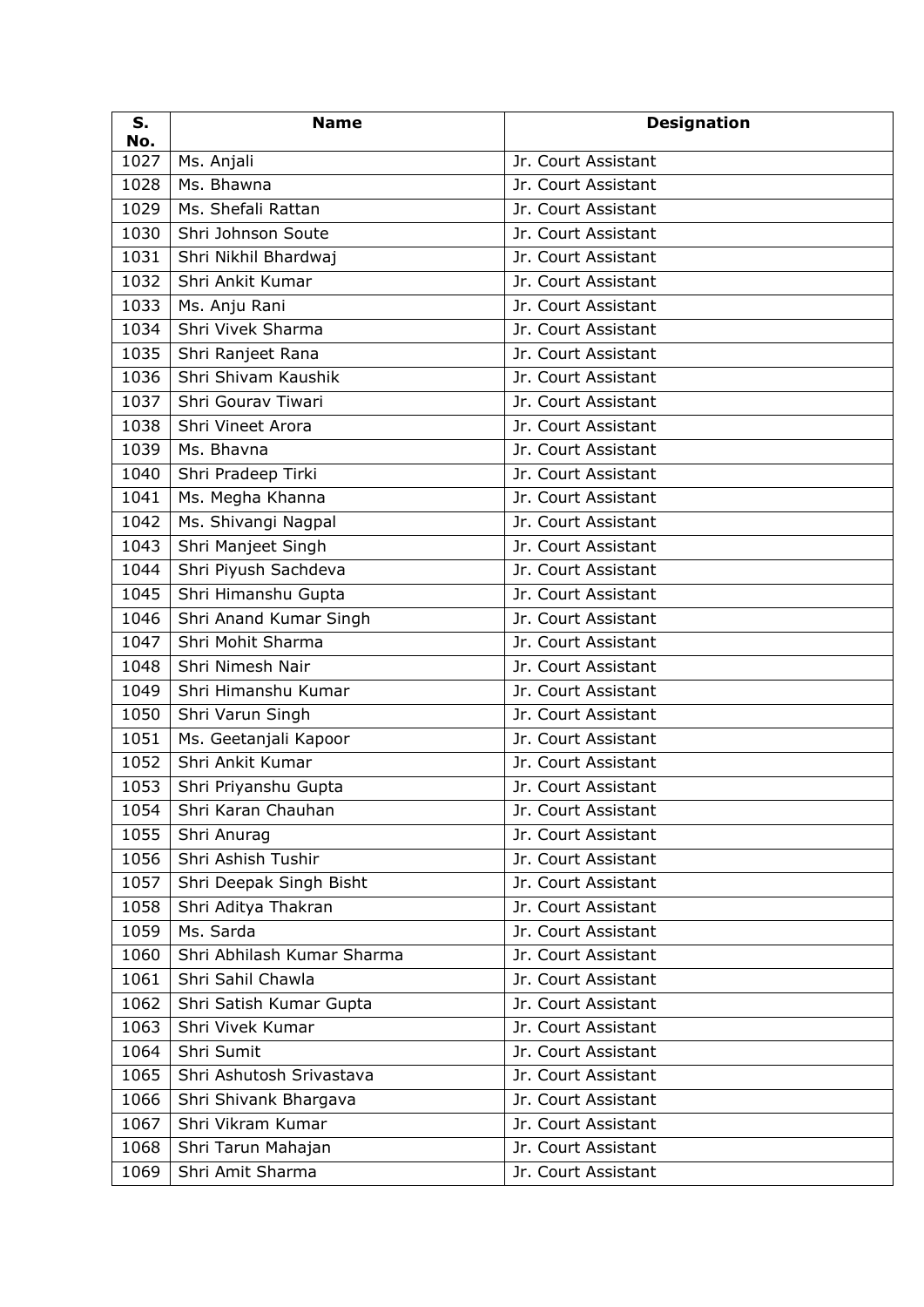| S.<br>No. | <b>Name</b>                      | <b>Designation</b>  |
|-----------|----------------------------------|---------------------|
| 1070      | Shri Deepak Arya                 | Jr. Court Assistant |
| 1071      | Ms. Manavi Mahajan               | Jr. Court Assistant |
| 1072      | Ms. Navjot Kaur                  | Jr. Court Assistant |
| 1073      | Ms. Bindu Bhattacharya           | Jr. Court Assistant |
| 1074      | Shri Abhishek Raj                | Jr. Court Assistant |
| 1075      | Shri Puneet Kumar Yadav          | Jr. Court Assistant |
| 1076      | Shri Akash Saxena                | Jr. Court Assistant |
| 1077      | Ms. Pooja Gusain                 | Jr. Court Assistant |
| 1078      | Shri Amul Kanodia                | Jr. Court Assistant |
| 1079      | Shri Ashish Kapoor               | Jr. Court Assistant |
| 1080      | Shri Ravi Singh                  | Jr. Court Assistant |
| 1081      | Shri Ankur Gupta                 | Jr. Court Assistant |
| 1082      | Shri Piyush Pal                  | Jr. Court Assistant |
| 1083      | Shri Vaibhav Sharma              | Jr. Court Assistant |
| 1084      | Shri Ashish Dubey                | Jr. Court Assistant |
| 1085      | Shri Shourya Bhadwaj             | Jr. Court Assistant |
| 1086      | Shri Nishant Sarna               | Jr. Court Assistant |
| 1087      | Shri Neeraj Kumar                | Jr. Court Assistant |
| 1088      | Ms. Priyanka Sharma              | Jr. Court Assistant |
| 1089      | Shri Ankit Dhama                 | Jr. Court Assistant |
| 1090      | Ms. Neha Kapoor                  | Jr. Court Assistant |
| 1091      | Shri Vikas Tomar                 | Jr. Court Assistant |
| 1092      | Shri Bhupender                   | Jr. Court Assistant |
| 1093      | Shri Vivek Jain                  | Jr. Court Assistant |
| 1094      | Shri Gunjan Kumar Meher          | Jr. Court Assistant |
| 1095      | Shri Himanshu Kumar              | Jr. Court Assistant |
| 1096      | Shri Manoranjan Kumar            | Jr. Court Assistant |
|           | 1097 Shri Deepak Singh           | Jr. Court Assistant |
| 1098      | Shri Pankaj Kumar Chauhan        | Jr. Court Assistant |
| 1099      | Shri Siddhant Jain               | Jr. Court Assistant |
| 1100      | Ms. Bhawna Ghildiyal             | Jr. Court Assistant |
| 1101      | Shri Lokesh Arora                | Jr. Court Assistant |
| 1102      | Ms. Jaspreet Kaur Juneja         | Jr. Court Assistant |
| 1103      | Ms. Himani Bhatt                 | Jr. Court Assistant |
| 1104      | Shri Kaushal Shekhar             | Jr. Court Assistant |
| 1105      | Shri Vinod Kumar Saini           | Jr. Court Assistant |
| 1106      | Shri Pardeep Kumar               | Jr. Court Assistant |
| 1107      | Shri Ashutosh Sharma             | Jr. Court Assistant |
| 1108      | Shri Khandelwal Ashish Ghanshyam | Jr. Court Assistant |
| 1109      | Ms. Ritika Thakur                | Jr. Court Assistant |
| 1110      | Shri Rajat Singh                 | Jr. Court Assistant |
| 1111      | Shri Niraj Singh                 | Jr. Court Assistant |
| 1112      | Shri Gagan Sharma                | Jr. Court Assistant |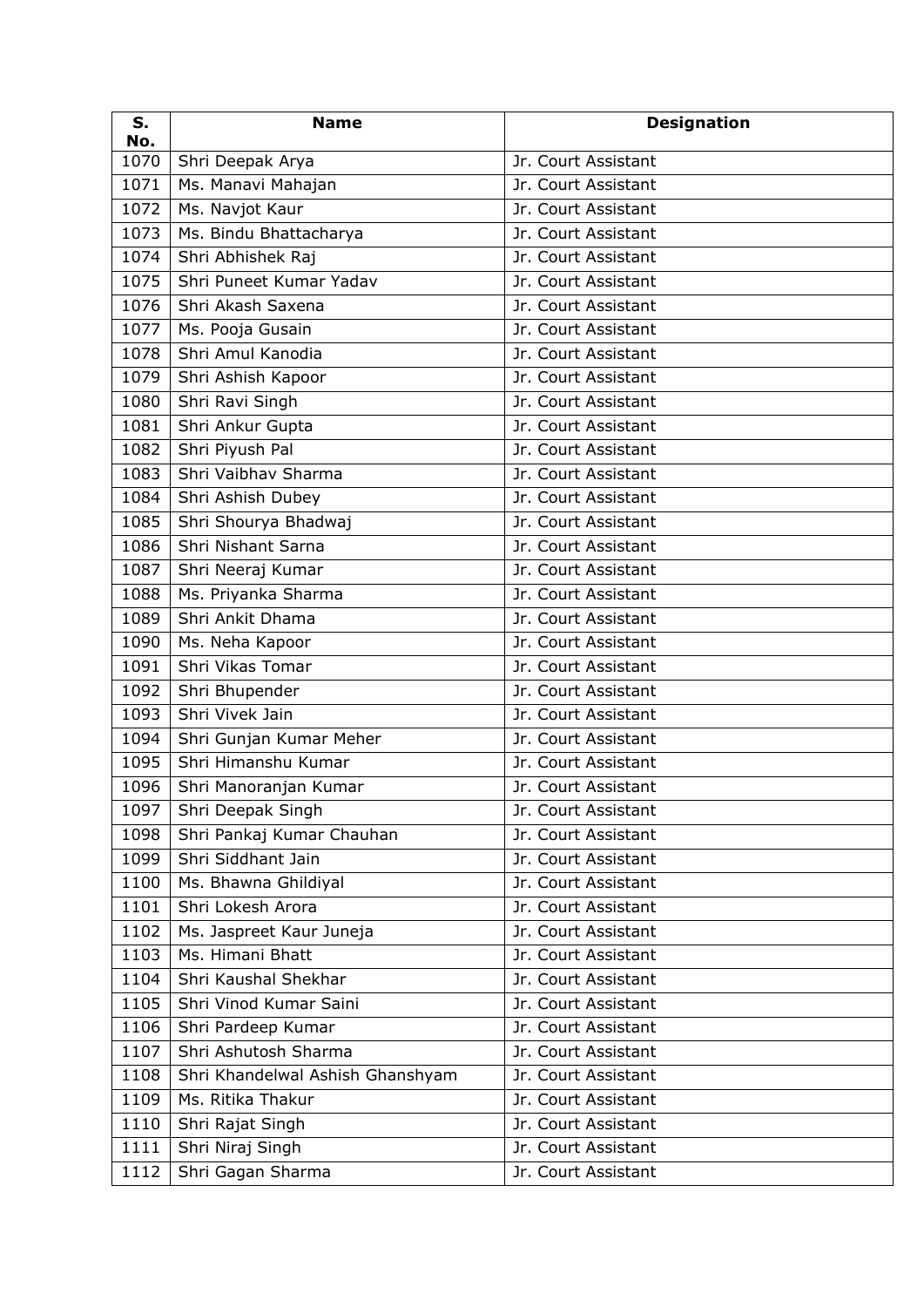| S.<br>No. | <b>Name</b>               | <b>Designation</b>  |
|-----------|---------------------------|---------------------|
| 1113      | Shri Ashwani Rathi        | Jr. Court Assistant |
| 1114      | Ms. Tanvi Sharma          | Jr. Court Assistant |
| 1115      | Shri Yogesh Yadav         | Jr. Court Assistant |
| 1116      | Shri Rahul Kumar          | Jr. Court Assistant |
| 1117      | Shri Ashish Aswal         | Jr. Court Assistant |
| 1118      | Shri Rahul Verma          | Jr. Court Assistant |
| 1119      | Shri Gaurav Kumar         | Jr. Court Assistant |
| 1120      | Shri Rahul Jaswal         | Jr. Court Assistant |
| 1121      | Shri Jasmeet Singh        | Jr. Court Assistant |
| 1122      | Shri Ram Murat Sahu       | Jr. Court Assistant |
| 1123      | Shri Himanshu Gaur        | Jr. Court Assistant |
| 1124      | Shri Vipin Kr. Gupta      | Jr. Court Assistant |
| 1125      | Shri Rahul Lohani         | Jr. Court Assistant |
| 1126      | Shri Deepak Kumar         | Jr. Court Assistant |
| 1127      | Shri Omkar                | Jr. Court Assistant |
| 1128      | Shri Bhuvan Chander       | Jr. Court Assistant |
| 1129      | Shri Karan Raj            | Jr. Court Assistant |
| 1130      | Ms. Sarita                | Jr. Court Assistant |
| 1131      | Shri Vipin Kumar Tiwari   | Jr. Court Assistant |
| 1132      | Shri S. Anandan           | Jr. Court Assistant |
| 1133      | Ms. Meera Devi            | Jr. Court Assistant |
| 1134      | Shri Lalit Kumar          | Jr. Court Assistant |
| 1135      | Shri Jogi Ram             | Jr. Court Assistant |
| 1136      | Shri Vikram Sharma        | Jr. Court Assistant |
| 1137      | Shri Amit Kumar           | Jr. Court Assistant |
| 1138      | Shri Lalit Mohan Singh    | Jr. Court Assistant |
| 1139      | Shri Avinash Kumar Sharma | Jr. Court Assistant |
|           | 1140   Shri Ashok Kumar   | Jr. Court Assistant |
| 1141      | Shri Mohd. Shahid         | Jr. Court Assistant |
| 1142      | Shri Kundan Lal           | Jr. Court Assistant |
| 1143      | Shri Ramesh Kumar II      | Chauffeur           |
| 1144      | Shri Kesar Singh          | Chauffeur           |
| 1145      | Shri Pritam Singh         | Chauffeur           |
| 1146      | Shri Pyar Chand-II        | Chauffeur           |
| 1147      | Shri Pooran Singh         | Chauffeur           |
| 1148      | Shri Raj Kumar            | Chauffeur           |
| 1149      | Shri Sukhdev              | Chauffeur           |
| 1150      | Shri Kuldeep Kumar        | Chauffeur           |
| 1151      | Shri Aman Kumar           | Chauffeur           |
| 1152      | Shri Anil                 | Chauffeur           |
| 1153      | Shri Rakesh Kumar         | Chauffeur           |
| 1154      | Shri Vijay Singh II       | Chauffeur           |
| 1155      | Shri Raj Kishore Jugran   | Chauffeur           |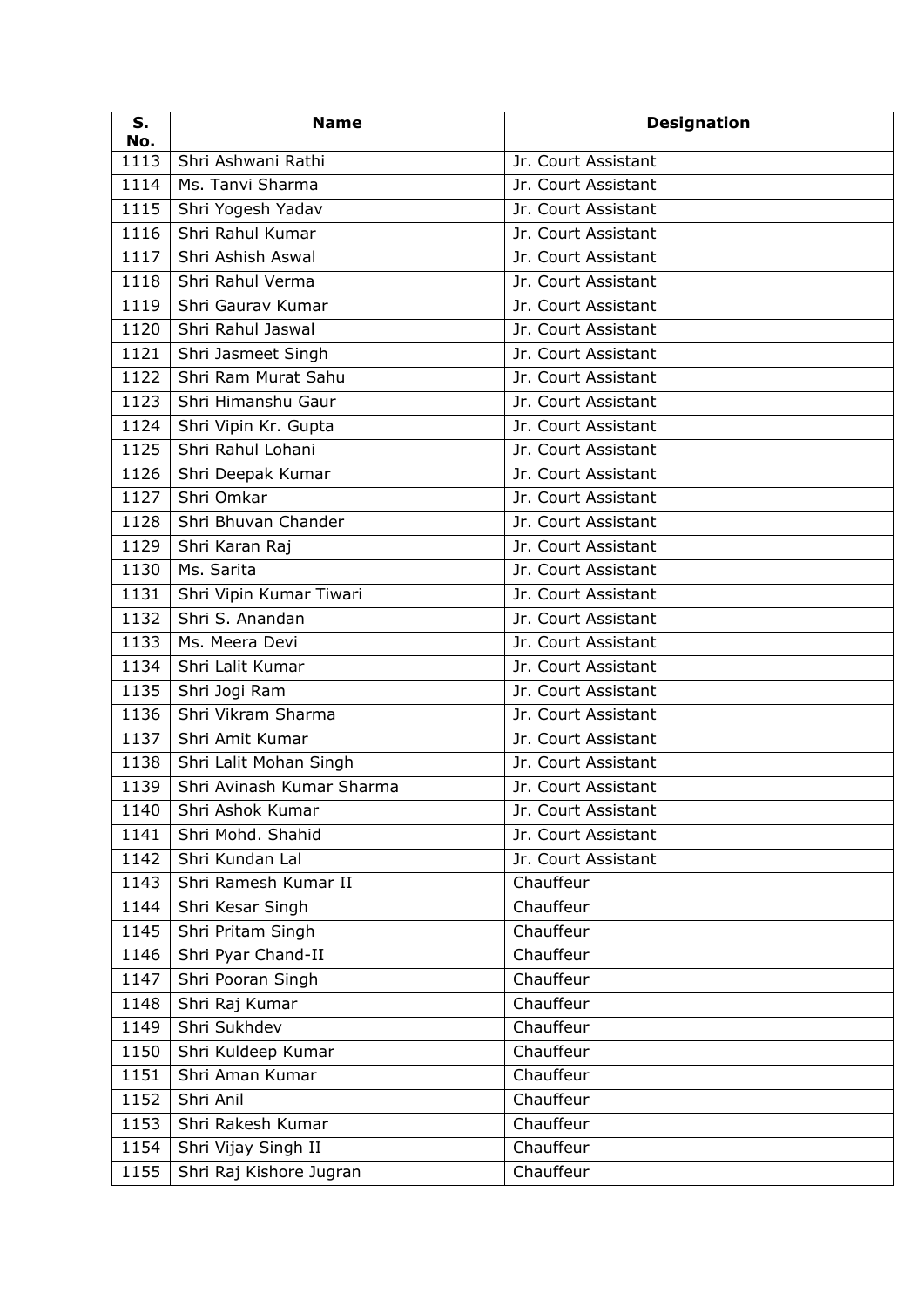| S.<br>No. | <b>Name</b>                | <b>Designation</b> |
|-----------|----------------------------|--------------------|
| 1156      | Shri Aswani Kumar Sharma   | Chauffeur          |
| 1157      | Shri Mahesh Kumar I        | Chauffeur          |
| 1158      | Shri Manoj Kumar           | Chauffeur          |
| 1159      | Shri Subhash Chand         | Chauffeur          |
| 1160      | Shri Shyam Singh           | Chauffeur          |
| 1161      | Shri Mukesh Kumar II       | Chauffeur          |
| 1162      | Shri Vinod Singh Khera     | Chauffeur          |
| 1163      | Shri Amar Singh            | Chauffeur          |
| 1164      | Shri Suraj Bhan Shokeen    | Chauffeur          |
| 1165      | Shri Pramod Giri           | Chauffeur          |
| 1166      | Shri Tarun Yadav           | Chauffeur          |
| 1167      | Shri Ravinder Yadav        | Chauffeur          |
| 1168      | Shri Rakesh Sharma         | Chauffeur          |
| 1169      | Shri Ombir Singh           | Chauffeur          |
| 1170      | Shri Sanjeev Kumar         | Chauffeur          |
| 1171      | Shri Mohit Vashishtha      | Chauffeur          |
| 1172      | Shri Naresh Kumar          | Chauffeur          |
| 1173      | Shri Sunil Kumar           | Chauffeur          |
| 1174      | Shri Om Prakash            | Chauffeur          |
| 1175      | Shri Sandeep Kumar         | Chauffeur          |
| 1176      | Shri Sanjay Kumar          | Chauffeur          |
| 1177      | Shri Deepak                | Chauffeur          |
| 1178      | Shri Gajraj Singh          | Chauffeur          |
| 1179      | Shri Ravinder Kumar        | Chauffeur          |
| 1180      | Shri Sandeep Kumar         | Chauffeur          |
| 1181      | Shri Hira Lal              | Chauffeur          |
| 1182      | Shri Sunder Singh          | Chauffeur          |
| 1183      | Shri Parveen               | Chauffeur          |
| 1184      | Shri Deepak Dahiya         | Chauffeur          |
| 1185      | Shri Chandan               | Chauffeur          |
| 1186      | Shri Satish Chandra        | Chauffeur          |
| 1187      | Shri Naveen Kr. Mavi       | Chauffeur          |
| 1188      | Shri Deepak Bhardwaj       | Chauffeur          |
| 1189      | Shri Bhagwan Singh         | Chauffeur          |
| 1190      | Shri Pramod Kumar-II       | Chauffeur          |
| 1191      | Shri Manjit Singh          | Chauffeur          |
| 1192      | Shri Ved Prakash Raja      | Chauffeur          |
| 1193      | Shri Vikas Tomar           | Chauffeur          |
| 1194      | Shri Pradeep Singh         | Chauffeur          |
| 1195      | Shri Amitesh               | Chauffeur          |
| 1196      | Shri Rajesh Samria         | Chauffeur          |
| 1197      | Shri Uday Kumar Singh      | Chauffeur          |
| 1198      | Shri Kumar Pal Singh Sumal | Chauffeur          |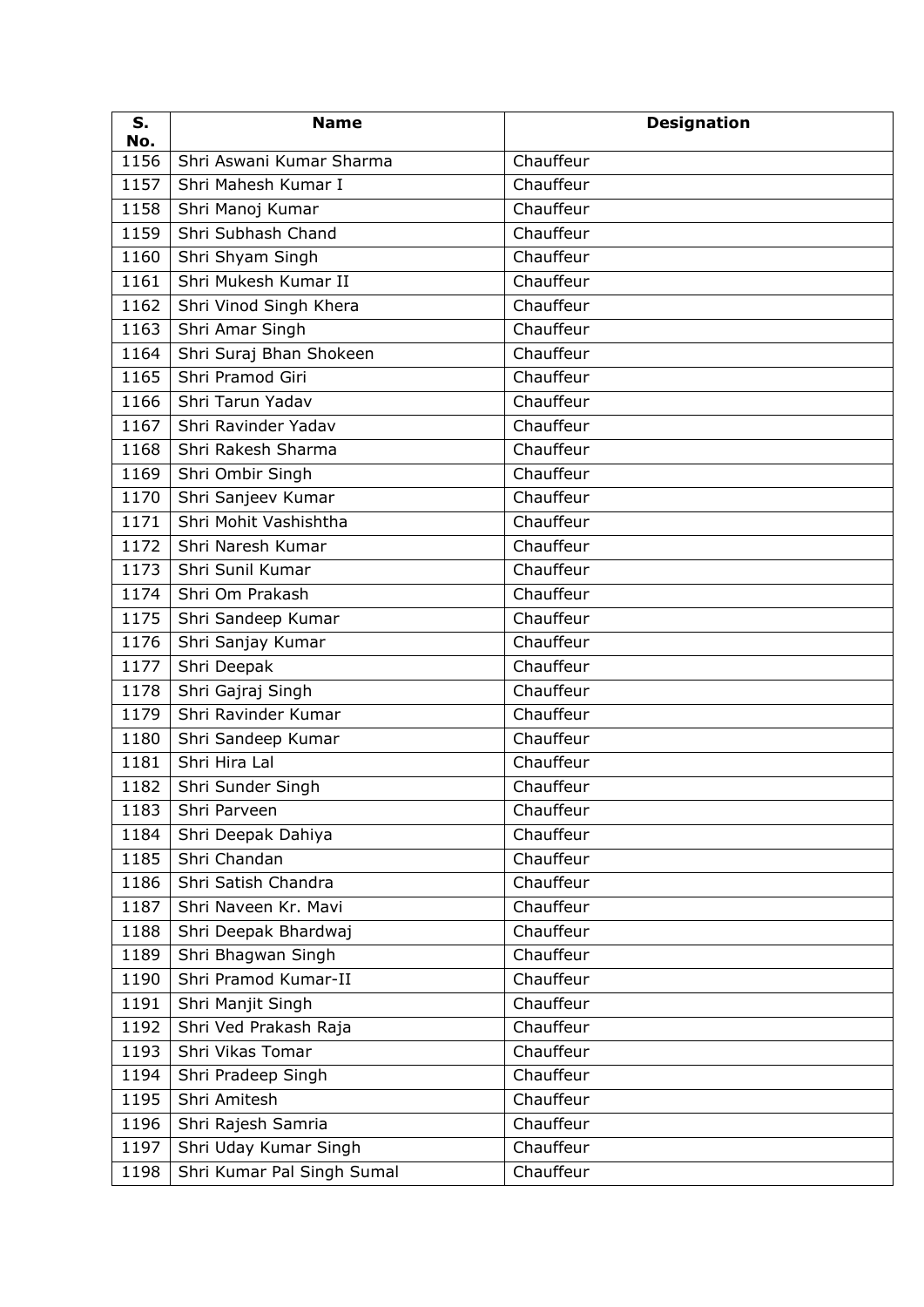| S.<br>No. | <b>Name</b>                  | <b>Designation</b>      |
|-----------|------------------------------|-------------------------|
| 1199      | Shri Manoj Kumar Yadav       | Chauffeur               |
| 1200      | Shri Vivek Kumar             | Chauffeur               |
| 1201      | Shri Dinesh Kumar Yadav      | Chauffeur               |
| 1202      | Shri Sumit Singh             | Chauffeur               |
| 1203      | Shri Amit Goswami            | Chauffeur               |
| 1204      | Shri Pradeep Singh           | Chauffeur               |
| 1205      | Shri Chandra Prakash         | Chauffeur               |
| 1206      | Shri Nitin Kumar             | Chauffeur               |
| 1207      | Shri Bal Singh               | Chauffeur               |
| 1208      | Shri Dhruv Rao               | Chauffeur               |
| 1209      | Shri Ajay Kumar Yadav        | Chauffeur               |
| 1210      | Shri Yogesh                  | Chauffeur               |
| 1211      | Shri Sushil Kumar Rai        | Chauffeur               |
| 1212      | Shri Asif Salmani            | Chauffeur               |
| 1213      | Shri Sharwan Kumar Dhankar   | Chauffeur               |
| 1214      | Shri Himanshu Gupta          | Chauffeur               |
| 1215      | Shri Praveen Paliwal         | Chauffeur               |
| 1216      | Shri Ajit Kumar              | Chauffeur               |
| 1217      | Shri Dheeraj Pal             | Chauffeur               |
| 1218      | Shri Naveen Kumar            | Chauffeur               |
| 1219      | Shri Ravi Kumar              | Chauffeur               |
| 1220      | Shri Sushil                  | Chauffeur               |
| 1221      | Shri Akash Kumar Gautam      | Chauffeur               |
| 1222      | Shri Amit Kumar              | Chauffeur               |
| 1223      | Shri Naveen Prakash          | Chauffeur               |
| 1224      | Shri Sachin Kumar            | Chauffeur               |
| 1225      | Shri Parmod Kumar            | Chauffeur               |
|           | 1226   Shri Mithun Tanwar    | Chauffeur               |
| 1227      | Shri Neeraj                  | Chauffeur               |
| 1228      | Shri Subhash Chand Garhwal   | Chauffeur               |
| 1229      | Shri Kamaljit                | Chauffeur               |
| 1230      | Shri Mukesh Kumar            | Chauffeur               |
| 1231      | Shri Raj Pal Singh           | Library Attendant Gr.-I |
| 1232      | Shri Purshottam Dutt         | Library Attendant Gr.-I |
| 1233      | Shri Mahipal Singh Rawat     | Library Attendant Gr.-I |
| 1234      | Shri Leela Dhar I            | Library Attendant Gr.-I |
| 1235      | Shri Vijay Singh             | Library Attendant Gr.-I |
| 1236      | Shri Bhagwan Dass            | Library Attendant Gr.-I |
| 1237      | Shri Anil Kumar Nag          | Library Attendant Gr.-I |
| 1238      | Shri Ashok Kumar Tiwari      | Library Attendant Gr.-I |
| 1239      | Shri Kishore Kumar Choudhary | Library Attendant Gr.-I |
| 1240      | Shri Ravi Kumar-I            | Library Attendant Gr.-I |
| 1241      | Shri Raman Kumar Sharma      | Library Attendant Gr.-I |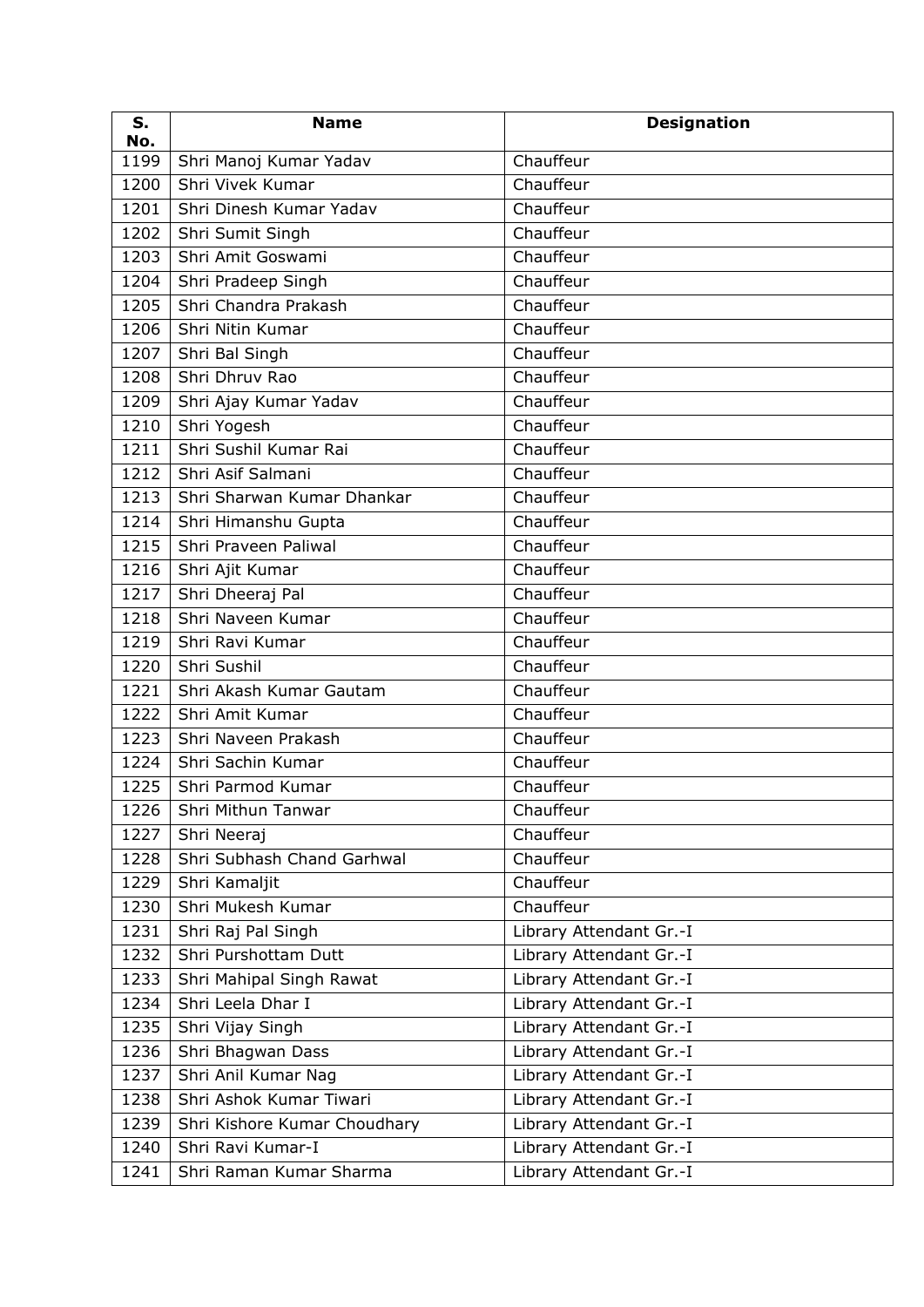| S.<br>No. | <b>Name</b>                | <b>Designation</b>            |
|-----------|----------------------------|-------------------------------|
| 1242      | Shri Rajesh Shyama         | Library Attendant Gr.-I       |
| 1243      | Shri Kamlesh Chandra       | Library Attendant Gr.-I       |
| 1244      | Shri Mahadev Prasad        | Library Attendant Gr.-I       |
| 1245      | Shri Ravindra Singh        | Library Attendant Gr.-I       |
| 1246      | Shri Ganesh Chandra        | Library Attendant Gr.-I       |
| 1247      | Shri Girish Kumar          | Library Attendant Gr.-I       |
| 1248      | Shri Laxman Sahani         | Library Attendant Gr.-I       |
| 1249      | Shri Dharmendra Kumar      | Library Attendant Gr.-I       |
| 1250      | Shri Ved Singh             | Library Attendant Gr.-I       |
| 1251      | Shri Ashok Kumar-X         | Library Attendant Gr.-I       |
| 1252      | Shri Yashveer Singh        | Library Attendant Gr.-I       |
| 1253      | Shri Rajesh Kumar          | Library Attendant Gr.-I       |
| 1254      | Shri Sanjay Verma          | Special Process Server        |
| 1255      | Shri Ram Lal Mourya        | <b>Special Process Server</b> |
| 1256      | Shri Hari Prasad           | <b>Special Process Server</b> |
| 1257      | Shri Arun Kasana           | <b>Special Process Server</b> |
| 1258      | Shri Ram Babu              | <b>Special Process Server</b> |
| 1259      | Shri Jagat Singh-I         | Restorer Gr. I                |
| 1260      | Shri Ram Dayal Joshi       | Restorer Gr. I                |
| 1261      | Shri Jagdish Kumar         | Restorer Gr. I                |
| 1262      | Shri Mahinder Singh III    | Restorer Gr. I                |
| 1263      | Shri Deb Singh II          | Restorer Gr. I                |
| 1264      | Shri Shiv Kumar I          | Restorer Gr. I                |
| 1265      | Shri Pratap Singh          | Restorer Gr. I                |
| 1266      | Shri Prem Dutt Sharma      | Restorer Gr. I                |
| 1267      | Shri Prem Singh            | Restorer Gr. I                |
| 1268      | Shri Ikram Ahmed           | Restorer Gr. I                |
|           | 1269   Shri Abrar Ahmed    | Restorer Gr. I                |
| 1270      | Shri Gusain Singh Karakoti | Restorer Gr. I                |
| 1271      | Shri Daya Krishan Joshi    | Restorer Gr. I                |
| 1272      | Shri Suresh Kumar II       | Restorer Gr. I                |
| 1273      | Shri Sunanda Palai         | Restorer Gr. I                |
| 1274      | Shri Jai Kishan            | Restorer Gr. I                |
| 1275      | Shri Pinkari               | Restorer Gr. I                |
| 1276      | Shri Lila Dhar II          | Restorer Gr. I                |
| 1277      | Shri Bhagwan Singh         | Restorer Gr. I                |
| 1278      | Shri Dinesh Kumar          | Restorer Gr. I                |
| 1279      | Shri Mitha Lal Joshi       | Restorer Gr. I                |
| 1280      | Shri Bhogi Lal Roy         | Restorer Gr. I                |
| 1281      | Shri Rajendra Singh        | Restorer Gr. I                |
| 1282      | Shri Ram Dhan              | Restorer Gr. I                |
| 1283      | Shri Ved Prakash           | Restorer Gr. I                |
| 1284      | Shri Bharat Singh          | Restorer Gr. I                |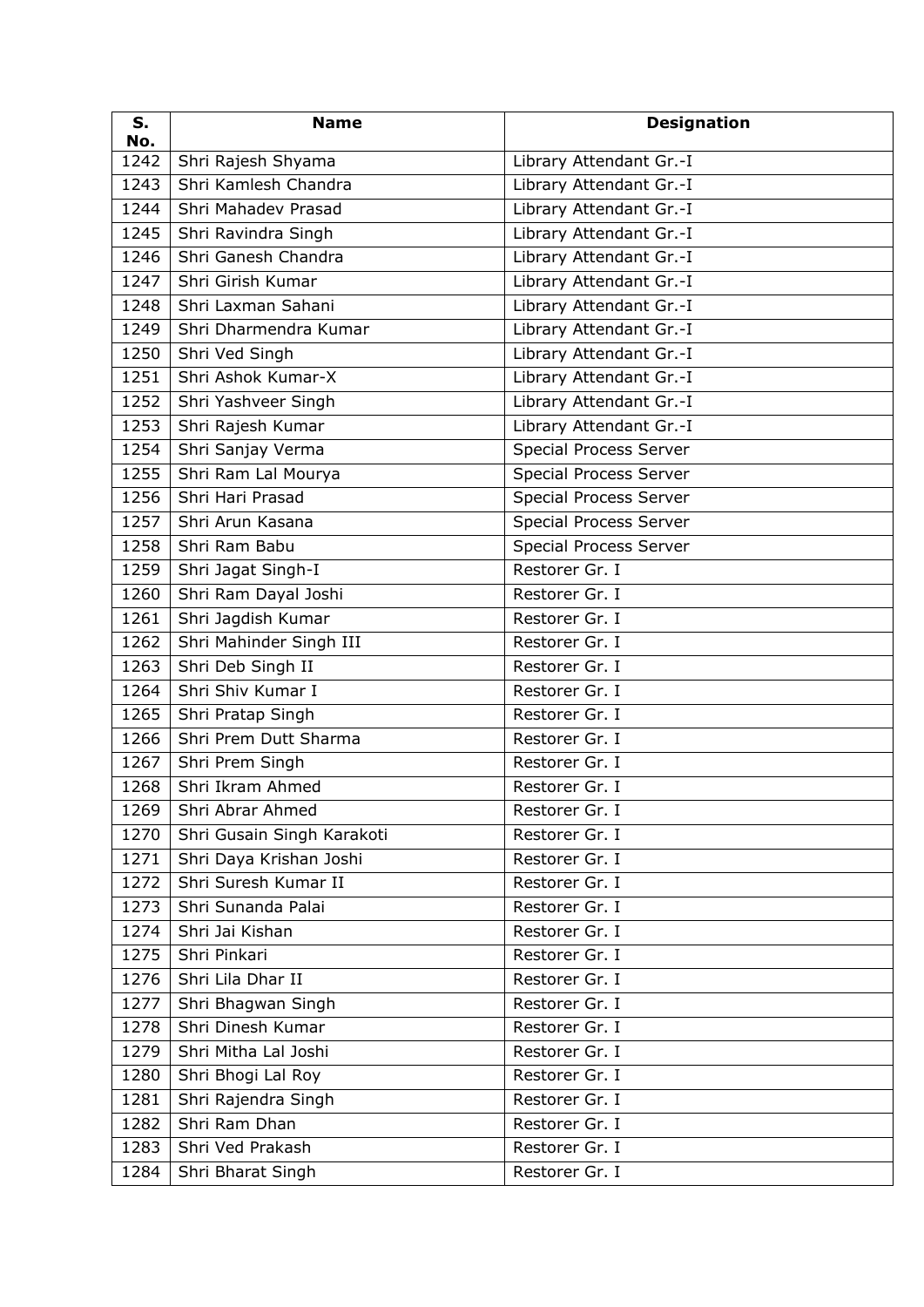| S.<br>No. | <b>Name</b>                | <b>Designation</b>                                                  |
|-----------|----------------------------|---------------------------------------------------------------------|
| 1285      | Shri Chandan Singh         | Restorer Gr. I                                                      |
| 1286      | Shri B. V. N. Murthy       | Restorer Gr. I                                                      |
| 1287      | Shri Akshay Kr. Das        | Restorer Gr. I                                                      |
| 1288      | Shri Raj Bal Ram           | Restorer Gr. I                                                      |
| 1289      | Shri Youdh Bir Singh       | Restorer Gr. I                                                      |
| 1290      | Shri Vinod Joshi           | Restorer Gr. I                                                      |
| 1291      | Shri Rajendra Prasad G.    | Restorer Gr. I                                                      |
| 1292      | Shri Nepal Singh           | Restorer Gr. I                                                      |
| 1293      | Shri Udai Pal              | Restorer Gr. I                                                      |
| 1294      | Shri Vivek Sharma          | Restorer Gr. I                                                      |
| 1295      | Shri Dinesh Kumar Gupta    | Restorer Gr. I                                                      |
| 1296      | Shri Vinod Poddar          | Restorer Gr. I                                                      |
| 1297      | Shri Deenanath Yadav       | Restorer Gr. I                                                      |
| 1298      | Shri Shambhu Prasad        | Restorer Gr. I                                                      |
| 1299      | Shri Pankaj Srivastava     | Restorer Gr. I                                                      |
| 1300      | Shri Daudali Ansari        | Restorer Gr. I                                                      |
| 1301      | Shri Ganesh Dutt Agria     | Restorer Gr. I                                                      |
| 1302      | Shri Raj Kumar II          | Photocopying/Digital Duplicating Machine<br><b>Operator Grade-I</b> |
| 1303      | Shri Dev Singh Mehra       | Photocopying/Digital Duplicating Machine<br>Operator Grade-I        |
| 1304      | Shri Nandan Singh          | Photocopying/Digital Duplicating Machine<br>Operator Grade-I        |
| 1305      | Shri Jagvir Singh II       | Photocopying/Digital Duplicating Machine<br>Operator Grade-I        |
| 1306      | Shri Suresh Dutt           | Photocopying/Digital Duplicating Machine<br>Operator Grade-I        |
| 1307      | Shri Piar Chand-I          | Library Attendant Gr - II                                           |
| 1308      | Shri Mohan Aswal           | Library Attendant Gr - II                                           |
| 1309      | Shri Subrata Routh         | Library Attendant Gr - II                                           |
| 1310      | Shri S. Prakash            | Library Attendant Gr - II                                           |
| 1311      | Shri Bhupender Singh Negi  | Library Attendant Gr - II                                           |
| 1312      | Shri Govind Singh          | Library Attendant Gr - II                                           |
| 1313      | Shri Gaj Ram               | Library Attendant Gr - II                                           |
| 1314      | Shri Nand Kishor-II        | Library Attendant Gr - II                                           |
| 1315      | Shri Ram Pal Singh         | Library Attendant Gr - II                                           |
| 1316      | Shri Vipin Kumar           | Library Attendant Gr - II                                           |
| 1317      | Shri Trilok Singh          | Library Attendant Gr - II                                           |
| 1318      | Shri Sant Raj              | Library Attendant Gr - II                                           |
| 1319      | Shri Mohan Chand Pandey    | Library Attendant Gr - II                                           |
| 1320      | Shri Anil Kumar-III        | Library Attendant Gr - II                                           |
| 1321      | Shri Rakesh. Kr. Sardana   | Photocopying/Digital Duplicating Machine<br>Operator Grade-II       |
| 1322      | Shri Uddhav Prasad Pokhrel | Photocopying/Digital Duplicating Machine<br>Operator Grade-II       |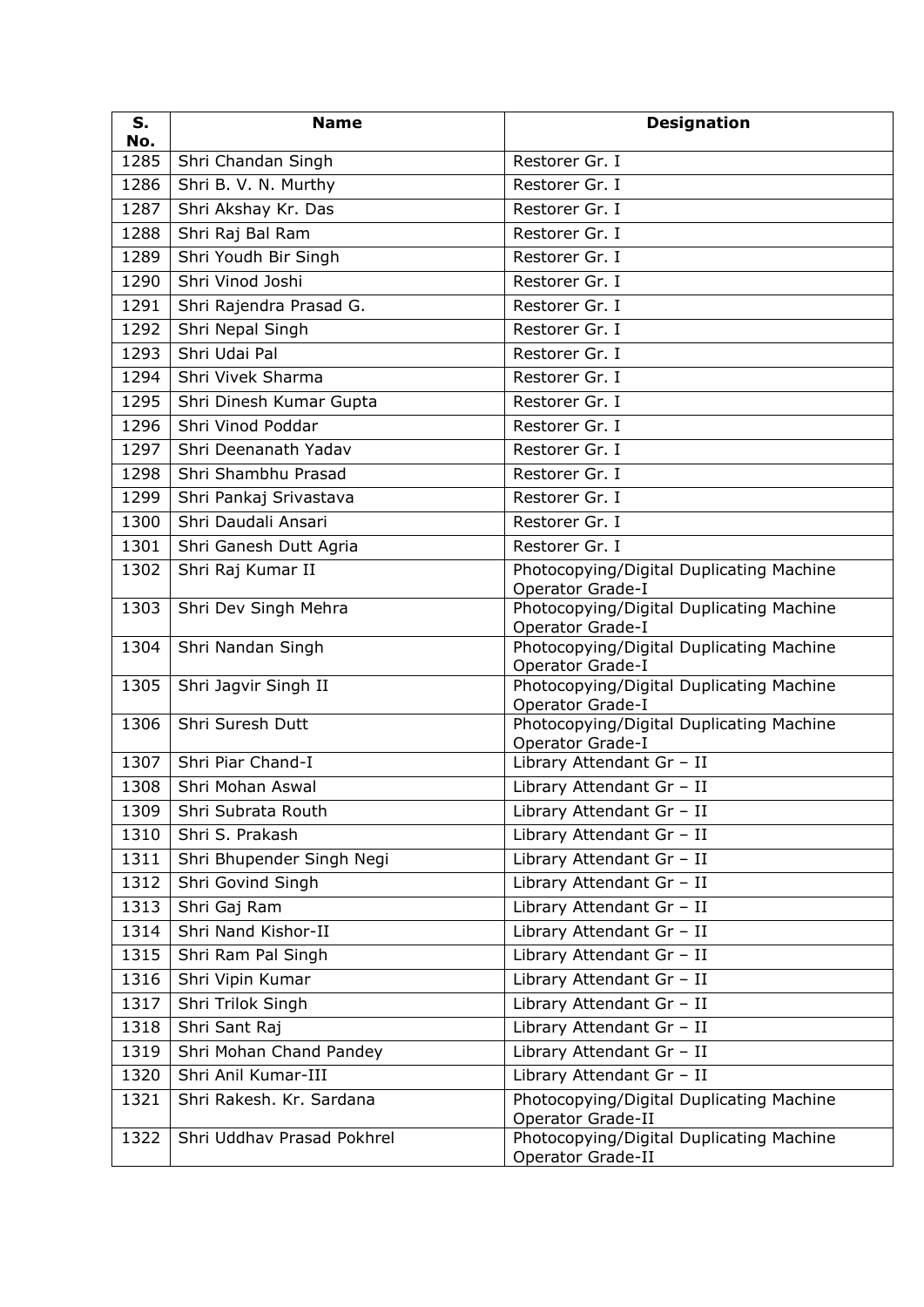| S.<br>No. | <b>Name</b>                | <b>Designation</b>                                                   |
|-----------|----------------------------|----------------------------------------------------------------------|
| 1323      | Shri Om Prakash            | Photocopying/Digital Duplicating Machine<br>Operator Grade-II        |
| 1324      | Shri Satyapal Sharma       | Photocopying/Digital Duplicating Machine<br>Operator Grade-II        |
| 1325      | Shri Pani Ram              | Photocopying/Digital Duplicating Machine<br><b>Operator Grade-II</b> |
| 1326      | Shri Sunil Kumar-I         | Photocopying/Digital Duplicating Machine<br>Operator Grade-II        |
| 1327      | Shri Nathu Singh           | Restorer Gr. II                                                      |
| 1328      | Shri Brij Mohan Sharma     | Restorer Gr. II                                                      |
| 1329      | Shri Bharat Singh-III      | Restorer Gr. II                                                      |
| 1330      | Shri Surender Kumar Yadav  | Restorer Gr. II                                                      |
| 1331      | Shri Harish Singh Derikoti | Restorer Gr. II                                                      |
| 1332      | Shri Karambir              | Restorer Gr. II                                                      |
| 1333      | Shri Tarun Kapoor          | Restorer Gr. II                                                      |
| 1334      | Shri Raj Kumar-VII         | Restorer Gr. II                                                      |
| 1335      | Shri Parmeshwar Rai        | Restorer Gr. II                                                      |
| 1336      | Shri Vinod Kumar-IV        | Restorer Gr. II                                                      |
| 1337      | Shri Jai Prakash           | Restorer Gr. II                                                      |
| 1338      | Shri Rajesh Kumar Rai      | Restorer Gr. II                                                      |
| 1339      | Shri Uma Shankar Shukla    | Restorer Gr. II                                                      |
| 1340      | Shri Jaypal Singh          | Restorer Gr. II                                                      |
| 1341      | Shri Suman Dev             | Restorer Gr. II                                                      |
| 1342      | Shri Narender Singh        | Restorer Gr. II                                                      |
| 1343      | Shri Sudesh Kumar          | Restorer Gr. II                                                      |
| 1344      | Shri Manikandan V.         | Restorer Gr. II                                                      |
| 1345      | Shri Amar Dev              | Restorer Gr. II                                                      |
| 1346      | Shri Raj Kumar-VIII        | Restorer Gr. II                                                      |
| 1347      | Shri Shankar Lal           | Restorer Gr. II                                                      |
| 1348      | Shri Mohammed Quadir       | Restorer Gr. II                                                      |
| 1349      | Shri Shiv Prasad-II        | Restorer Gr. II                                                      |
| 1350      | Shri Bhagwat Singh         | Restorer Gr. II                                                      |
| 1351      | Shri Shankar Dwivedi       | Restorer Gr. II                                                      |
| 1352      | Shri Dinesh Kr. Pandey     | Restorer Gr. II                                                      |
| 1353      | Shri Brijpal Bhargava      | Restorer Gr. II                                                      |
| 1354      | Shri Ashok Kumar-VIII      | Restorer Gr. II                                                      |
| 1355      | Shri Nand Ram-II           | Restorer Gr. II                                                      |
| 1356      | Shri K.Venkateswarlu       | Senior Court Attendant                                               |
| 1357      | Shri Rajender Kumar Panda  | Senior Court Attendant                                               |
| 1358      | Shri Dayal Singh Negi      | Senior Court Attendant                                               |
| 1359      | Shri Ramesh Kumar          | Senior Court Attendant                                               |
| 1360      | Shri Bhagwan Tripathi      | Senior Court Attendant                                               |
| 1361      | Shri K. Rajendran          | Senior Court Attendant                                               |
| 1362      | Shri Bala Dutt Dhoundiyal  | Senior Court Attendant                                               |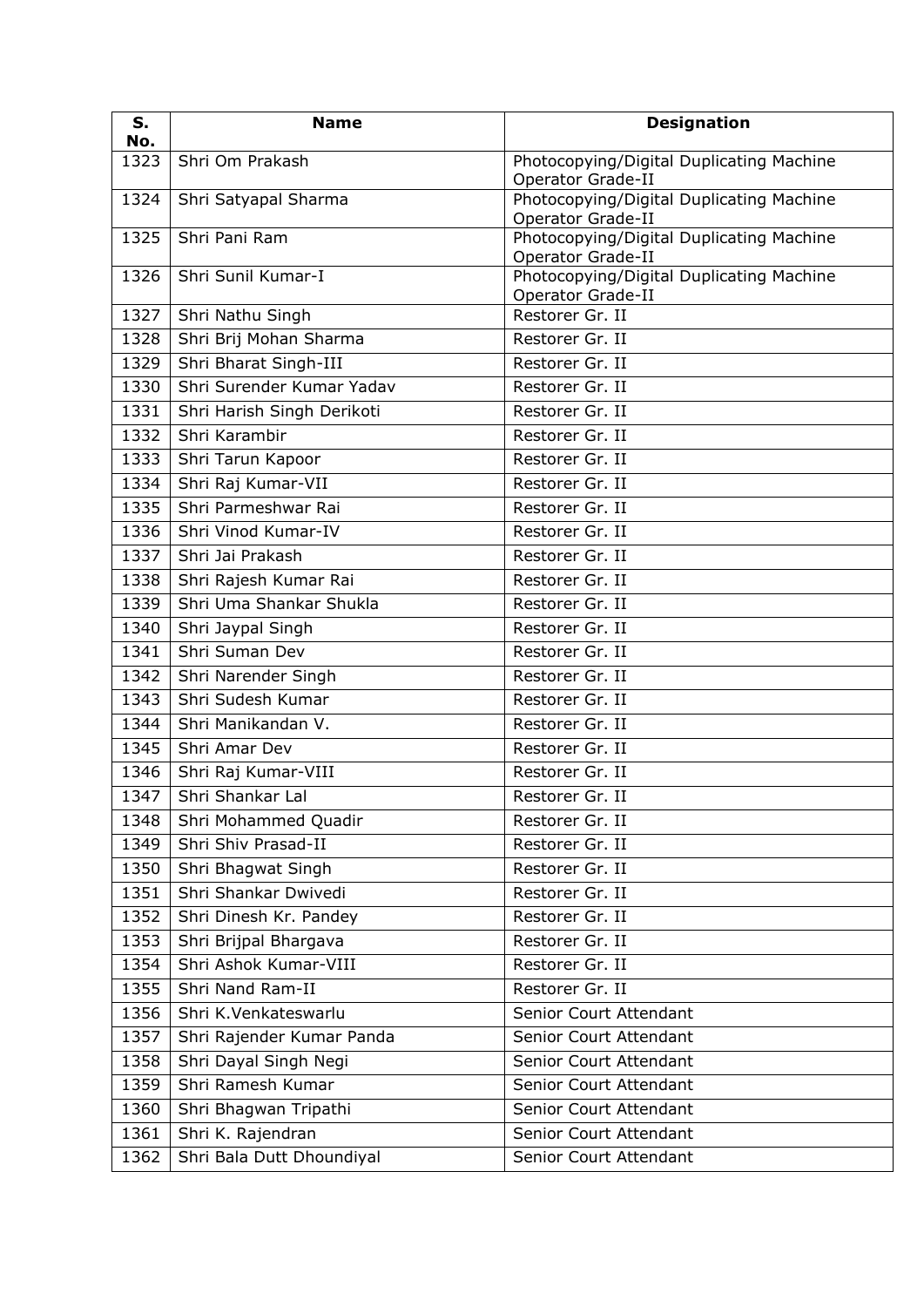| S.<br>No. | <b>Name</b>                 | <b>Designation</b>     |
|-----------|-----------------------------|------------------------|
| 1363      | Shri Diwan Singh Rawat      | Senior Court Attendant |
| 1364      | Shri Ashok Kumar-XI         | Senior Court Attendant |
| 1365      | Shri Ladu Meena             | Senior Court Attendant |
| 1366      | Shri Raj Kumar-IX           | Senior Court Attendant |
| 1367      | Shri Shekhar Chander        | Senior Court Attendant |
| 1368      | Shri Prem Singh-II          | Senior Court Attendant |
| 1369      | Shri Sanjeev T. V.          | Senior Court Attendant |
| 1370      | Shri Dinesh Singh Rawat     | Senior Court Attendant |
| 1371      | Shri Pradeep Damodar Shende | Senior Court Attendant |
| 1372      | Shri Kuriakose Uthuppan     | Senior Court Attendant |
| 1373      | Ms. Draupadi Devi           | Senior Court Attendant |
| 1374      | Ms. Vijayamma Vinod         | Senior Court Attendant |
| 1375      | Shri Surendra Kumar Sen     | Senior Court Attendant |
| 1376      | Shri Gaya Prasad-II         | Senior Court Attendant |
| 1377      | Shri Jai Narain             | Senior Court Attendant |
| 1378      | Shri Satish Kumar-II        | Senior Court Attendant |
| 1379      | Shri J. Selva Kumar         | Senior Court Attendant |
| 1380      | Shri Dinesh Kumar Sharma-II | Senior Court Attendant |
| 1381      | Shri Harish Chandra         | Senior Court Attendant |
| 1382      | Shri Trilok Singh Rawat     | Senior Court Attendant |
| 1383      | Shri Kali Charan-II         | Senior Court Attendant |
| 1384      | Shri Prem Singh-III         | Senior Court Attendant |
| 1385      | Shri Ram Chand              | Senior Court Attendant |
| 1386      | Shri Tulsi Ram Bhushal      | Senior Court Attendant |
| 1387      | Shri Sudhir Ranjan Seth     | Senior Court Attendant |
| 1388      | Shri Lal Pratap Singh       | Senior Court Attendant |
| 1389      | Shri Kul Bhushan            | Senior Court Attendant |
| 1390      | Shri Laxmi Prasad Agari     | Senior Court Attendant |
| 1391      | Shri Hans Raj Singh         | Senior Court Attendant |
| 1392      | Shri Bachi Ram              | Senior Court Attendant |
| 1393      | Shri Bhairab Datt           | Senior Court Attendant |
| 1394      | Shri Gadadhar Sardar        | Senior Court Attendant |
| 1395      | Shri Ashok Kumar-XII        | Senior Court Attendant |
| 1396      | Shri Dinesh Singh-II        | Senior Court Attendant |
| 1397      | Shri P. Subramanian         | Senior Court Attendant |
| 1398      | Shri Jitendra Kumar         | Senior Court Attendant |
| 1399      | Shri Vijender Singh         | Senior Court Attendant |
| 1400      | Shri Nand Kishore-I         | Senior Court Attendant |
| 1401      | Shri Rajbir Singh II        | Senior Court Attendant |
| 1402      | Shri Harish Singh           | Senior Court Attendant |
| 1403      | Shri Sarvesh Kumar          | Senior Court Attendant |
| 1404      | Shri Mohan Lal              | Senior Court Attendant |
| 1405      | Shri Ajay Kumar-I           | Senior Court Attendant |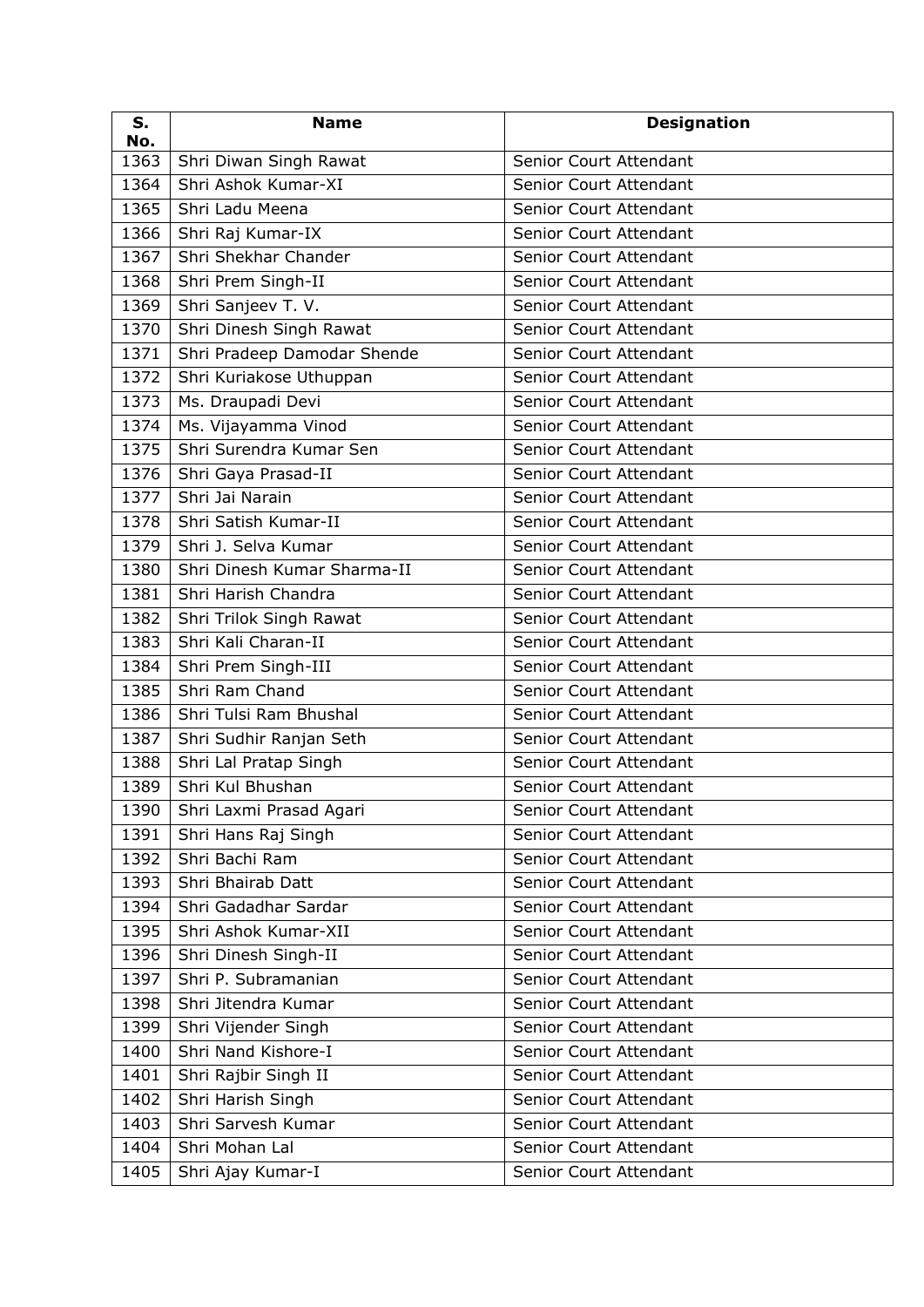| S.<br>No. | <b>Name</b>                 | <b>Designation</b>     |
|-----------|-----------------------------|------------------------|
| 1406      | Shri Munnu                  | Senior Court Attendant |
| 1407      | Shri Shiv Baksh Singh       | Senior Court Attendant |
| 1408      | Shri Ashok Kumar-XIII       | Senior Court Attendant |
| 1409      | Shri Vinod Kumar-V          | Senior Court Attendant |
| 1410      | Shri Vijay Bhushan          | Senior Court Attendant |
| 1411      | Shri Ajay Chander Thaldi    | Senior Court Attendant |
| 1412      | Shri Harsh Ram              | Senior Court Attendant |
| 1413      | Shri Ajay Kumar-II          | Senior Court Attendant |
| 1414      | Shri Gopal Dutt Pathak      | Senior Court Attendant |
| 1415      | Shri Ram Dhiraj             | Senior Court Attendant |
| 1416      | Shri Kunwar Singh           | Senior Court Attendant |
| 1417      | Shri Pramod Kumar Singh     | Senior Court Attendant |
| 1418      | Shri Sanjeev Kumar-II       | Senior Court Attendant |
| 1419      | Shri Santosh Kumar Singh    | Senior Court Attendant |
| 1420      | Shri Ram Lal                | Senior Court Attendant |
| 1421      | Shri Gopinath Sadangi       | Senior Court Attendant |
| 1422      | Ms. Geeta Bhatt             | Senior Court Attendant |
| 1423      | Shri Ashok Kumar XIV        | Senior Court Attendant |
| 1424      | Shri Arutla Balraju         | Senior Court Attendant |
| 1425      | Shri Prem Ballabh           | Senior Court Attendant |
| 1426      | Shri Gururaja S.            | Senior Court Attendant |
| 1427      | Shri Umed Singh Rawat       | Senior Court Attendant |
| 1428      | Ms. Daya Wati               | Senior Court Attendant |
| 1429      | Shri Mohd. Sameem           | Senior Court Attendant |
| 1430      | Shri Kunwar Ram             | Senior Court Attendant |
| 1431      | Shri Debnarayan Pandit      | Senior Court Attendant |
| 1432      | Shri Pramod Kumar-I         | Senior Court Attendant |
| 1433      | Shri Mumtaz Khan            | Senior Court Attendant |
| 1434      | Shri Syed Asad Mahmood      | Senior Court Attendant |
| 1435      | Shri Dinesh Singh Rao       | Senior Court Attendant |
| 1436      | Shri C. Krishnan            | Senior Court Attendant |
| 1437      | Ms. Sakambari Devi          | Senior Court Attendant |
| 1438      | Shri Jagdeesh Prasad        | Senior Court Attendant |
| 1439      | Shri Narainder Pd. Nautiyal | Usher                  |
| 1440      | Shri Rajender Kumar         | Usher                  |
| 1441      | Shri Raj Kumar IV           | Usher                  |
| 1442      | Shri Bhim Singh             | Usher                  |
| 1443      | Shri Ram Sewak Yadav        | Usher                  |
| 1444      | Shri Irfan Ahmed            | Usher                  |
| 1445      | Shri Satbir Singh           | Usher                  |
| 1446      | Shri Chander Singh-V        | Usher                  |
| 1447      | Shri Ansar Ahmed            | Usher                  |
| 1448      | Shri Dalip Kumar I          | Usher                  |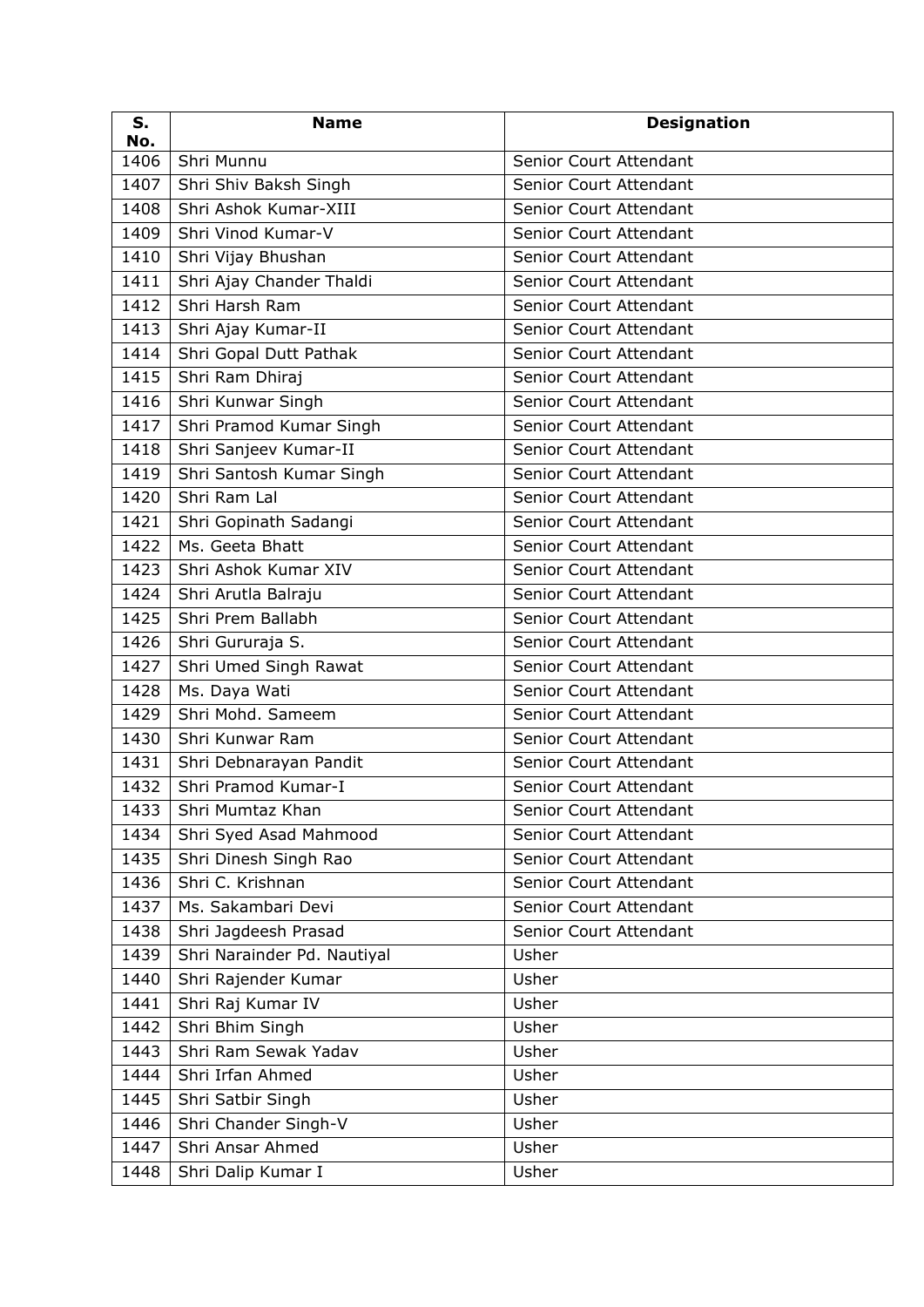| S.<br>No. | <b>Name</b>                              | <b>Designation</b> |
|-----------|------------------------------------------|--------------------|
| 1449      | Shri Sat Paul Sharma                     | Usher              |
| 1450      | Shri Vinod Kumar Jain                    | Usher              |
| 1451      | Shri Balam Singh                         | Usher              |
| 1452      | Shri Shyam Lal - IV                      | Usher              |
| 1453      | Shri Yog Raj                             | Usher              |
| 1454      | Shri Devinder                            | Usher              |
| 1455      | Shri Sanjay Kumar-I                      | Usher              |
| 1456      | Shri Ram Lal Khateek                     | Usher              |
| 1457      | Shri M. Murali                           | Usher              |
| 1458      | Shri Dalip Kumar-II                      | Usher              |
| 1459      | Shri Ram Karan Singh                     | Usher              |
| 1460      | Shri Madan Singh                         | Usher              |
| 1461      | Shri Subhash Kumar                       | Usher              |
| 1462      | Shri Raja A                              | Usher              |
| 1463      | Shri Dipak Kumar Barua                   | Usher              |
| 1464      | Shri Kali Charan-I                       | Usher              |
| 1465      | Shri Shishir Kumar Andia                 | Usher              |
| 1466      | Shri Sambaih Mellempudi                  | Usher              |
| 1467      | Shri Uma Shanker Dibedi                  | Usher              |
| 1468      | Shri Kishan Lal-II                       | Usher              |
| 1469      | Shri Manwar Singh                        | Usher              |
| 1470      | Shri Naval Kishor Srivastava             | Usher              |
| 1471      | Shri Kishan Lal-I                        | Usher              |
| 1472      | Shri Vinod Kumar-III                     | Usher              |
| 1473      | Shri Rameshwar Dayal                     | Usher              |
| 1474      | Shri Ram Sebak                           | Usher              |
| 1475      | Shri Brijesh Kr. Dhar Dwivedi            | Usher              |
|           | $\overline{1476}$ Shri Anoop Singh Rawat | Usher              |
| 1477      | Shri Mukesh Kumar-I                      | Usher              |
| 1478      | Shri Suresh Kumar Tiwari                 | Usher              |
| 1479      | Shri Dayal Chand                         | Usher              |
| 1480      | Shri Pancha Ram Bishnoi                  | Usher              |
| 1481      | Shri Kameshwar Thakur                    | Usher              |
| 1482      | Shri Ajay Kumar Samal                    | Usher              |
| 1483      | Shri Aneesh E. K.                        | Usher              |
| 1484      | Shri Anoj K. C.                          | Usher              |
| 1485      | Shri Vijay Kumar                         | Usher              |
| 1486      | Shri Bharat Singh Negi                   | Usher              |
| 1487      | Shri A. Karthi Keyan                     | Jamadar (Farash)   |
| 1488      | Shri A.Nainan                            | Jamadar (Farash)   |
| 1489      | Shri Anil Kumar                          | Jamadar (Farash)   |
| 1490      | Shri Ramesh Chander                      | Jamadar (Farash)   |
| 1491      | Shri Shree Dutt                          | Jamadar (Farash)   |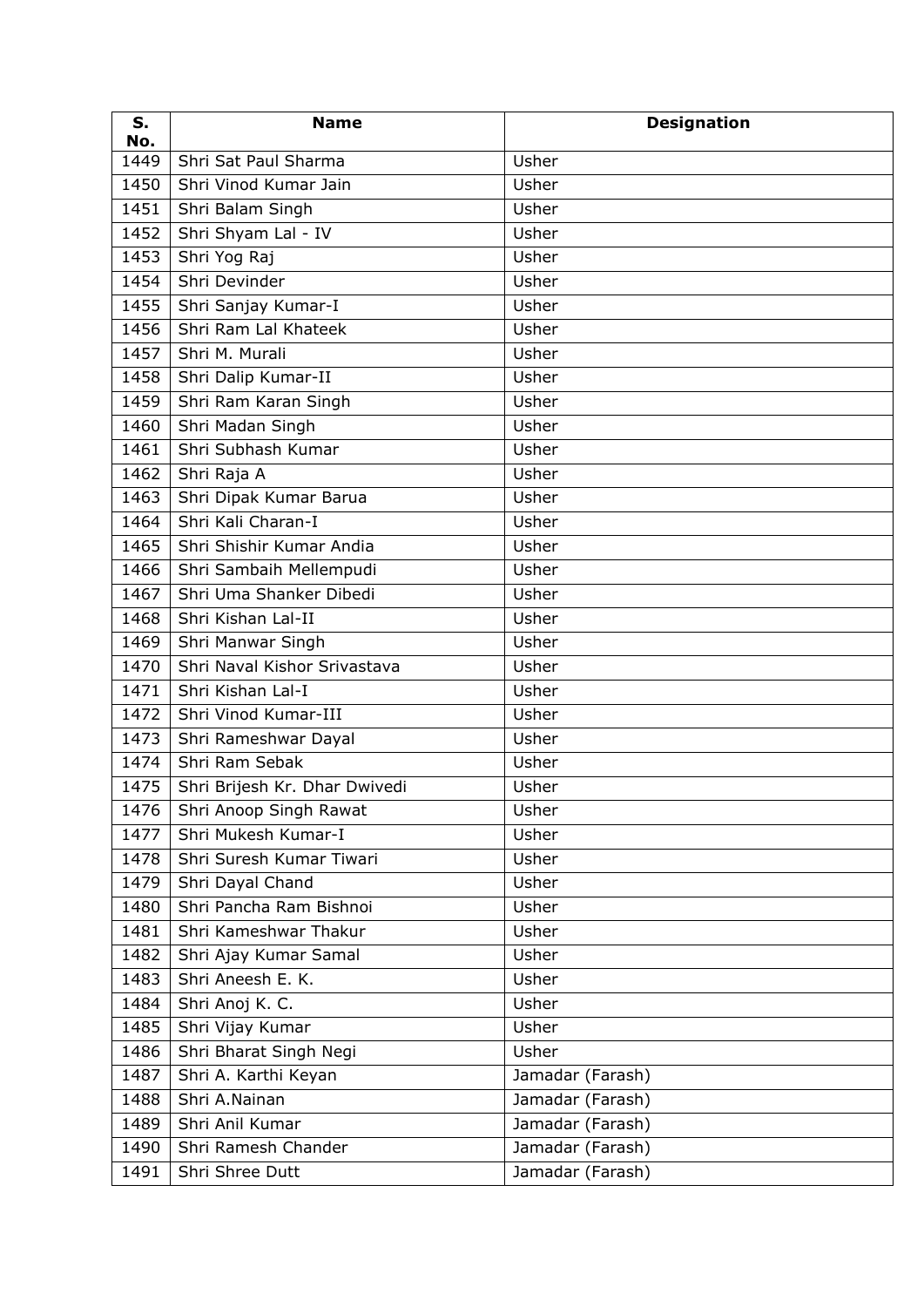| S.<br>No. | <b>Name</b>               | <b>Designation</b>     |
|-----------|---------------------------|------------------------|
| 1492      | Shri Abdul Barkat         | Jamadar (Farash)       |
| 1493      | Shri Lal Prashad          | Jamadar (Farash)       |
| 1494      | Shri Ram Chander          | Jamadar (Farash)       |
| 1495      | Shri Chhote Lal           | Jamadar (Farash)       |
| 1496      | Shri Ashok Kumar IX       | Jamadar (Farash)       |
| 1497      | Shri V. Ramalingam        | Jamadar (Farash)       |
| 1498      | Shri Sushil Kumar         | Jamadar (Farash)       |
| 1499      | Shri Mohd. Allaudin       | Jamadar (Farash)       |
| 1500      | Shri Vijay Pal            | Jamadar (Farash)       |
| 1501      | Shri Mir Singh            | Jamadar (Farash)       |
| 1502      | Shri C. Pandiyan          | Jamadar (Farash)       |
| 1503      | Shri Shish Ram            | Jamadar (Safaiwala)    |
| 1504      | Shri Rohtas               | Jamadar (Safaiwala)    |
| 1505      | Shri Mukesh Babu          | Jamadar (Safaiwala)    |
| 1506      | Shri Om Prakash           | Jamadar (Safaiwala)    |
| 1507      | Shri Suresh Kumar         | Jamadar (Safaiwala)    |
| 1508      | Shri Manoj Kumar          | Jamadar (Safaiwala)    |
| 1509      | Shri Rajesh Kumar         | Jamadar (Safaiwala)    |
| 1510      | Ms. Kamlesh               | Jamadar (Safaiwala)    |
| 1511      | Ms. Maya Devi             | Jamadar (Safaiwala)    |
| 1512      | Shri Jagdish              | Jamadar (Safaiwala)    |
| 1513      | Shri Bhagirath            | Jamadar (Safaiwala)    |
| 1514      | Shri Suresh Kumar II      | Jamadar (Safaiwala)    |
| 1515      | Shri Bejoy Das            | Junior Court Attendant |
| 1516      | Shri I Prasad Raju        | Junior Court Attendant |
| 1517      | Shri S.H.A.B. Shaikh      | Junior Court Attendant |
| 1518      | Shri Radhey Shyam         | Junior Court Attendant |
|           | 1519 Shri Hira Lal Patel  | Junior Court Attendant |
| 1520      | Ms. Usha Kumari           | Junior Court Attendant |
| 1521      | Shri Bindeshwar Rai       | Junior Court Attendant |
| 1522      | Shri Dalpat Singh Rathore | Junior Court Attendant |
| 1523      | Shri Vadiraja Upadhya     | Junior Court Attendant |
| 1524      | Shri Rakesh               | Junior Court Attendant |
| 1525      | Shri Surender Kumar-II    | Junior Court Attendant |
| 1526      | Shri Manish Bakshi        | Junior Court Attendant |
| 1527      | Shri Raju-I               | Junior Court Attendant |
| 1528      | Shri Ram Vir              | Junior Court Attendant |
| 1529      | Shri Pratap Singh-II      | Junior Court Attendant |
| 1530      | Shri Radhey Shyam Verma   | Junior Court Attendant |
| 1531      | Shri Chaman Lal           | Junior Court Attendant |
| 1532      | Shri Raju Shah            | Junior Court Attendant |
| 1533      | Shri Sarin Singh          | Junior Court Attendant |
| 1534      | Shri Nisar Ahmed          | Junior Court Attendant |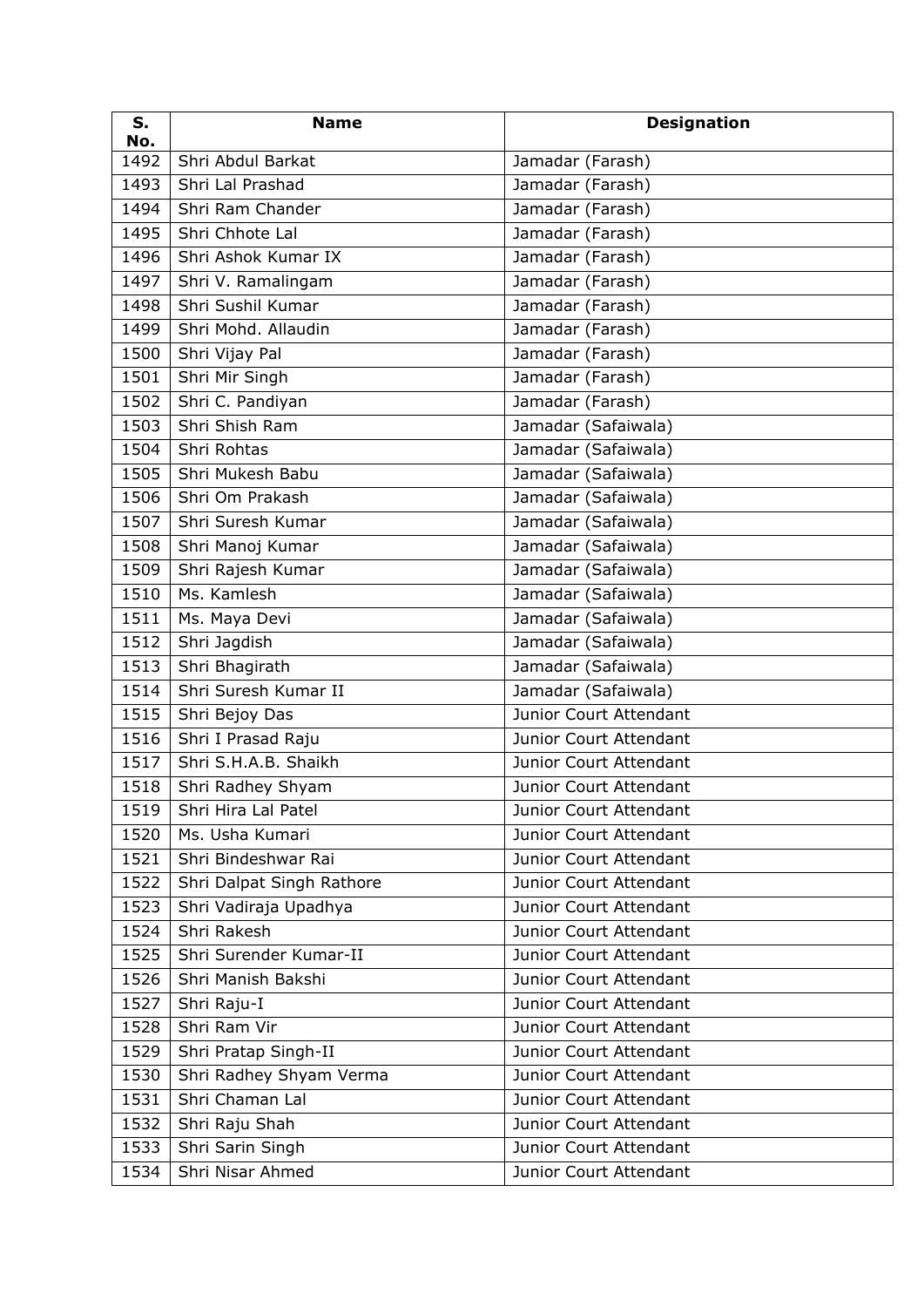| S.<br>No. | <b>Name</b>                 | <b>Designation</b>     |
|-----------|-----------------------------|------------------------|
| 1535      | Shri Rajesh                 | Junior Court Attendant |
| 1536      | Shri Pratap Singh-I         | Junior Court Attendant |
| 1537      | Shri Mahendra Kumar Rai     | Junior Court Attendant |
| 1538      | Shri Vikram Singh           | Junior Court Attendant |
| 1539      | Shri Gopal Ram              | Junior Court Attendant |
| 1540      | Shri Shiv Kumar-III         | Junior Court Attendant |
| 1541      | Ms. Leela Joshi             | Junior Court Attendant |
| 1542      | Ms. Yasodha                 | Junior Court Attendant |
| 1543      | Shri Ravinder Singh-II      | Junior Court Attendant |
| 1544      | Shri Hari Singh             | Junior Court Attendant |
| 1545      | Shri G. Prabhakar           | Junior Court Attendant |
| 1546      | Shri Santosh Kumar Shah     | Junior Court Attendant |
| 1547      | Shri Sunil Kumar-II         | Junior Court Attendant |
| 1548      | Shri Sukumaran T. P.        | Junior Court Attendant |
| 1549      | Shri Dee Law                | Junior Court Attendant |
| 1550      | Shri Zarif Ahmed            | Junior Court Attendant |
| 1551      | Shri Raju-II                | Junior Court Attendant |
| 1552      | Shri Sandeep Kumar          | Junior Court Attendant |
| 1553      | Shri Surinder Kumar-III     | Junior Court Attendant |
| 1554      | Shri Dhruv Nath Bhargav     | Junior Court Attendant |
| 1555      | Shri Dinesh Ram             | Junior Court Attendant |
| 1556      | Shri Prakash Ahari          | Junior Court Attendant |
| 1557      | Shri Binay Kumar Ray        | Junior Court Attendant |
| 1558      | Shri Madhav Kumar Shreshtha | Junior Court Attendant |
| 1559      | Shri Rattan Sawhney         | Junior Court Attendant |
| 1560      | Shri R. Narayanan           | Junior Court Attendant |
| 1561      | Ms. Sunita                  | Junior Court Attendant |
| 1562      | Shri Khushal Singh          | Junior Court Attendant |
| 1563      | Shri A. Senthil Kumar       | Junior Court Attendant |
| 1564      | Shri Ravi Shankar Ray       | Junior Court Attendant |
| 1565      | Ms. Mohini Devi             | Junior Court Attendant |
| 1566      | Shri Prakash Kashyap        | Junior Court Attendant |
| 1567      | Shri Birendra Singh         | Junior Court Attendant |
| 1568      | Ms. Anita                   | Junior Court Attendant |
| 1569      | Ms. Parbati Dash            | Junior Court Attendant |
| 1570      | Shri Pradeep Kumar          | Junior Court Attendant |
| 1571      | Shri Jagdish Singh          | Junior Court Attendant |
| 1572      | Shri Ravi Kumar-II          | Junior Court Attendant |
| 1573      | Ms. Damyanti                | Junior Court Attendant |
| 1574      | Shri Gopal Sheet            | Junior Court Attendant |
| 1575      | Shri Krishan Chand Mishra   | Junior Court Attendant |
| 1576      | Shri Sumer Singh            | Junior Court Attendant |
| 1577      | Shri Arun                   | Junior Court Attendant |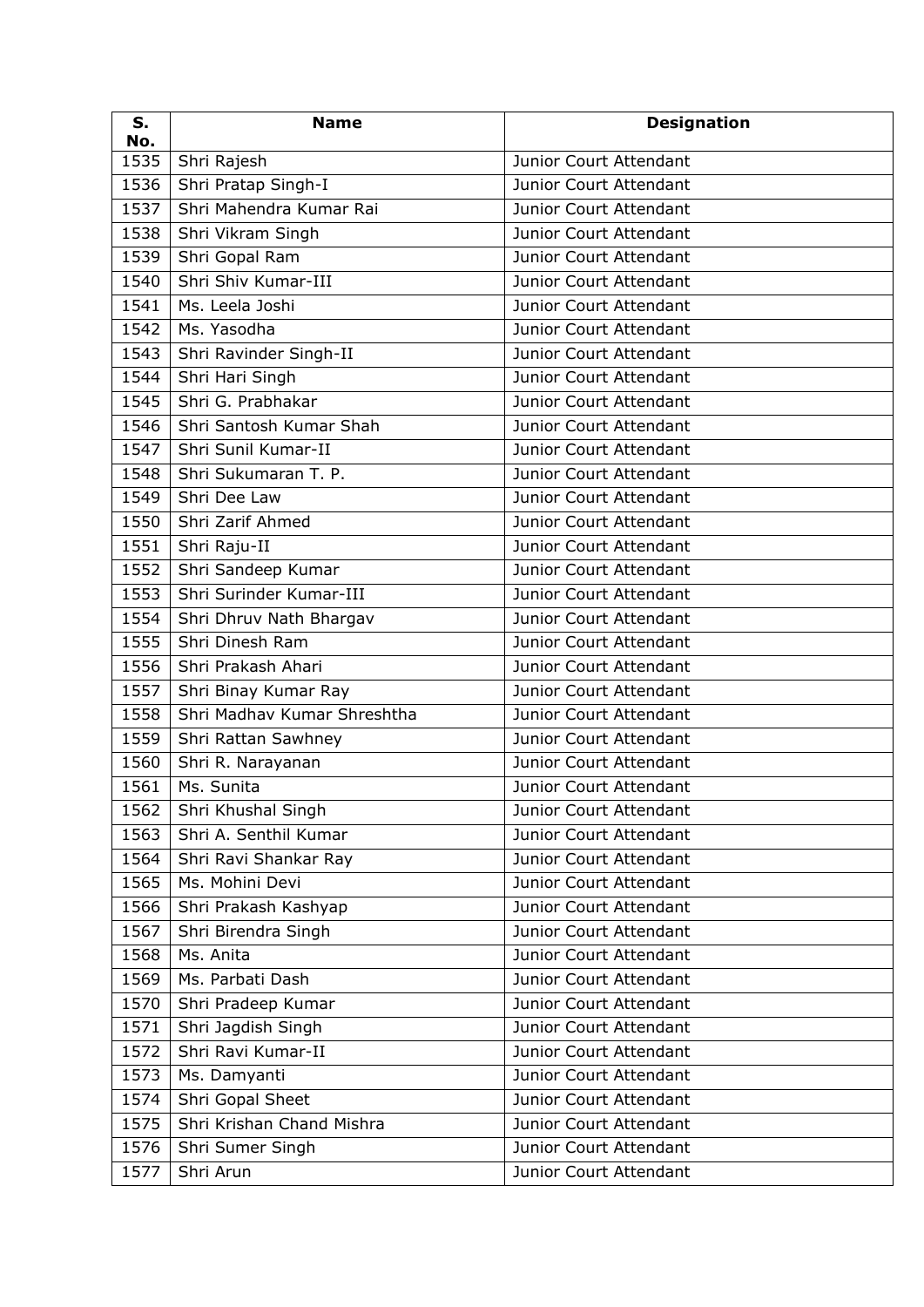| S.<br>No. | <b>Name</b>                       | <b>Designation</b>     |
|-----------|-----------------------------------|------------------------|
| 1578      | Shri Ram Avtar                    | Junior Court Attendant |
| 1579      | Shri Anand Ballabh                | Junior Court Attendant |
| 1580      | Shri Sant Ram                     | Junior Court Attendant |
| 1581      | Shri Santosh Kumar Mishra         | Junior Court Attendant |
| 1582      | Shri Shiv Kumar-IV                | Junior Court Attendant |
| 1583      | Shri Kamal Sahai Yadav            | Junior Court Attendant |
| 1584      | Shri Pankaj Kumar                 | Junior Court Attendant |
| 1585      | Shri Mohd. Mehboob                | Junior Court Attendant |
| 1586      | Shri Sunil Kumar                  | Junior Court Attendant |
| 1587      | Shri Chaman Singh                 | Junior Court Attendant |
| 1588      | Shri Gopal Singh                  | Junior Court Attendant |
| 1589      | Shri Nityananda Sharma            | Junior Court Attendant |
| 1590      | Shri Raju-III                     | Junior Court Attendant |
| 1591      | Ms. Geeta Kumari Yadav            | Junior Court Attendant |
| 1592      | Shri Harinath                     | Junior Court Attendant |
| 1593      | Shri Bheru Lal Kumhar             | Junior Court Attendant |
| 1594      | Shri Gordhan Ram                  | Junior Court Attendant |
| 1595      | Shri Arabinda Sahoo               | Junior Court Attendant |
| 1596      | Shri Adawita Kumar Sahoo          | Junior Court Attendant |
| 1597      | Shri Kedar Singh                  | Junior Court Attendant |
| 1598      | Shri Karan Singh                  | Junior Court Attendant |
| 1599      | Shri Vijay Kumar                  | Junior Court Attendant |
| 1600      | Shri Rakesh Mandal                | Junior Court Attendant |
| 1601      | Shri R. Arunraj                   | Junior Court Attendant |
| 1602      | Shri Nilambar Sethy               | Junior Court Attendant |
| 1603      | $Ms.$ Meena                       | Junior Court Attendant |
| 1604      | Shri Dewanand Bhanudas Dhone      | Junior Court Attendant |
|           | 1605 Shri Shende Nitin Dhyneshwar | Junior Court Attendant |
| 1606      | Shri Maraskolhe Prakash Pundlik   | Junior Court Attendant |
| 1607      | Shri Kul Bhushan Kumar            | Junior Court Attendant |
| 1608      | Shri Ramesha Marakala             | Junior Court Attendant |
| 1609      | Shri Raj Kumar Singh              | Junior Court Attendant |
| 1610      | Shri R. Navaneethakrishnan        | Junior Court Attendant |
| 1611      | Shri Karan Singh                  | Junior Court Attendant |
| 1612      | Shri Kailash Singh Rawat          | Junior Court Attendant |
| 1613      | Shri Sanjay Singh Chauhan         | Junior Court Attendant |
| 1614      | Ms. Kavita Giri                   | Junior Court Attendant |
| 1615      | Ms. Meena                         | Junior Court Attendant |
| 1616      | Ms. Sumitra Devi                  | Junior Court Attendant |
| 1617      | Shri Vinod Singh Chauhan          | Junior Court Attendant |
| 1618      | Shri Deepak Kumar                 | Junior Court Attendant |
| 1619      | Shri Trilok Singh                 | Junior Court Attendant |
| 1620      | Shri Arun Philip                  | Junior Court Attendant |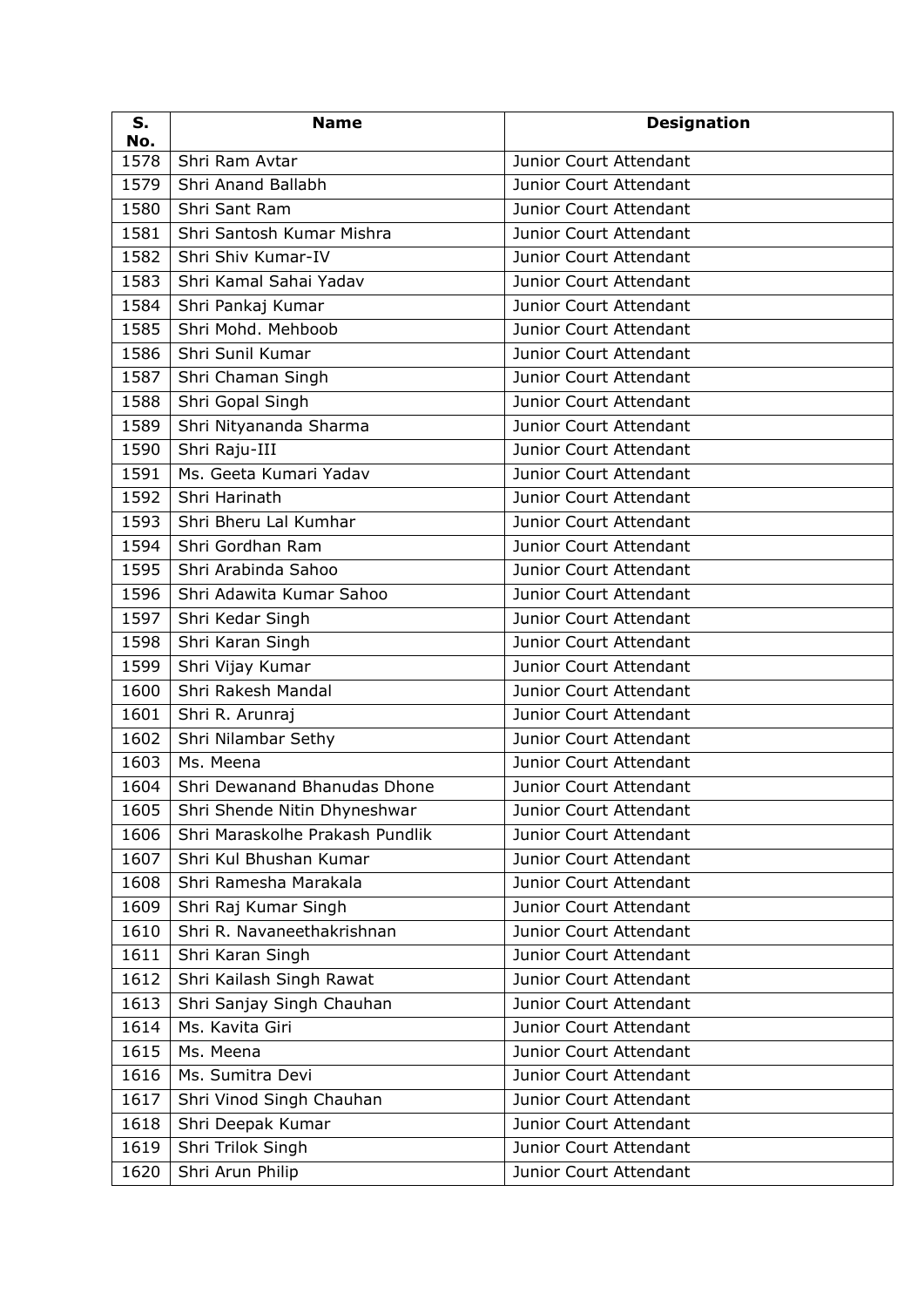| S.<br>No. | <b>Name</b>                | <b>Designation</b>     |
|-----------|----------------------------|------------------------|
| 1621      | Shri Ganeswar Sahoo        | Junior Court Attendant |
| 1622      | Shri Mukesh Kumar Sah      | Junior Court Attendant |
| 1623      | Shri H. L. Shankare Gowda  | Junior Court Attendant |
| 1624      | Shri Meyyappan V.          | Junior Court Attendant |
| 1625      | Shri Bhaskar Kumar Thakkar | Junior Court Attendant |
| 1626      | Shri Gabriel Albert        | Junior Court Attendant |
| 1627      | Shri Vinod P. C.           | Junior Court Attendant |
| 1628      | Shri Pawan Kumar           | Junior Court Attendant |
| 1629      | Shri Pintu Kumar           | Junior Court Attendant |
| 1630      | Shri Kuri Lal Sarwar       | Junior Court Attendant |
| 1631      | Shri Kanhaiya Lal Sharma   | Junior Court Attendant |
| 1632      | Shri Ramesh Vishnoi        | Junior Court Attendant |
| 1633      | Shri Suneel Pathak         | Junior Court Attendant |
| 1634      | Shri Kishan Singh          | Junior Court Attendant |
| 1635      | Shri Paranjeet Singh Bali  | Junior Court Attendant |
| 1636      | Shri Balwant Singh         | Junior Court Attendant |
| 1637      | Shri R. Trinath Reddy      | Junior Court Attendant |
| 1638      | Shri Sudam Panigrahi       | Junior Court Attendant |
| 1639      | Shri Sankar K.             | Junior Court Attendant |
| 1640      | Shri Dinesh Kumar Meena    | Junior Court Attendant |
| 1641      | Shri Tuntun Ram            | Junior Court Attendant |
| 1642      | Shri Ayub                  | Junior Court Attendant |
| 1643      | Shri Heera Lal             | Junior Court Attendant |
| 1644      | Shri Hemant Kumar          | Junior Court Attendant |
| 1645      | Shri Naveen Singh          | Junior Court Attendant |
| 1646      | Shri More Sachin Mahadev   | Junior Court Attendant |
| 1647      | Shri Manwel Murmu          | Junior Court Attendant |
|           | 1648   Shri Mohan Singh    | Junior Court Attendant |
| 1649      | Shri Syed Samin Ali        | Junior Court Attendant |
| 1650      | Shri Ravi Kumar            | Junior Court Attendant |
| 1651      | Shri B. Lakshman Rao       | Junior Court Attendant |
| 1652      | Shri Jagat Singh           | Junior Court Attendant |
| 1653      | Shri E. Radhakrishan       | Junior Court Attendant |
| 1654      | Ms. Lakshmi Devi A.R.      | Junior Court Attendant |
| 1655      | Shri Santosh Kumar Singh   | Junior Court Attendant |
| 1656      | Shri Anand Singh           | Junior Court Attendant |
| 1657      | Shri Pappu Gupta           | Junior Court Attendant |
| 1658      | Shri Baldev Singh          | Junior Court Attendant |
| 1659      | Shri Dhananjay Kumar       | Junior Court Attendant |
| 1660      | Shri Manoj Kumar           | Junior Court Attendant |
| 1661      | Shri Heera Singh           | Junior Court Attendant |
| 1662      | Shri Akshaya Kumar Sahoo   | Junior Court Attendant |
| 1663      | Shri Jayanti Lal Meena     | Junior Court Attendant |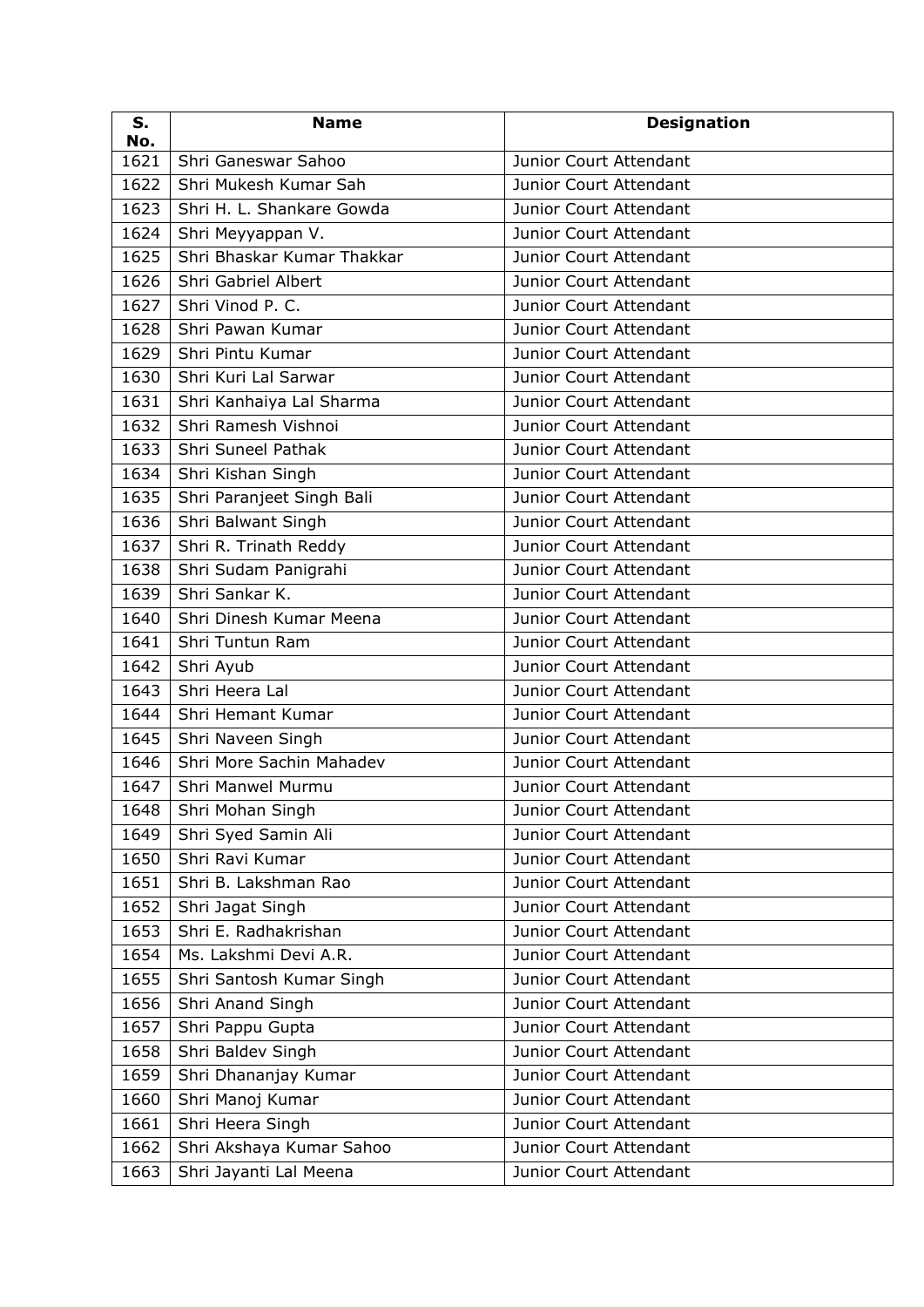| S.<br>No. | <b>Name</b>                 | <b>Designation</b>            |
|-----------|-----------------------------|-------------------------------|
| 1664      | Ms. Sushma Singh            | Junior Court Attendant        |
| 1665      | Shri Parvez Kamal           | Junior Court Attendant        |
| 1666      | Shri Ram Singh              | Junior Court Attendant        |
| 1667      | Shri Sanjay Kumar Satapathy | Junior Court Attendant        |
| 1668      | Shri Deepak Singh           | Junior Court Attendant        |
| 1669      | Shri Sanjiv Kumar           | Junior Court Attendant        |
| 1670      | Shri Ashok Kumar            | Junior Court Attendant        |
| 1671      | Shri Himanshu Yadav         | <b>Junior Court Attendant</b> |
| 1672      | Shri Kuldeep Kumar          | Junior Court Attendant        |
| 1673      | Shri Ram Prasad             | Junior Court Attendant        |
| 1674      | Shri Chaman Singh           | Junior Court Attendant        |
| 1675      | Shri Deepanshu              | Junior Court Attendant        |
| 1676      | Shri Sushil Kr. Rawat       | Junior Court Attendant        |
| 1677      | Shri M. D. Mostak           | Junior Court Attendant        |
| 1678      | Shri Tarun Rajesh           | Junior Court Attendant        |
| 1679      | Ms. Sangeeta Sharma         | Junior Court Attendant        |
| 1680      | Shri Susant Kumar Mishra    | Junior Court Attendant        |
| 1681      | Shri Santosh Kumar Singh    | Junior Court Attendant        |
| 1682      | Shri Deepak                 | Junior Court Attendant        |
| 1683      | Shri Anuj Singh             | Junior Court Attendant        |
| 1684      | Ms. Anu Mukherjee           | Junior Court Attendant        |
| 1685      | Ms. Sangeeta Verma          | Junior Court Attendant        |
| 1686      | Shri Amit Kumar             | Junior Court Attendant        |
| 1687      | Shri Ravi Kumar             | Junior Court Attendant        |
| 1688      | Shri Pardeep Singh          | Junior Court Attendant        |
| 1689      | Shri Yashpal Singh Bisht    | Junior Court Attendant        |
| 1690      | Shri Umesh Chand            | Junior Court Attendant        |
| 1691      | Shri Deep Singh             | Junior Court Attendant        |
| 1692      | Shri Satish Chand           | Junior Court Attendant        |
| 1693      | Ms. Vandana                 | Junior Court Attendant        |
| 1694      | Shri Anand Singh            | Junior Court Attendant        |
| 1695      | Shri Siddhartha Kumar       | Junior Court Attendant        |
| 1696      | Shri Sunil Kumar            | Junior Court Attendant        |
| 1697      | Shri Nitin Kumar            | Junior Court Attendant        |
| 1698      | Shri Ram Bhagat             | Junior Court Attendant        |
| 1699      | Shri Md. Iftakhar Ansari    | Junior Court Attendant        |
| 1700      | Shri Vikram Singh Dadhwal   | Junior Court Attendant        |
| 1701      | Shri Amit Kumar             | Junior Court Attendant        |
| 1702      | Shri Vikas Kumar Goutam     | Junior Court Attendant        |
| 1703      | Shri Rahul Kumar            | Junior Court Attendant        |
| 1704      | Shri Ved Pal                | Junior Court Attendant        |
| 1705      | Shri Krishan Kumar Sharma   | Junior Court Attendant        |
| 1706      | Shri Manoj Kumar Khare      | Junior Court Attendant        |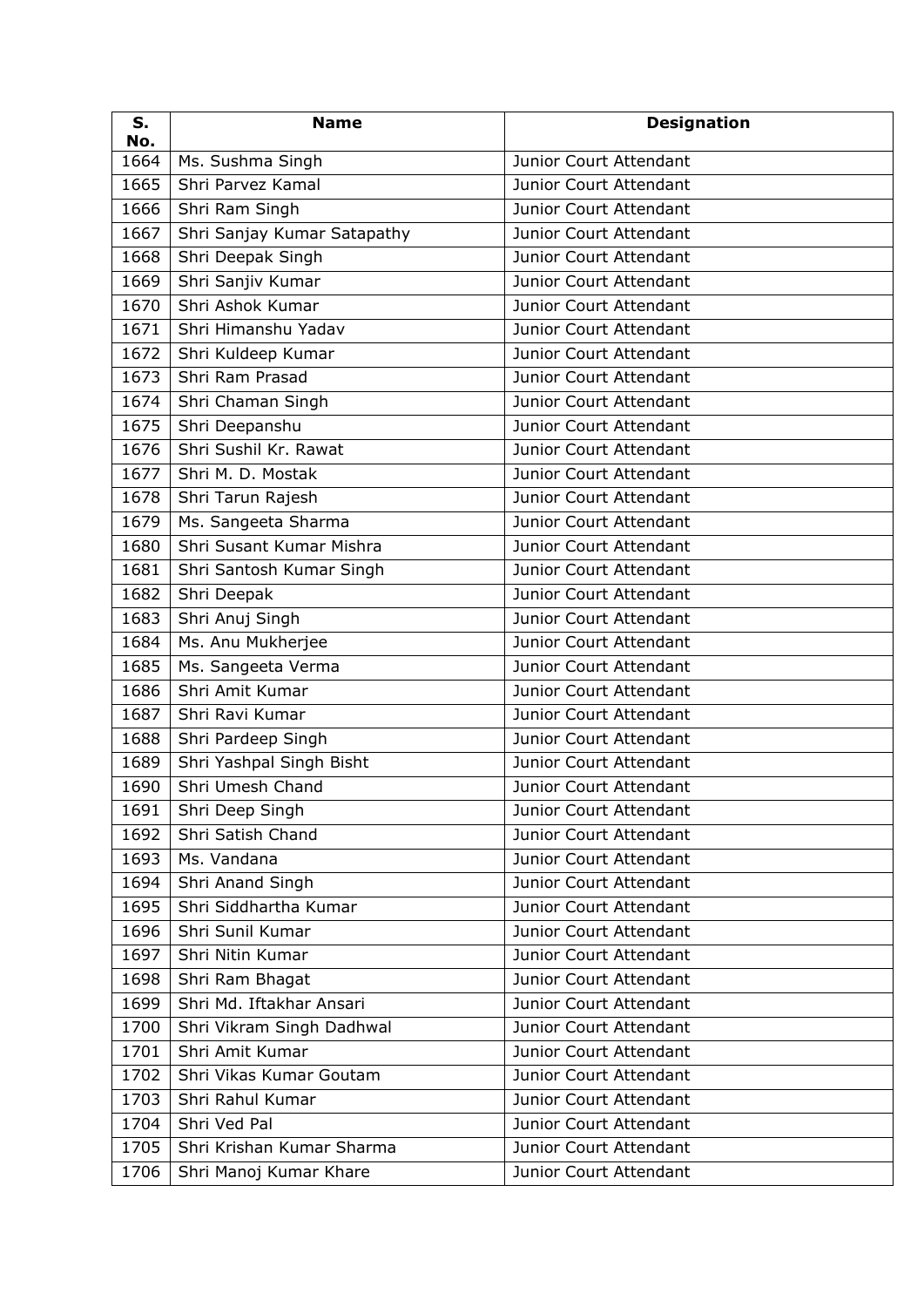| S.<br>No. | <b>Name</b>               | <b>Designation</b>     |
|-----------|---------------------------|------------------------|
| 1707      | Shri Manoj Kumar          | Junior Court Attendant |
| 1708      | Shri Raj Kumar            | Junior Court Attendant |
| 1709      | Shri Ravi Kumar           | Junior Court Attendant |
| 1710      | Shri Rakesh Kumar         | Junior Court Attendant |
| 1711      | Shri Anand Kumar          | Junior Court Attendant |
| 1712      | Ms. Saroj Bala            | Junior Court Attendant |
| 1713      | Shri Jairam Gond          | Junior Court Attendant |
| 1714      | Shri Amit Bansal          | Junior Court Attendant |
| 1715      | Shri Neeraj Rajput        | Junior Court Attendant |
| 1716      | Shri Gaurav               | Junior Court Attendant |
| 1717      | Shri Lalan Kumar          | Junior Court Attendant |
| 1718      | Shri Basant Prasad        | Junior Court Attendant |
| 1719      | Ms. Padhmabai C.          | Junior Court Attendant |
| 1720      | Shri Virendra Kumar Yadav | Junior Court Attendant |
| 1721      | Shri Satish Kumar         | Junior Court Attendant |
| 1722      | Shri Sajil Philip         | Junior Court Attendant |
| 1723      | Shri Bharat Kumar         | Junior Court Attendant |
| 1724      | Shri Rahul Sharma         | Junior Court Attendant |
| 1725      | Shri Harish               | Junior Court Attendant |
| 1726      | Ms. Deepa Patel           | Junior Court Attendant |
| 1727      | Shri Shiv Sah             | Junior Court Attendant |
| 1728      | Shri Mukesh Verma         | Junior Court Attendant |
| 1729      | Shri Rajendra Singh Mer   | Junior Court Attendant |
| 1730      | Shri Suraj Upadhyay       | Junior Court Attendant |
| 1731      | Shri G. Venkata Rathaiah  | Junior Court Attendant |
| 1732      | Shri Kuldeep Singh        | Junior Court Attendant |
| 1733      | Shri Anil Negi            | Junior Court Attendant |
|           | 1734   Shri Sebak Pandit  | Junior Court Attendant |
| 1735      | Shri Deepak Sharma        | Junior Court Attendant |
| 1736      | Shri Vikas                | Junior Court Attendant |
| 1737      | Shri P. Chokkar           | Junior Court Attendant |
| 1738      | Ms. Pushpa                | Junior Court Attendant |
| 1739      | Shri Mahendra Shrestha    | Junior Court Attendant |
| 1740      | Shri Aditya Kumar         | Junior Court Attendant |
| 1741      | Shri Subhash Chander      | Junior Court Attendant |
| 1742      | Shri Hitlesh Kumar Jha    | Junior Court Attendant |
| 1743      | Shri Uma Shankar Ray      | Junior Court Attendant |
| 1744      | Shri Rahul Kanojia        | Junior Court Attendant |
| 1745      | Shri Krishnamurty Kuna    | Junior Court Attendant |
| 1746      | Shri Sanjay Kumar         | Junior Court Attendant |
| 1747      | Shri Pradeepa K.          | Junior Court Attendant |
| 1748      | Shri Shiv Prakash         | Junior Court Attendant |
| 1749      | Shri Beeru Chandara       | Junior Court Attendant |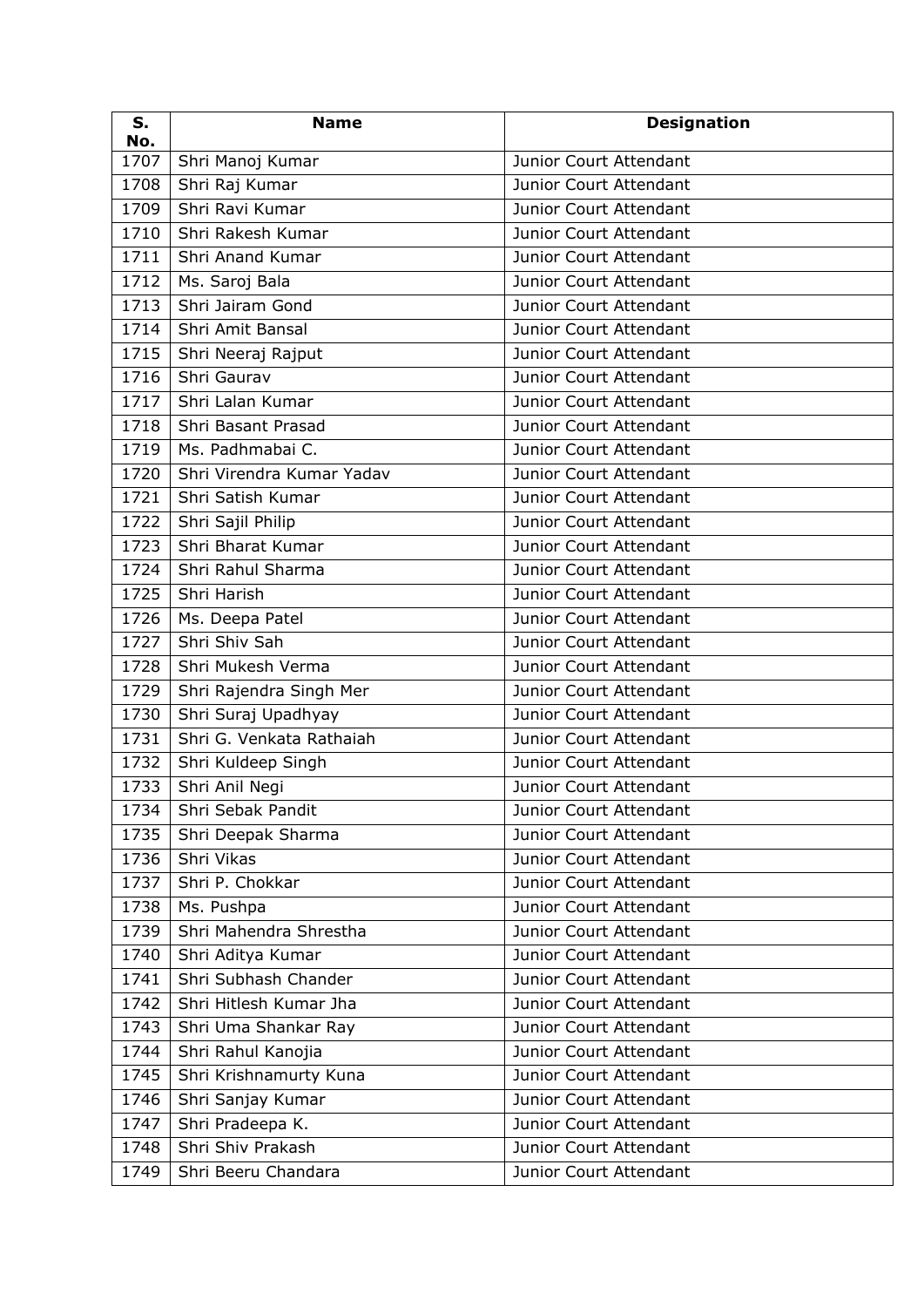| S.<br>No. | <b>Name</b>                 | <b>Designation</b>     |
|-----------|-----------------------------|------------------------|
| 1750      | Shri Ranjeet Singh          | Junior Court Attendant |
| 1751      | Shri Dara Singh             | Junior Court Attendant |
| 1752      | Shri Rahul Chauhan          | Junior Court Attendant |
| 1753      | Shri Aghav Chhotu Raghunath | Junior Court Attendant |
| 1754      | Shri Dam Bahadur Yogi       | Junior Court Attendant |
| 1755      | Shri Suresh Laxman Parit    | Junior Court Attendant |
| 1756      | Shri Chandan                | Junior Court Attendant |
| 1757      | Shri Vijay Kumar            | Junior Court Attendant |
| 1758      | Shri Cigil Varghese         | Junior Court Attendant |
| 1759      | Shri Nitin Pandey           | Junior Court Attendant |
| 1760      | Shri Rohit                  | Junior Court Attendant |
| 1761      | Shri Gevendra Yadav         | Junior Court Attendant |
| 1762      | Shri Shyam Lal Kamat        | Junior Court Attendant |
| 1763      | Shri Mukul Kumar            | Junior Court Attendant |
| 1764      | Shri Manish                 | Junior Court Attendant |
| 1765      | Shri Sandeep Singh Katoch   | Junior Court Attendant |
| 1766      | Shri Gopal Singh            | Junior Court Attendant |
| 1767      | Ms. R. Lakshmi              | Junior Court Attendant |
| 1768      | Shri Lalit Kumar            | Junior Court Attendant |
| 1769      | Shri Gobinda Magar          | Junior Court Attendant |
| 1770      | Shri Deepak Sharma          | Junior Court Attendant |
| 1771      | Shri Jitender Kumar         | Junior Court Attendant |
| 1772      | Shri Ajay Kumar             | Junior Court Attendant |
| 1773      | Shri Vijay Bahadur Patel    | Junior Court Attendant |
| 1774      | Shri Vinod Prajapati        | Junior Court Attendant |
| 1775      | Ms. Bibha Kumari            | Junior Court Attendant |
| 1776      | Shri Md. Shamim Ansari      | Junior Court Attendant |
|           | 1777 Shri Saorabh Chandel   | Junior Court Attendant |
| 1778      | Shri Rakesh Kumar           | Junior Court Attendant |
| 1779      | Ms. Preeti                  | Junior Court Attendant |
| 1780      | Ms. Manju Chauhan           | Junior Court Attendant |
| 1781      | Shri Dilip Kumar Pradhan    | Junior Court Attendant |
| 1782      | Shri Praveen Hosamani       | Junior Court Attendant |
| 1783      | Shri Raju                   | Junior Court Attendant |
| 1784      | Shri Shekh Azhar            | Junior Court Attendant |
| 1785      | Shri Amit Singh             | Junior Court Attendant |
| 1786      | Shri Deepak                 | Junior Court Attendant |
| 1787      | Shri Virendra Singh         | Junior Court Attendant |
| 1788      | Shri Vijay Phougat          | Junior Court Attendant |
| 1789      | Shri Rekha Ram              | Junior Court Attendant |
| 1790      | Shri Sanjay                 | Junior Court Attendant |
| 1791      | Shri Pramil Kumar Mishra    | Junior Court Attendant |
| 1792      | Shri Manoj Kumar            | Junior Court Attendant |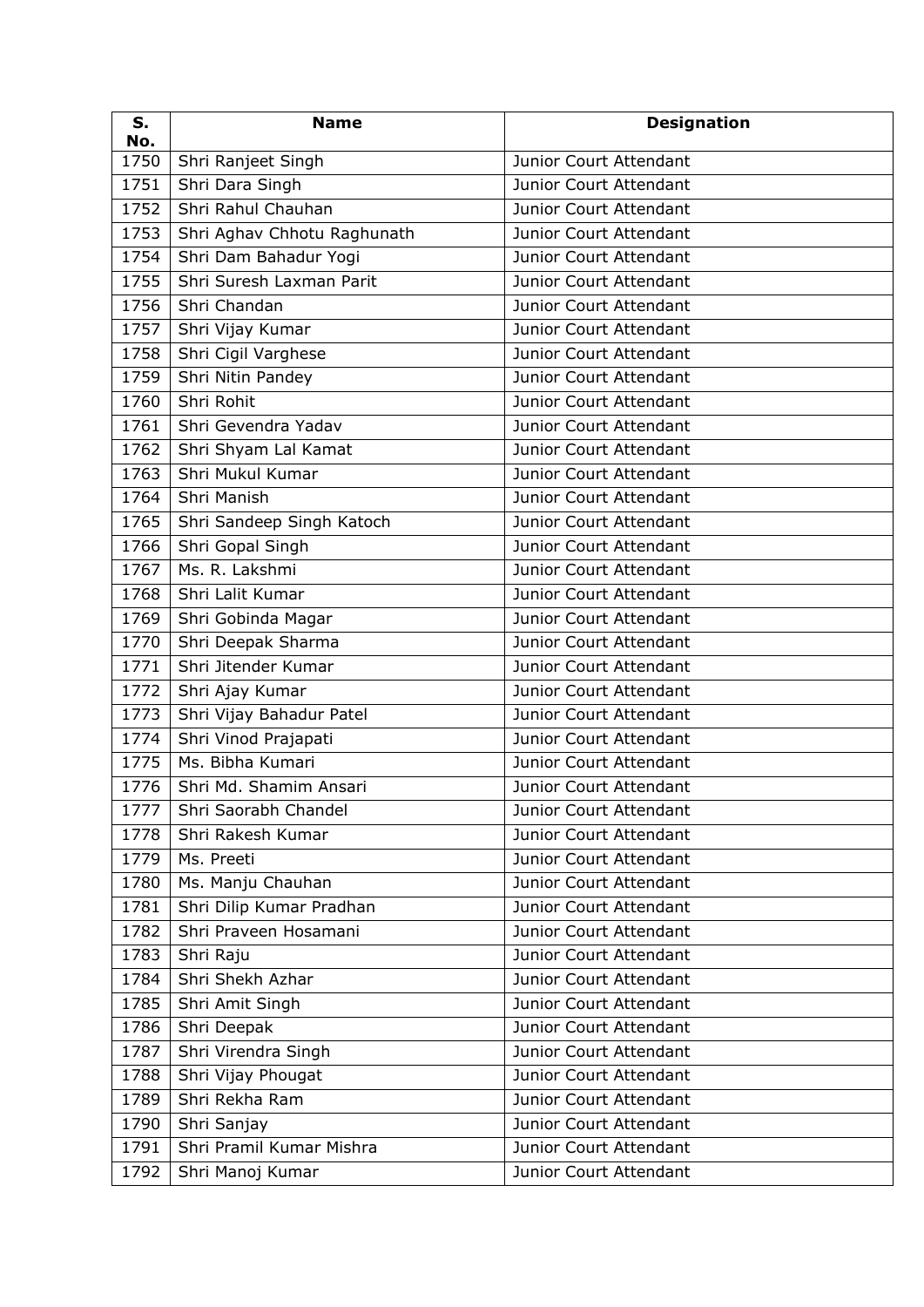| S.<br>No. | <b>Name</b>                  | <b>Designation</b>     |
|-----------|------------------------------|------------------------|
| 1793      | Shri Dinesh Mandal           | Junior Court Attendant |
| 1794      | Ms. Sujata                   | Junior Court Attendant |
| 1795      | Shri Ramchander              | Junior Court Attendant |
| 1796      | Shri Manoj Gond              | Junior Court Attendant |
| 1797      | Shri Chandramani Samal       | Junior Court Attendant |
| 1798      | Shri Pawan Kumar             | Junior Court Attendant |
| 1799      | Shri Vijay Gangwal           | Junior Court Attendant |
| 1800      | Shri Abhimanu                | Junior Court Attendant |
| 1801      | Shri Chhabi Ram              | Junior Court Attendant |
| 1802      | Shri Rishabh Kondle          | Junior Court Attendant |
| 1803      | Shri Sanjay Kumar            | Junior Court Attendant |
| 1804      | Shri Aditya Sharma           | Junior Court Attendant |
| 1805      | Ms. Radha Mishra             | Junior Court Attendant |
| 1806      | Shri Karan Kumar             | Junior Court Attendant |
| 1807      | Shri Shankar Singh           | Junior Court Attendant |
| 1808      | Shri Bhupalsinh Mansinh Negi | Junior Court Attendant |
| 1809      | Shri Om Prakash              | Junior Court Attendant |
| 1810      | Shri Rajesh                  | Junior Court Attendant |
| 1811      | Shri Laxman Sunar            | Junior Court Attendant |
| 1812      | Ms. Rupali Rao               | Junior Court Attendant |
| 1813      | Shri Kamal Kumar             | Junior Court Attendant |
| 1814      | Ms. Srishti                  | Junior Court Attendant |
| 1815      | Shri Kuldeep Kumar Yadav     | Junior Court Attendant |
| 1816      | Shri Swatantra Singh         | Junior Court Attendant |
| 1817      | Shri Mithlesh Ray            | Junior Court Attendant |
| 1818      | Shri Ramesh Chand            | Junior Court Attendant |
| 1819      | Shri Rajendra Prasad Yadav   | Junior Court Attendant |
|           | 1820 Shri Ram Khiladi Meena  | Junior Court Attendant |
| 1821      | Shri Raman Negi              | Junior Court Attendant |
| 1822      | Shri Harshit Verma           | Junior Court Attendant |
| 1823      | Shri Balam Ram               | Junior Court Attendant |
| 1824      | Shri Saransh Kaushik         | Junior Court Attendant |
| 1825      | Shri Jitendar                | Junior Court Attendant |
| 1826      | Shri Bhooshan Kumar          | Junior Court Attendant |
| 1827      | Shri Deepak Prasad           | Junior Court Attendant |
| 1828      | Shri Khem Raj Budha          | Junior Court Attendant |
| 1829      | Ms. Vandana Bisht            | Junior Court Attendant |
| 1830      | Shri Aditya Kumar Agri       | Junior Court Attendant |
| 1831      | Shri Nikhil Parashar         | Junior Court Attendant |
| 1832      | Shri Sreejith P.A.           | Junior Court Attendant |
| 1833      | Shri Nar Bahadur Sunar       | Junior Court Attendant |
| 1834      | Ms. Sakshi                   | Junior Court Attendant |
| 1835      | Shri Rahul Singh Samant      | Junior Court Attendant |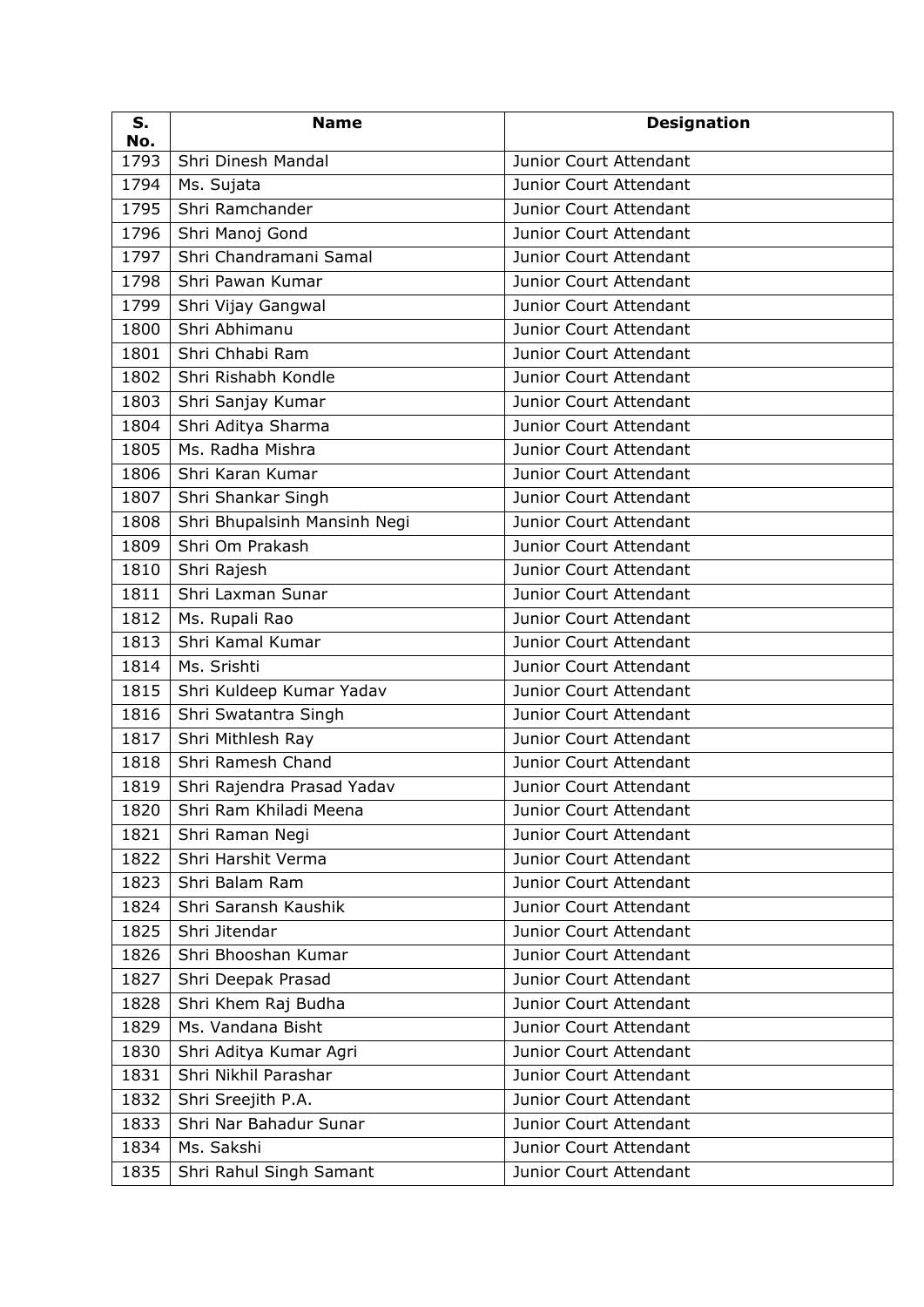| S.<br>No. | <b>Name</b>                          | <b>Designation</b>            |
|-----------|--------------------------------------|-------------------------------|
| 1836      | Shri Hari Om                         | Junior Court Attendant        |
| 1837      | Ms. Monika Rawat                     | Junior Court Attendant        |
| 1838      | Shri Rinkoo Singh                    | Junior Court Attendant        |
| 1839      | Shri Ajeet Singh                     | Junior Court Attendant        |
| 1840      | Ms. Preeti Sehrawat                  | Junior Court Attendant        |
| 1841      | Mohd Hussain Siddiqui                | Junior Court Attendant        |
| 1842      | Shri Kapil Mishra                    | Junior Court Attendant        |
| 1843      | Shri Bhuwan Poudel                   | <b>Junior Court Attendant</b> |
| 1844      | Shri Umesh Kumar Sarwar              | Junior Court Attendant        |
| 1845      | Ms. Suguna S. (nee Ms. Suguna G)     | Junior Court Attendant        |
| 1846      | Shri Bhagirath Paudel                | Junior Court Attendant        |
| 1847      | Ms. Pinki                            | Junior Court Attendant        |
| 1848      | Shri Gopal Singh                     | Junior Court Attendant        |
| 1849      | Shri Rathin Mondal                   | Junior Court Attendant        |
| 1850      | Shri Gupta Naran Tiwari              | Junior Court Attendant        |
| 1851      | Shri Vijay Kumar                     | Junior Court Attendant        |
| 1852      | Shri Vishal Singh Rao                | Junior Court Attendant        |
| 1853      | Ms. Kalayani Mukherjee               | Junior Court Attendant        |
| 1854      | Ms. Reeta Arya                       | Junior Court Attendant        |
| 1855      | Shri Sonu Chand                      | Junior Court Attendant        |
| 1856      | Shri Devender Kumar                  | Junior Court Attendant        |
| 1857      | Shri Ramesh Kumar                    | Junior Court Attendant        |
| 1858      | Shri Apurba Samanta                  | Junior Court Attendant        |
| 1859      | Shri Mohd. Nadeem Khan               | Junior Court Attendant        |
| 1860      | Ms. Pooja Nainwal                    | Junior Court Attendant        |
| 1861      | Shri Ajeet Kumar                     | Junior Court Attendant        |
| 1862      | Shri G. Prabhakaran                  | Junior Court Attendant        |
| 1863      | Shri Mahender                        | Junior Court Attendant        |
| 1864      | Shri Sonu Patel                      | Junior Court Attendant        |
| 1865      | Ms. Meenu Devi (nee Ms. Minu Kumari) | Junior Court Attendant        |
| 1866      | Shri Sewaram Yadav                   | Junior Court Attendant        |
| 1867      | Shri Vinod Kumar                     | Junior Court Attendant        |
| 1868      | Shri Shiv Charan Kushwaha            | Junior Court Attendant        |
| 1869      | Shri Yogesh                          | Junior Court Attendant        |
| 1870      | Shri Shubham                         | Junior Court Attendant        |
| 1871      | Shri Anand Shankar Pandey            | Junior Court Attendant        |
| 1872      | Ms. Heena                            | Junior Court Attendant        |
| 1873      | Ms. Meera                            | Junior Court Attendant        |
| 1874      | Ms. Babita                           | Junior Court Attendant        |
| 1875      | Ms. Seema                            | Junior Court Attendant        |
| 1876      | Shri Subhash Kumar                   | Junior Court Attendant        |
| 1877      | Shri Chetan Rawat                    | Junior Court Attendant        |
| 1878      | Shri Nabaraj Gautam                  | Junior Court Attendant        |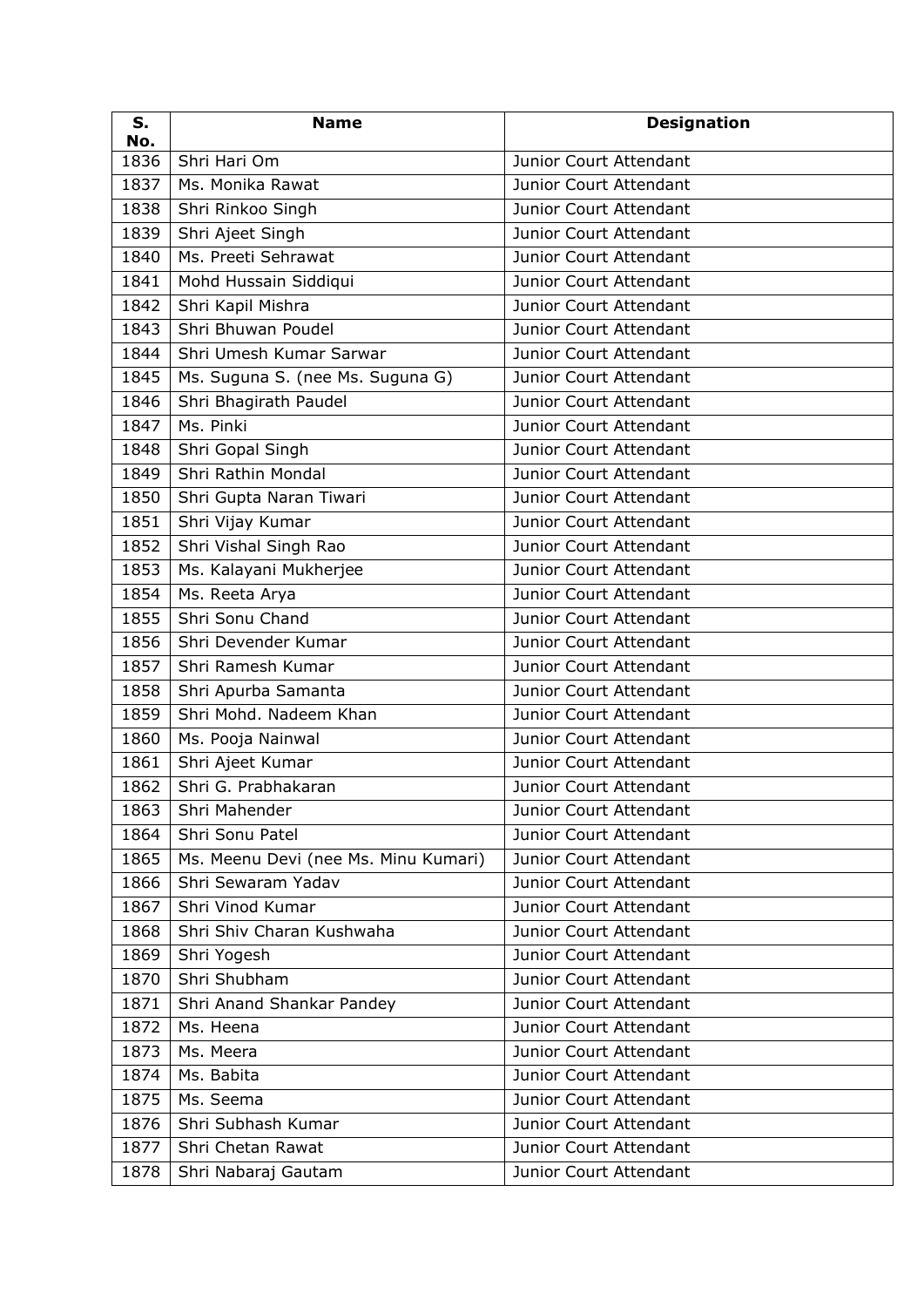| S.<br>No. | <b>Name</b>                          | <b>Designation</b>            |
|-----------|--------------------------------------|-------------------------------|
| 1879      | Shri Abhay Rawat                     | Junior Court Attendant        |
| 1880      | Shri Sushil Kumar Yadav              | Junior Court Attendant        |
| 1881      | Shri Arvind Kumar                    | Junior Court Attendant        |
| 1882      | Shri Sumit Singh                     | Junior Court Attendant        |
| 1883      | Shri Prem Singh Negi                 | Junior Court Attendant        |
| 1884      | Shri Manu P.M.                       | Junior Court Attendant        |
| 1885      | Shir Ashish Gupta                    | Junior Court Attendant        |
| 1886      | Shri Santhosh P.N.                   | Junior Court Attendant        |
| 1887      | Shri Dinesh Savjibhai Prajapati      | Junior Court Attendant        |
| 1888      | Shri Khetasi Mayurkumar Devkaranbhai | Junior Court Attendant        |
| 1889      | Shri Prajapati Lalit Nathubhai       | Junior Court Attendant        |
| 1890      | Shri Shankar Prakash                 | Junior Court Attendant        |
| 1891      | Ms. Sunita Singh                     | Junior Court Attendant        |
| 1892      | Shri Sahdev Choudhary                | Junior Court Attendant        |
| 1893      | Shri Meenu Prasad Sharma             | Junior Court Attendant        |
| 1894      | Ms. Bhavya R.                        | Junior Court Attendant        |
| 1895      | Shri Vivek Patel                     | Junior Court Attendant        |
| 1896      | Shri Ashwani Kumar                   | Junior Court Attendant        |
| 1897      | Ms. K.S. Sangeetha                   | Junior Court Attendant        |
| 1898      | Shri Resam Prasad Sharma             | Junior Court Attendant        |
| 1899      | Shri Ravi Kumar Tiwari               | Junior Court Attendant        |
| 1900      | Shri Velmurugan S                    | Junior Court Attendant        |
| 1901      | Shri Himanshu Bisht                  | Junior Court Attendant        |
| 1902      | Shri Amit Rana                       | Junior Court Attendant        |
| 1903      | Shri Preetam                         | <b>Junior Court Attendant</b> |
| 1904      | Shri Gulshan Kumar                   | Junior Court Attendant        |
| 1905      | Shri Ravinder                        | Junior Court Attendant        |
| 1906      | Shri Ashish                          | Junior Court Attendant        |
| 1907      | Shri Pardeep                         | Junior Court Attendant        |
| 1908      | Shri Mohit Kumar                     | Junior Court Attendant        |
| 1909      | Shri Aman                            | Junior Court Attendant        |
| 1910      | Ms. Dolly                            | <b>Junior Court Attendant</b> |
| 1911      | Shri Rohit Singh                     | Junior Court Attendant        |
| 1912      | Shri Yogesh                          | Junior Court Attendant        |
| 1913      | Shri Jitender                        | Junior Court Attendant        |
| 1914      | Shri Kuldeep                         | Junior Court Attendant        |
| 1915      | Shri Dharamjeet                      | Junior Court Attendant        |
| 1916      | Shri Prem Singh                      | Junior Court Attendant        |
| 1917      | Shri Sonu                            | Junior Court Attendant        |
| 1918      | Shri Deepak                          | Junior Court Attendant        |
| 1919      | Ms. Babita Panchal                   | Junior Court Attendant        |
| 1920      | Shri Amit Kumar                      | Junior Court Attendant        |
| 1921      | Shri Satyapal Singh Awana            | Junior Court Attendant        |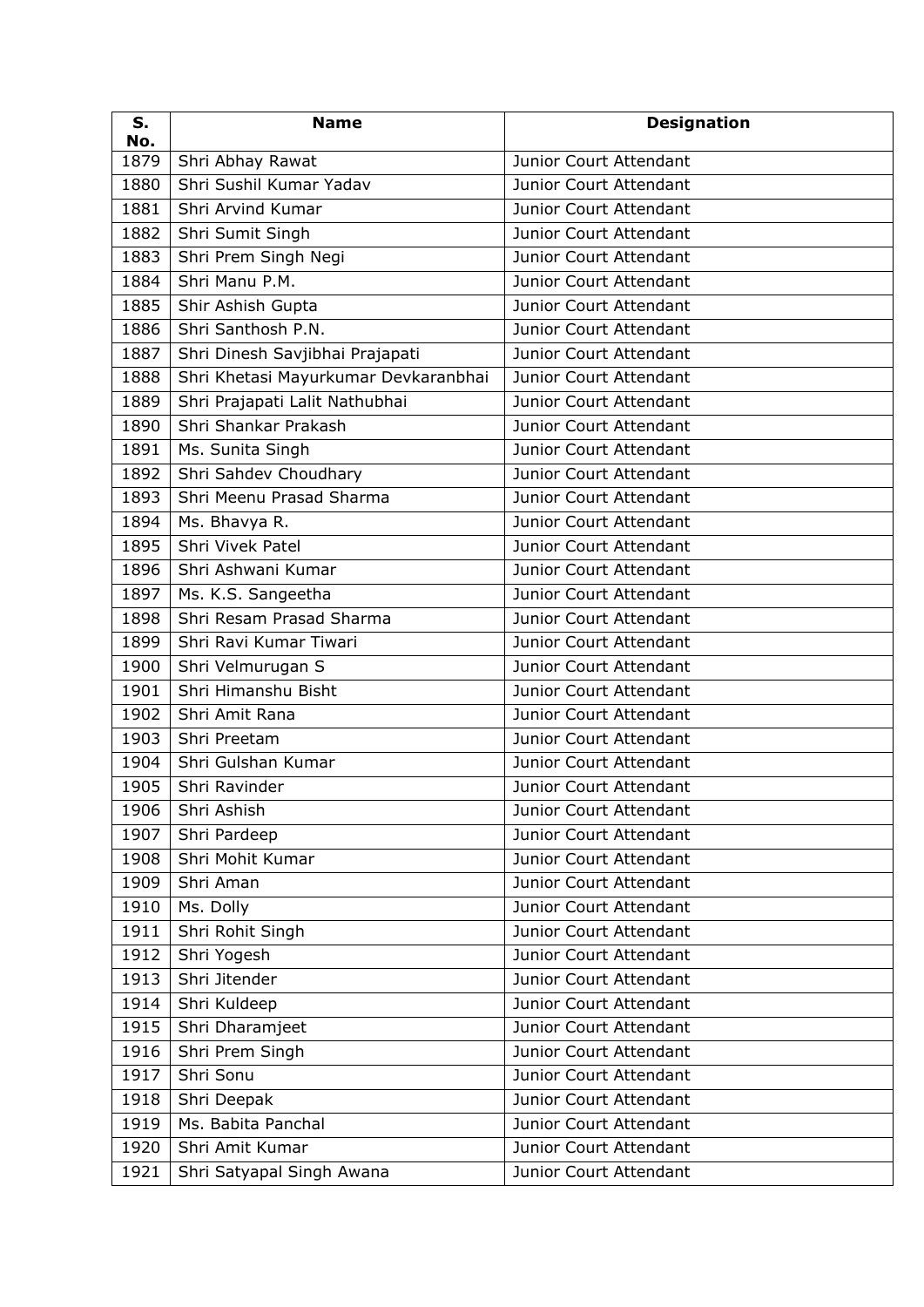| S.<br>No. | <b>Name</b>           | <b>Designation</b>            |
|-----------|-----------------------|-------------------------------|
| 1922      | Shri Punit            | Junior Court Attendant        |
| 1923      | Shri Manoj Kumar      | Junior Court Attendant        |
| 1924      | Shri Sombir           | Junior Court Attendant        |
| 1925      | Shri Sonu             | Junior Court Attendant        |
| 1926      | Shri Ravinder Rajpoot | Junior Court Attendant        |
| 1927      | Shri Anil Kumar       | Junior Court Attendant        |
| 1928      | Shri Robin Kumar      | Junior Court Attendant        |
| 1929      | Shri Amit Chhikara    | Junior Court Attendant        |
| 1930      | Shri Nittu Narwal     | Junior Court Attendant        |
| 1931      | Shri Karmvir          | Junior Court Attendant        |
| 1932      | Shri Vijender Singh   | Junior Court Attendant        |
| 1933      | Shri Vicky            | Junior Court Attendant        |
| 1934      | Shri Dinesh           | Junior Court Attendant        |
| 1935      | Shri Jatin Kaushik    | Junior Court Attendant        |
| 1936      | Shri Ankush           | Junior Court Attendant        |
| 1937      | Shri Naresh           | Junior Court Attendant        |
| 1938      | Shri Saroj Kumar      | Junior Court Attendant        |
| 1939      | Shri Rinku            | Junior Court Attendant        |
| 1940      | Shri Amit Kumar       | Junior Court Attendant        |
| 1941      | Shri Virender         | Junior Court Attendant        |
| 1942      | Shri Phool Kumar      | Junior Court Attendant        |
| 1943      | Shri Deepak Khatri    | Junior Court Attendant        |
| 1944      | Shri Vikas Gulia      | Junior Court Attendant        |
| 1945      | Shri Sandeep Kumar    | Junior Court Attendant        |
| 1946      | Shri Laxmi Kant Kumar | Junior Court Attendant        |
| 1947      | Shri Anuj Kumar       | Junior Court Attendant        |
| 1948      | Shri Surendra Meena   | Junior Court Attendant        |
|           | $1949$ Shri Tejpal    | Junior Court Attendant        |
| 1950      | Shri Vipin Kumar      | Junior Court Attendant        |
| 1951      | Shri Sutikshan        | Junior Court Attendant        |
| 1952      | Shri Sumit Kumar      | Junior Court Attendant        |
| 1953      | Shri Ashok Kumar      | <b>Junior Court Attendant</b> |
| 1954      | Ms. Sneha Kumari      | Junior Court Attendant        |
| 1955      | Shri Naveen Kumar     | Junior Court Attendant        |
| 1956      | Shri Sachin Tomar     | Junior Court Attendant        |
| 1957      | Shri Amit             | Junior Court Attendant        |
| 1958      | Shri Naveen Deshwal   | Junior Court Attendant        |
| 1959      | Shri Anuj Kumar       | Junior Court Attendant        |
| 1960      | Shri Pankaj           | Junior Court Attendant        |
| 1961      | Shri Rahul Daholiya   | Junior Court Attendant        |
| 1962      | Shri Mohit            | Junior Court Attendant        |
| 1963      | Shri Sachin           | Junior Court Attendant        |
| 1964      | Shri Rajeev           | Junior Court Attendant        |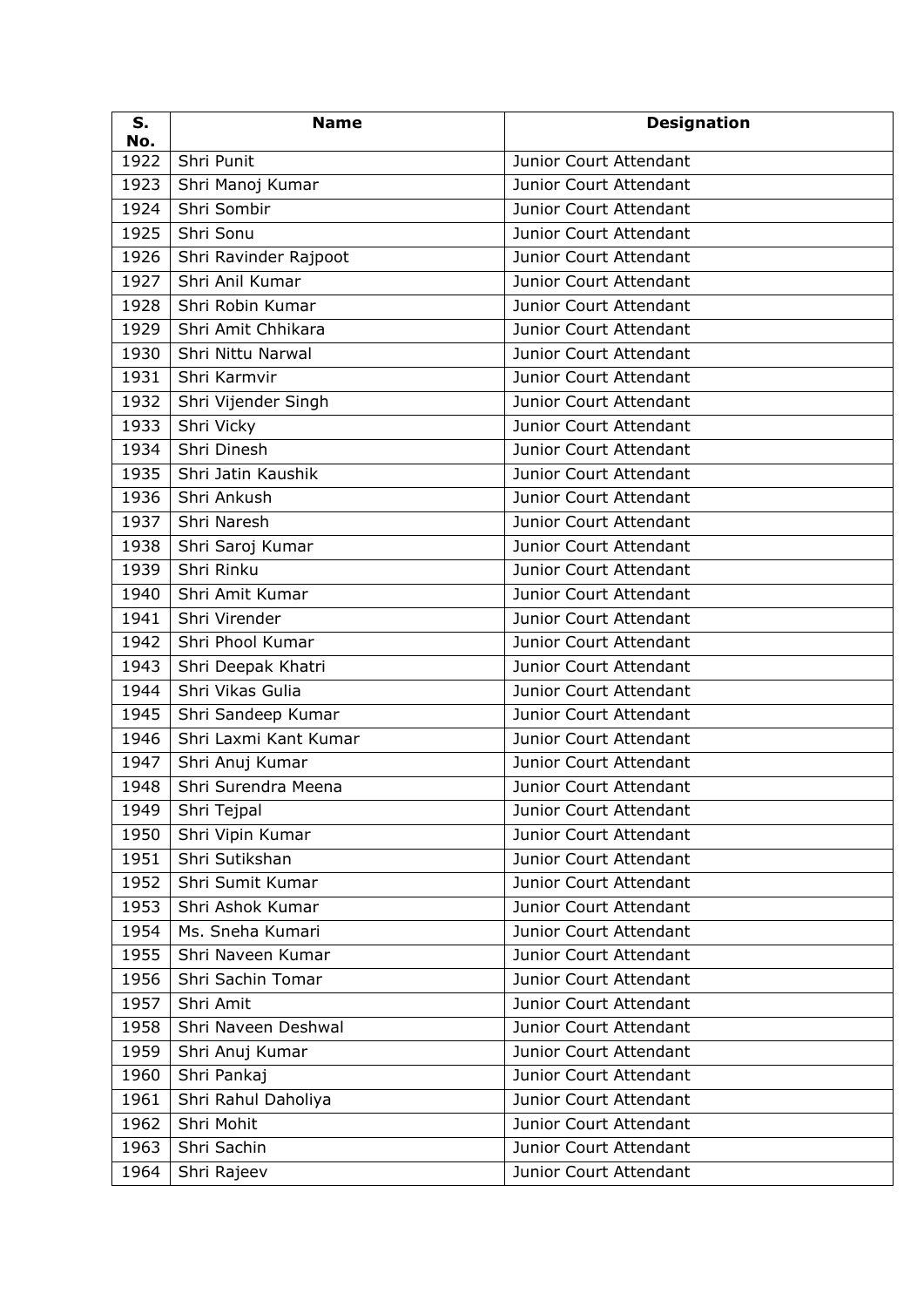| S.<br>No. | <b>Name</b>               | <b>Designation</b>     |
|-----------|---------------------------|------------------------|
| 1965      | Shri Jasvir               | Junior Court Attendant |
| 1966      | Shri Rahul Kumar          | Junior Court Attendant |
| 1967      | Shri Pushp Raj Prabhakar  | Junior Court Attendant |
| 1968      | Shri Rahul Kumar          | Junior Court Attendant |
| 1969      | Shri Vishesh Kumar Meena  | Junior Court Attendant |
| 1970      | Shri Ravi                 | Junior Court Attendant |
| 1971      | Shri Sumit Kumar          | Junior Court Attendant |
| 1972      | Shri Mukesh Chand         | Junior Court Attendant |
| 1973      | Shri Pushpendra Singh     | Junior Court Attendant |
| 1974      | Shri Biswajit Sarkar      | Junior Court Attendant |
| 1975      | Shri Vinay Kumar          | Junior Court Attendant |
| 1976      | Shri Anurag Priti         | Junior Court Attendant |
| 1977      | Ms. Neeru Singh           | Junior Court Attendant |
| 1978      | Shri Sandeep Kumar        | Junior Court Attendant |
| 1979      | Shri Nagaraja Bhat        | Junior Court Attendant |
| 1980      | Shri Khem Chand Singh     | Junior Court Attendant |
| 1981      | Shri Gulab Jha            | Chamber Attendant (R)  |
| 1982      | Shri Rama Krishnan K.     | Chamber Attendant (R)  |
| 1983      | Shri K. Shiva Shankar     | Chamber Attendant (R)  |
| 1984      | Shri Mohan Prasad         | Chamber Attendant (R)  |
| 1985      | Shri Mohd. Faiyazuddin    | Chamber Attendant (R)  |
| 1986      | Shri Sunil Kumar          | Chamber Attendant (R)  |
| 1987      | Shri Rattan Chand         | Chamber Attendant (R)  |
| 1988      | Shri Giresh Kr. Bansal    | Chamber Attendant (R)  |
| 1989      | Shri Jagdish Prasad       | Chamber Attendant (R)  |
| 1990      | Shri Prem Singh           | Chamber Attendant (R)  |
| 1991      | Shri Kishan Lal Sharma    | Chamber Attendant (R)  |
|           | 1992 Shri Sudesh Chauhan  | Chamber Attendant (R)  |
| 1993      | Shri Seva Ram             | Chamber Attendant (R)  |
| 1994      | Ms. Shanti                | Chamber Attendant (R)  |
| 1995      | Ms. Saroj                 | Chamber Attendant (R)  |
| 1996      | Ms. Zubeda                | Chamber Attendant (R)  |
| 1997      | Ms. Dulari                | Chamber Attendant (R)  |
| 1998      | Shri Bijendra Kumar       | Chamber Attendant (R)  |
| 1999      | Ms. Prem Wati             | Chamber Attendant (R)  |
| 2000      | Shri Ravinder             | Chamber Attendant (R)  |
| 2001      | Shri Davinder Kumar Yadav | Chamber Attendant (R)  |
| 2002      | Shri Jaivesh              | Chamber Attendant (R)  |
| 2003      | Ms. Pushpa Devi           | Chamber Attendant (R)  |
| 2004      | Ms. Seema                 | Chamber Attendant (R)  |
| 2005      | Shri Sanju                | Chamber Attendant (R)  |
| 2006      | Shri Ravi Kumar           | Chamber Attendant (R)  |
| 2007      | Ms. Reena Jha             | Chamber Attendant (R)  |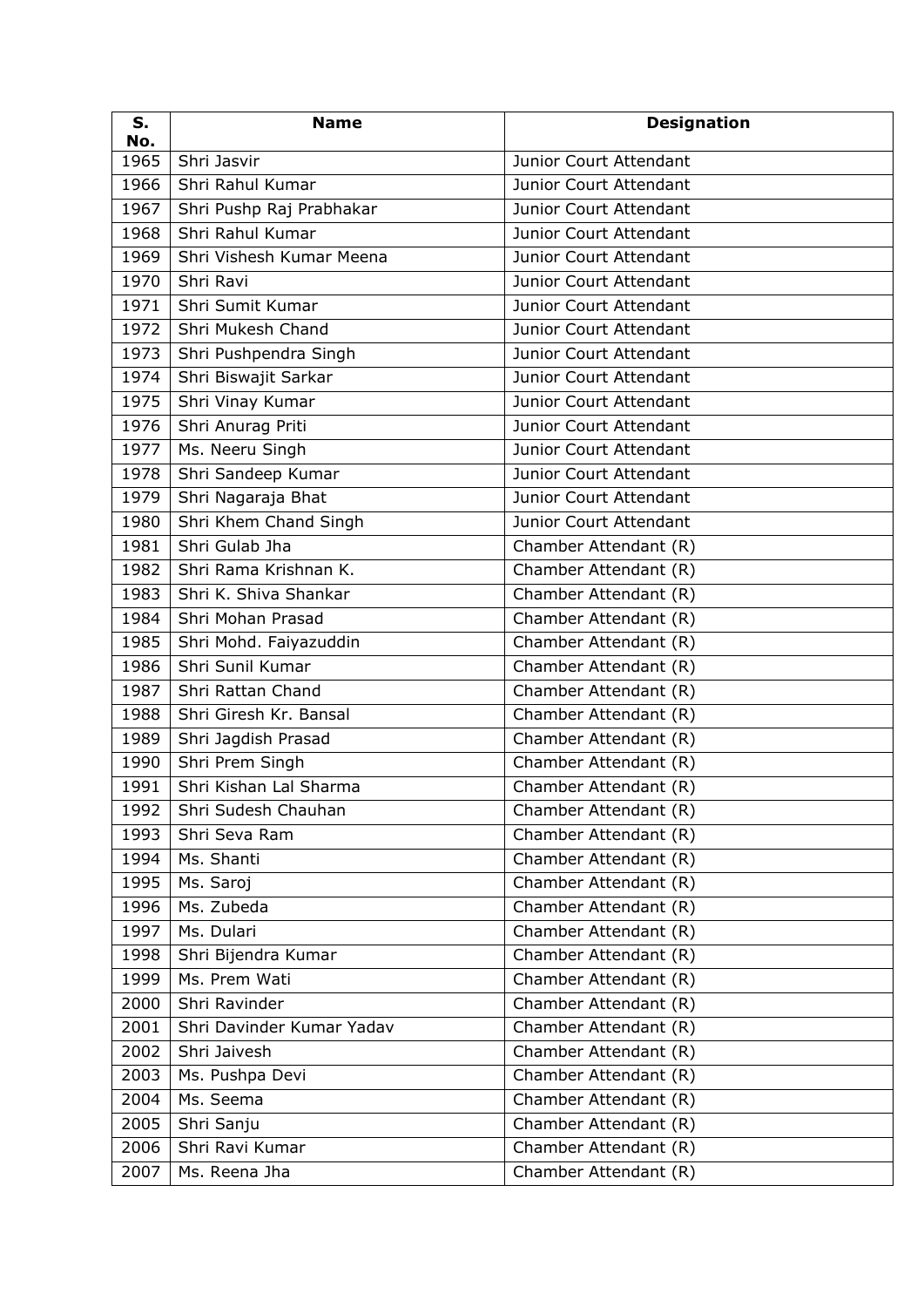| S.<br>No. | <b>Name</b>               | <b>Designation</b>    |
|-----------|---------------------------|-----------------------|
| 2008      | Ms. Sunita Devi           | Chamber Attendant (R) |
| 2009      | Shri Neeraj Badola        | Chamber Attendant (R) |
| 2010      | Ms. Madhu                 | Chamber Attendant (R) |
| 2011      | Shri Satish               | Chamber Attendant (R) |
| 2012      | Shri Rajesh Bhatt         | Chamber Attendant (R) |
| 2013      | Shri Ajay Kumar Sharma    | Chamber Attendant (R) |
| 2014      | Ms. Lachhima Devi         | Chamber Attendant (R) |
| 2015      | Ms. Rani                  | Chamber Attendant (R) |
| 2016      | Shri Sudhir Kumar         | Chamber Attendant (R) |
| 2017      | Shri Kendra Pal           | Chamber Attendant (R) |
| 2018      | Ms. Vinita Rawat          | Chamber Attendant (R) |
| 2019      | Ms. Mala                  | Chamber Attendant (R) |
| 2020      | Shri Mukesh Kumar         | Chamber Attendant (R) |
| 2021      | Shri Sanjeev              | Chamber Attendant (R) |
| 2022      | Shri Amit Mathur          | Chamber Attendant (R) |
| 2023      | Shri Ashwani              | Chamber Attendant (R) |
| 2024      | Shri Amit Kumar           | Chamber Attendant (R) |
| 2025      | Shri Praveen Yadav        | Chamber Attendant (R) |
| 2026      | Shri Rahul Kumar          | Chamber Attendant (R) |
| 2027      | Shri Sonu                 | Chamber Attendant (R) |
| 2028      | Shri Baleshwar Prasad     | Chamber Attendant (R) |
| 2029      | Shri Arvind Kumar         | Chamber Attendant (R) |
| 2030      | Shri Ankit Attri          | Chamber Attendant (R) |
| 2031      | Shri Ankur Goyal          | Chamber Attendant (R) |
| 2032      | Shri Chander Malhotra     | Chamber Attendant (R) |
| 2033      | Shri Anil                 | Chamber Attendant (R) |
| 2034      | Shri Sachin               | Chamber Attendant (R) |
| 2035      | Shri Balram Kumar         | Chamber Attendant (R) |
| 2036      | Shri Md Imran Ahmad       | Chamber Attendant (R) |
| 2037      | Shri Peeyush              | Chamber Attendant (R) |
| 2038      | Shri Umesh Tiwari         | Chamber Attendant (R) |
| 2039      | Shri Prashant Kumar       | Chamber Attendant (R) |
| 2040      | Shri Deshraj              | Chamber Attendant (R) |
| 2041      | Shri Manish Kumar         | Chamber Attendant (R) |
| 2042      | Shri Subodh Gupta         | Chamber Attendant (R) |
| 2043      | Ms. Kusham Rani           | Chamber Attendant (R) |
| 2044      | Shri Rahul                | Chamber Attendant (R) |
| 2045      | Shri Anil                 | Chamber Attendant (R) |
| 2046      | Shri Mohit Kumar          | Chamber Attendant (R) |
| 2047      | Shri Siddharth Sharma     | Chamber Attendant (R) |
| 2048      | Shri Manish Kumar         | Chamber Attendant (R) |
| 2049      | Shri Devendra Singh       | Chamber Attendant (R) |
| 2050      | Shri Praveen Kumar Prasad | Chamber Attendant (R) |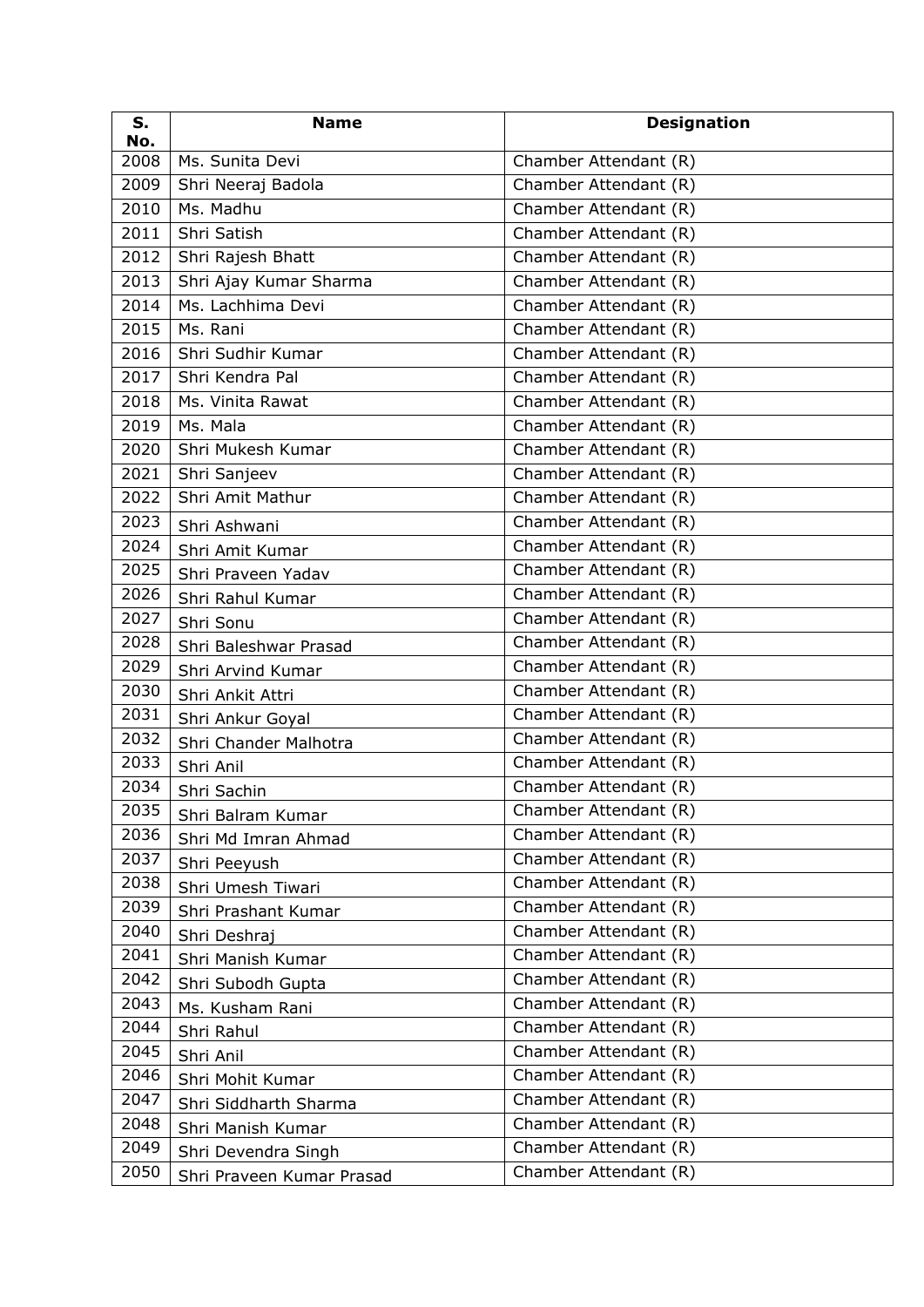| S.<br>No. | <b>Name</b>                | <b>Designation</b>    |
|-----------|----------------------------|-----------------------|
| 2051      | Shri Gaurav Rai            | Chamber Attendant (R) |
| 2052      | Shri Arvind Malik          | Chamber Attendant (R) |
| 2053      | Shri Abhishek Kumar        | Chamber Attendant (R) |
| 2054      | Shri Prateek Kaushik       | Chamber Attendant (R) |
| 2055      | Shri Amarjit Sinha         | Chamber Attendant (R) |
| 2056      | Shri Shivam Dwivedi        | Chamber Attendant (R) |
| 2057      | Shri Vikas Mudgal          | Chamber Attendant (R) |
| 2058      | Shri Nitin                 | Chamber Attendant (R) |
| 2059      | Shri Kapil Sharma          | Chamber Attendant (R) |
| 2060      | Shri Ankit Trivedi         | Chamber Attendant (R) |
| 2061      | Shri Amit Rana             | Chamber Attendant (R) |
| 2062      | Shri Manish Kumar          | Chamber Attendant (R) |
| 2063      | Shri Sachin Kumar          | Chamber Attendant (R) |
| 2064      | Shri Chandra Mohan Pachori | Chamber Attendant (R) |
| 2065      | Shri Mohit Tyagi           | Chamber Attendant (R) |
| 2066      | Shri Akash Raj             | Chamber Attendant (R) |
| 2067      | Shri Mohammad Nazim        | Chamber Attendant (R) |
| 2068      | Ms. Akanksha               | Chamber Attendant (R) |
| 2069      | Shri Pawan Kumar Singh     | Chamber Attendant (R) |
| 2070      | Shri Anuj Kumar            | Chamber Attendant (R) |
| 2071      | Ms. Komal Yadav            | Chamber Attendant (R) |
| 2072      | Shri Gautam Bairwa         | Chamber Attendant (R) |
| 2073      | Ms. Pooja                  | Chamber Attendant (R) |
| 2074      | Shri Ankur Kakran          | Chamber Attendant (R) |
| 2075      | Shri Nitin Kumar           | Chamber Attendant (R) |
| 2076      | Shri Ajay Kumar            | Chamber Attendant (R) |
| 2077      | Shri Navdeep Dalal         | Chamber Attendant (R) |
| 2078      | Shri Karamveer             | Chamber Attendant (R) |
| 2079      | Shri Arun Kumar            | Chamber Attendant (R) |
| 2080      | Shri Sanjay                | Chamber Attendant (T) |
| 2081      | Shri Brahm Pall II         | Chamber Attendant (T) |
| 2082      | Shri Rajesh Kumar II       | Chamber Attendant (T) |
| 2083      | Ms. Satyawati              | Chamber Attendant (T) |
| 2084      | Shri Suresh III            | Chamber Attendant (T) |
| 2085      | Shri Vicky                 | Chamber Attendant (T) |
| 2086      | Shri Rajesh Kumar III      | Chamber Attendant (T) |
| 2087      | Shri Sandeep Kumar         | Chamber Attendant (T) |
| 2088      | Shri Ravi Singh            | Chamber Attendant (T) |
| 2089      | Shri Radhe Shyam           | Chamber Attendant (T) |
| 2090      | Shri Soran Dass            | Chamber Attendant (T) |
| 2091      | Shri Surjit Singh          | Chamber Attendant (T) |
| 2092      | Ms. Amrawati               | Chamber Attendant (T) |
| 2093      | Ms. Bimla                  | Chamber Attendant (T) |